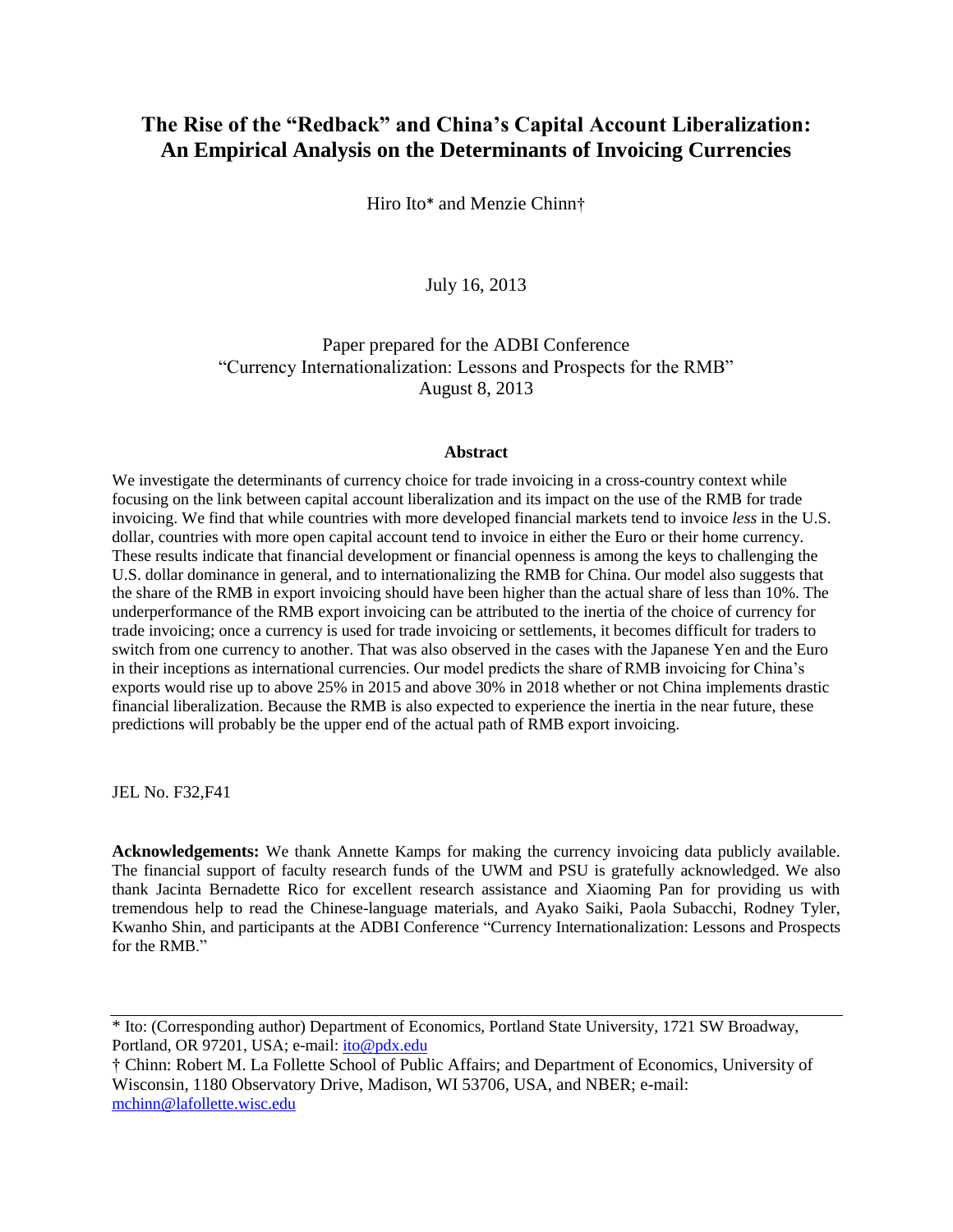#### **1. Motivation**

One of the key puzzles in international finance involves the question of which currencies are selected to be international currencies. In particular, the status of international currency confers both substantial privileges, as well as burdens, although conventional wisdom places greater weight on the former. Before proceeding further, it's important to clearly identify what we mean by an "international currency". Table 1 (adapted from Kenen, 1983) summarizes the various roles of an international currency.

Table 1:

| Function of money  | <b>Governments</b>             | <b>Private actors</b>         |  |
|--------------------|--------------------------------|-------------------------------|--|
| Store of value     | International reserve holdings | Currency substitution         |  |
|                    |                                | (private dollarization)       |  |
| Medium of exchange | Vehicle currency for foreign   | Invoicing trade and financial |  |
|                    | exchange intervention          | transactions                  |  |
| Unit of account    | Anchor for pegging local       | Denominating trade and        |  |
|                    | currency                       | financial transactions        |  |

Source: Kenen (1983)

The table highlights the fact that there are several dimensions to consider in terms of to what degree a currency fulfills the characterization of being international. One can distinguish between the roles of money, and for what actors those roles pertain to. Clearly, it is possible to fulfill some roles of an international currency, while not fulfilling others.

With China's rapid economic ascent, in terms of sheer economic size and outsized role in trade flows, it is entirely natural that questions should arise with respect to the evolution of the Renminbi (RMB). That debate on the "internationalization" of China's Yuan was largely a speculative as long as the currency remained unconvertible, and capital controls were in place. With recent policy declarations and policy measures aimed at increasing the use of the RMB in trade invoicing and other transactions, the use of RMB in international markets has risen significantly, making the goal of an international RMB less and less aspirational and more concrete.

1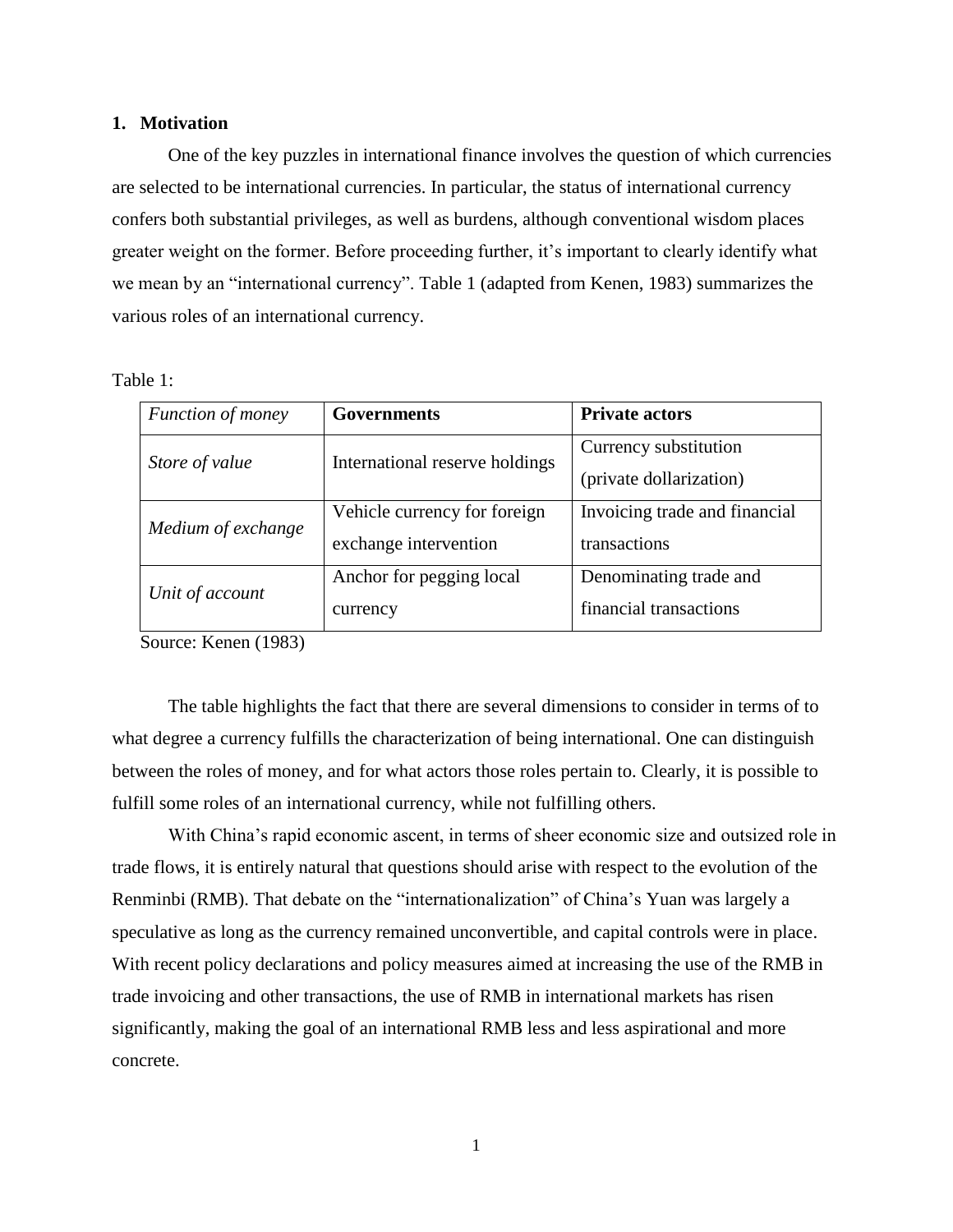That being said, it is clear that whatever progress is being made, it is an uneven sort, with current initiatives focused on the medium of exchange dimension. As of the last quarter of 2012, 14% of China's trade was settled in Chinese Yuan, a significant increase from nil in 2009. \$1.9 billion of Yuan-denominated bonds (i.e., "dim-sum" bonds) are in circulation as of the beginning of 2013. In 2012, China accounted for 27% of the world's money supply, larger than the share of its GDP (in PPP) of 8%. Chinese borders are no longer sealed.

In contrast, in the dimension of use as a store of value, the rise of the RMB or "redback" is a potential challenge to the current international monetary system that is heavily dependent on the U.S. dollar only in the longer term. While the United States accounts for 20% of global output, 11% of trade, and 30% of financial asset trade, about 60% of foreign exchange reserves are held in U.S. dollars in the world.

Many argue that such a dollar-centric international monetary system creates an unstable environment for the world economy by providing the U.S. with privileged access to funds ("exorbitant privilege"), while constraining developing economies with the opposite effect (i.e., "original sin," the inability to issue sovereign debt in own currency). As Eichengreen (2011) argues, a new international monetary with multiple reserve currencies -- the U.S. dollar, the Euro, and the Chinese Yuan -- might be more stable than the current unipolar system. That is because the loss of exorbitant privilege by the US would discipline the nation's public finance.

The conventional wisdom holds that the arrival of that multipolar international currency system is a long way off, although there are dissenters. With the RMB the only viable competitor amongst emerging market economies (Chinn, 2012), the issue of internationalization of the Chinese Yuan is now a global issue. Nonetheless, because most observers believe that major *reserve currency* status for the Yuan is a long way off, we will focus on the private actor roles of an international reserve currency – the use in trade invoicing and in denomination of assets.<sup>1</sup>

Whether and how fast the RMB becomes an international currency depends on some key points. First, how soon and in what ways China implements two policies: allowing greater market determination of the value of the Yuan, and liberalizing transactions of capital across its borders. The value of the currency needs to be able to fluctuate freely, so that international investors can read signals from the market and consider portfolio strategy accordingly. Investors

<sup>&</sup>lt;sup>1</sup> Use of the RMB as an anchor, either formally or informally, seems to have progressed more rapidly than along other dimensions. See Subramanian and Kessler (2012), and for a critique Spencer (2013).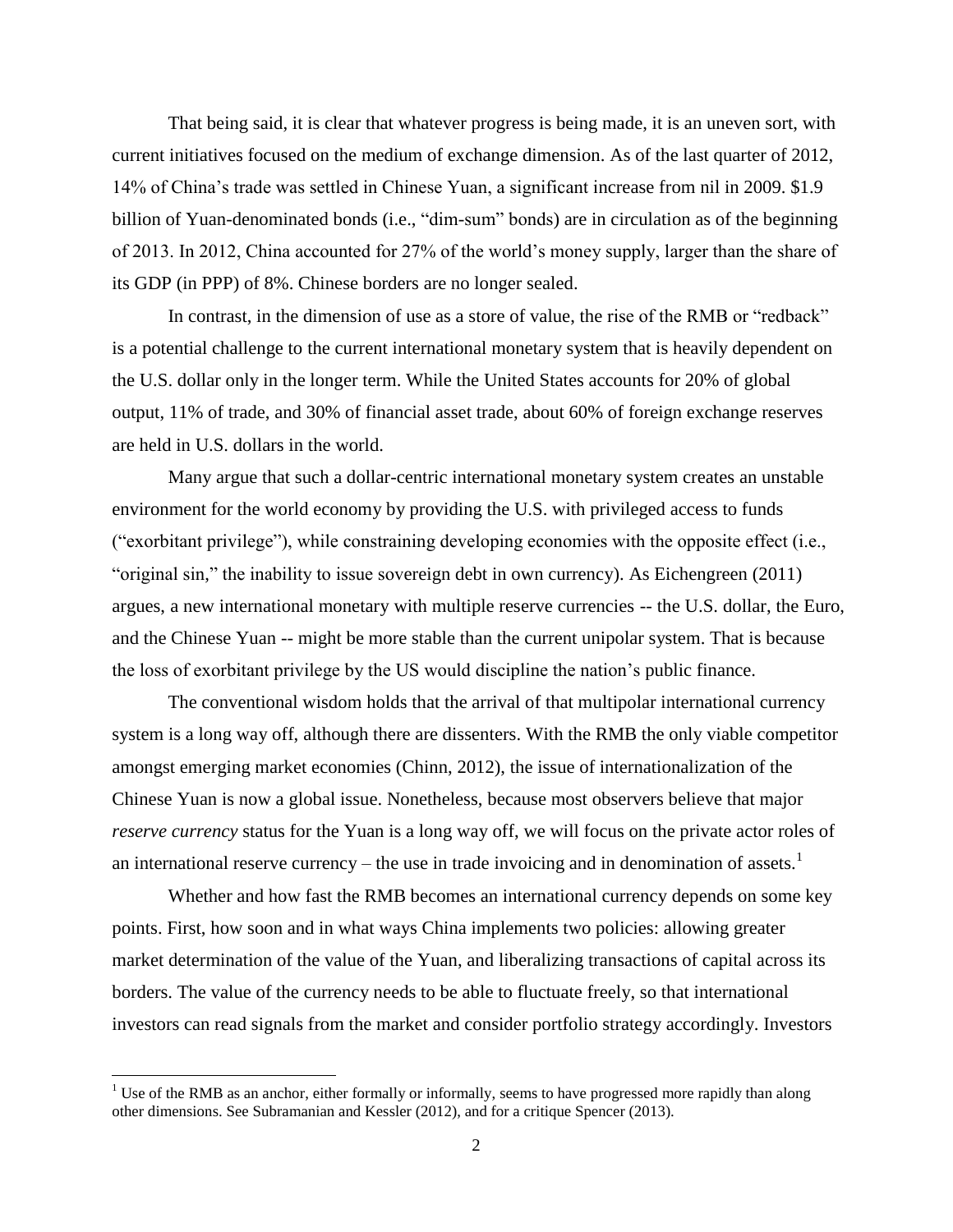also need to be able to find it easy to acquire or redeem Yuan-denominated bonds at their convenience in terms of both time and location. Both these conditions appear far off.

China has been extremely cautious in implementing both external and internal financial liberalization. Recent crises have naturally enhanced reservations regarding the wisdom of financial liberalization by making clearer the potential, short-term costs of financial liberalization than the long-term gains (Kaminsky and Schmukler, 2002). However, observers have also long pointed out the high degree of financial repression and the potential risk of financial losses associated with gross inefficiencies of the current system, all of which may be mitigated by financial liberalization. Considering how the country's financial system, long dominated by state-owned financial institutions and the government, impedes smooth transformation of saving to productive investment, further capital account liberalization is an inevitable policy choice for China in the medium run. The question, however, is how orderly can liberalization proceed, in order to avoid the tumultuous fate of other emerging market economies.

Thus, one important key to the RMB becoming an international currency hinges upon China's commitment to liberalizing capital account transactions though its pace may not satisfy people both inside and outside the country.<sup>2</sup> In this paper, we are interested in the link between the inevitable path of financial globalization? and the potential path for the RMB to become an international currency.

Against this backdrop, we investigate how China's efforts to liberalize its capital account transactions would affect the use of the RMB for invoicing in international trade. An increased use of a currency as an invoicing currency is not a sufficient condition for it to become an international currency. In fact, while the RMB's use in trade has been rapidly growing in the last few years, the share of the RMB in average daily foreign exchange turnover is just less than 1% as of this writing. (The RMB's share among the reserve currencies is essentially zero.) However, we focus on the impact of China's financial liberalization on the use of the RMB in invoicing for international trade for two reasons. First, it is practical for us to focus on currency invoicing simply because the data for currency invoicing for trade are available, albeit quite limited. The data for currency denomination for securities transactions are even more limited, making a reasonable empirical analysis infeasible. Second, currency invoicing in trade is an important first

 $2^2$  Thus far, China has attempted to foster use of the RMB via development of offshore markets in the Chinese yuan (sometimes referred to as the CNH).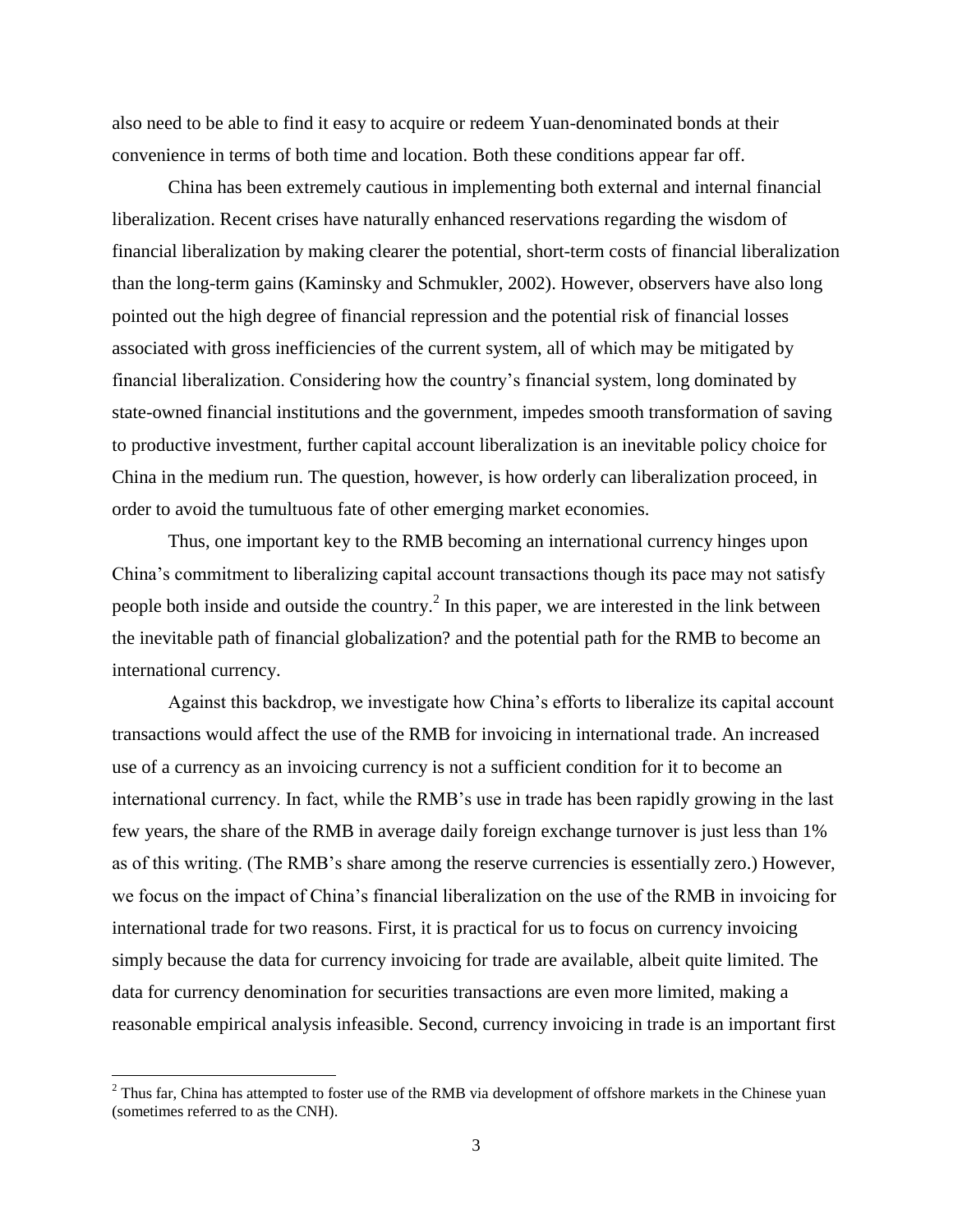step for a currency to become an international currency. Therefore, it is appropriate for us to forecast for the foreseeable future with more reasonable scenario analysis.

In this study, we first survey the literature regarding capital account liberalization and openness, and its impact on reserve holding, asset denomination, and currency invoicing in international trade.

We then empirically investigate the determinants of currency invoicing with special focus on capital account liberalization. Armed with estimates of the important relationships, we investigate the various scenarios for RMB use in currency invoicing based upon differing rates of progress in capital account liberalization.

The questions we address are:

- 1. What factors, including capital account liberalization, affect the use of currencies in terms of invoicing in international trade?
- 2. How does the Chinese RMB's recent experience differ from that of other currencies in terms of their use for invoicing exports?
- 3. How would foreseeable capital account liberalization China may implement affect the level of use of the RMB in international trade?
- 4. What can we expect for the internationalization of the RMB once China furthers financial liberalization efforts? Would the RMB proceed smoothly toward the status of international currency, along other dimensions?

# **2. Theory and Evidence on the Link between Capital Account Openness and the Use of a Currency in the International Financial Markets**

# **2.1 Capital Account Openness and Its Impact on Reserve Holding, Asset Denomination**

The literature on developed country reserve currencies suggests that the increasing relative economic mass of key emerging market economies will lead to a greater role for their respective currencies. However, if previous empirical findings are relevant, GDP alone will not be the main determinant. Rather, financial market development and openness to the rest of the world will be the critical factors (Chinn and Frankel, 2007; 2008).

Financial development involves the creation of institutions that are able to funnel large amounts of capital from savers to borrowers in an efficient manner. Empirical work suggests that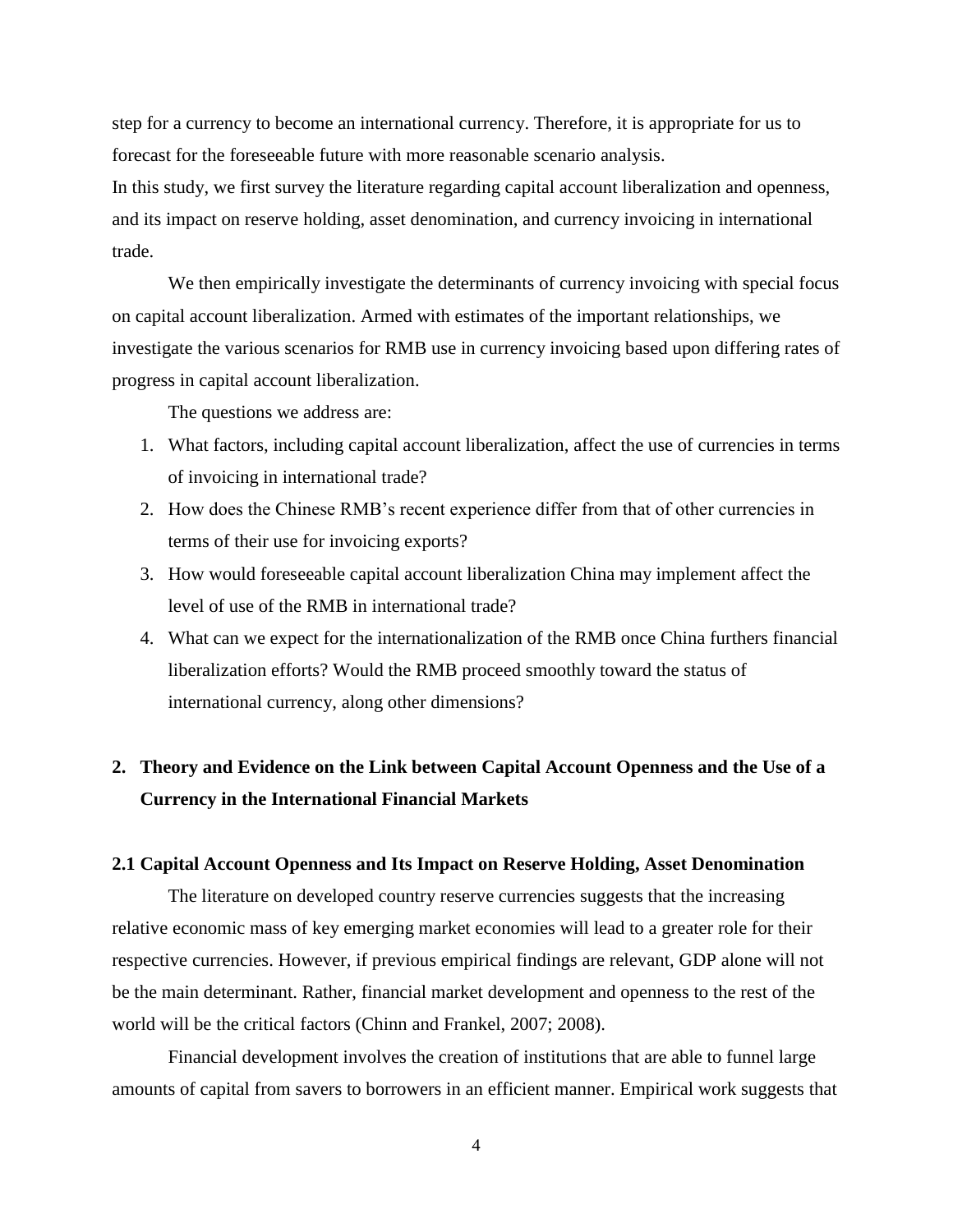institutional development (e.g., rule of law, a low degree of corruption) as well as open capital markets are important (Chinn and Ito, 2006). To the extent that the largest emerging market countries with currencies that are candidates for reserve status have relatively closed and underdeveloped financial markets, the path forward is unclear.

As long as countries restrict capital flows in a heavy-handed fashion and limit convertibility, use of their respective currencies in international transactions – including financial – is unlikely to increase rapidly. Financial repression would also limit the desirability of each currency in international transactions.

To make these points concrete, consider that many of the reserves are held in the form of government bonds. When it is difficult to purchase and sell government bonds across borders (and especially if there is no secondary market for those bonds), and agents worry about the default risk associated with those bonds, then the currency those government bonds are denominated in will not be a good candidate for a reserve currency.

The nature of policy preferences is key to determining the pace of developments. In particular, policy authorities will determine when (and how much) they are willing to surrender the policy autonomy associated with capital controls and repressed financial systems in favor a more internationalized currency.<sup>3</sup>

# **2.2 Theory and Evidence on Trade Invoicing**

 $\overline{a}$ 

The literature on trade invoicing goes back to the 1970s when the Euro dollar markets started appearing and cross border capital transactions became more active in the advanced economies despite tight capital controls under the Bretton Woods system. Especially in Europe, the absolute dominance of the dollar in international trade and finance ended, and the British Pound, the French Franc, and the Deutsche Mark started becoming the major currencies used to invoice or settle international trade transactions.

Grassman (1973) found that a much larger portion of Swedish exports are invoiced in Swedish kronor than is imports, and argued that exporters tended to invoice in their own currency because exporters usually have more bargaining power. While supporting the idea,

 $3$  In the context of the "impossible trinity" or the "trilemma," even if a country removes capital controls, it could still retain monetary autonomy as long as it allows flexible movements in its currency's exchange rates. However, if its currency becomes international, its use outside the border increases, which means the amount of currency which monetary autonomy does not reach increases as in the case of the U.S. dollar (Goldberg, 2010), and therefore that the country loses its grips on monetary policy.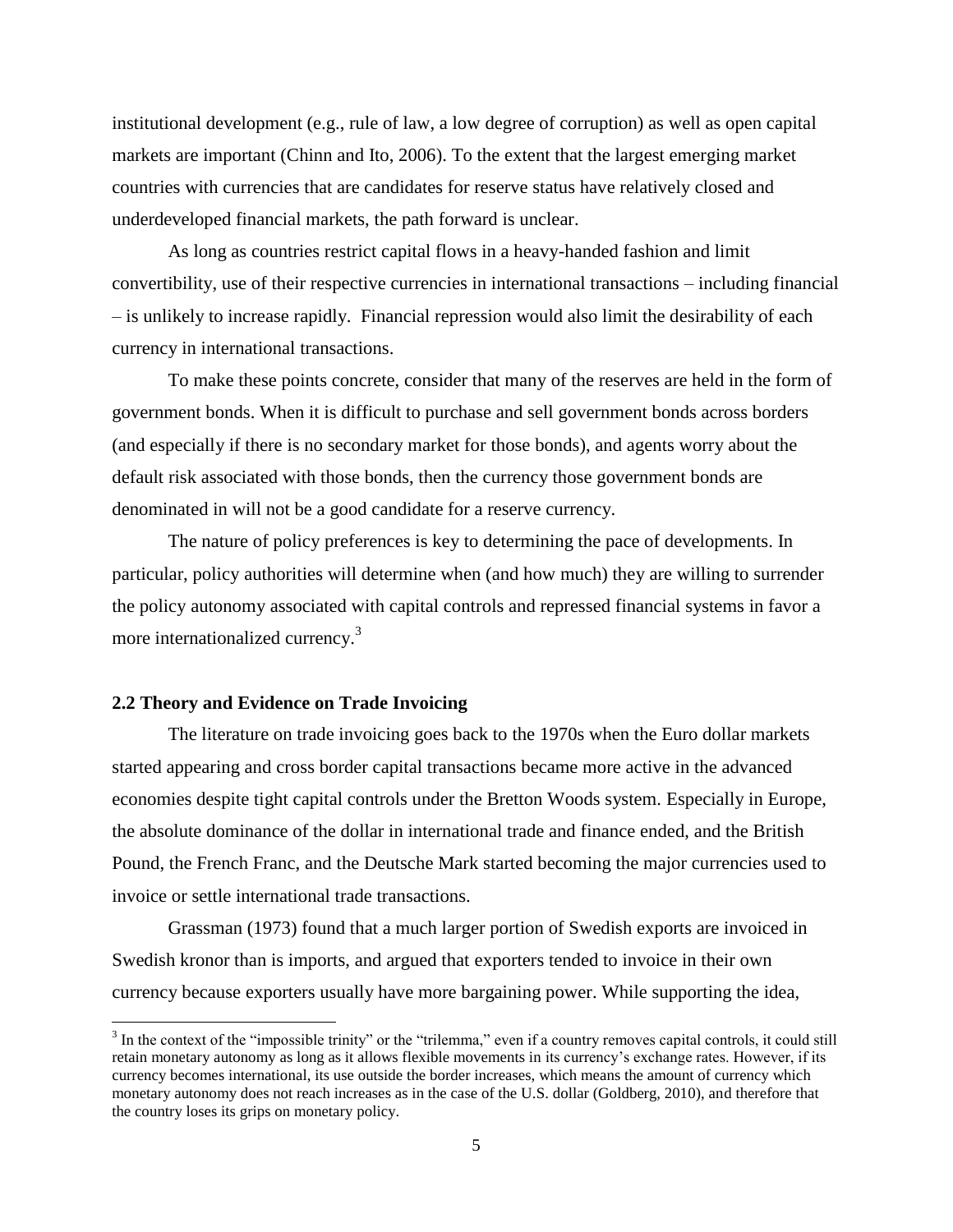Krugman (1984) argued that the relative sizes of trading partners matter so that when an importer is larger than an exporter, Grassman's law does not apply.

As the Bretton Woods system breaks down in 1973, the uncertainty and the risk arising from exchange rate movements became one of the issues that need to be incorporated in determining the currency to invoice international trade transactions. The question of the choice of currency for trade invoicing is essentially the question of whether it is the producer prices her products in her own currency – producer currency pricing – or the price of a product is "priced to the market" (Krugman, 1987; Dornbusch, 1987) – local currency price. Furthermore, whether to price in producer's or local currency is a question of whether to avoid demand uncertainty or price uncertainty. A producer who prices her product in her home country's currency would not face any price uncertainty, but the demand for her produce can be uncertain since it is subject to exchange rate fluctuations. If she prices her product in the local currency of the export destination, demand uncertainty can be minimized while the price or the revenue of her product can be uncertain.

Thus, not only the bargaining power but also exchange rate volatility matter for trade invoicing while the latter raises the issue of transactions cost for the currency. McKinnon (1979) focused on the impact of product differentiation on the choice of invoicing currency. He argued that exporters from European industrialized countries tended to price their products in their home countries because they tended to export differentiated manufactured goods. Facing the downward demand curve, the producers of differentiated goods can exercise more market power which allows them to avoid bearing the exchange rate risk. Conversely, exporters of relatively homogeneous primary goods, who are price takers in the market, tend not to price in their own home currency. In such a market, currencies with low transaction costs tend to be preferred. Given the tradition and the depth of the market, the U.S. dollar is usually a dominant vehicle currency in the commodity markets.

Goldberg and Tille (2008) in their seminal paper argued that when the demand elasticity is high, or there are competitive substitutes in the export destination market, exporters would opt for pricing in the currency used by the competitors so that they can limit the fluctuations of their prices relative to those of the competitors' goods – the so-called "coalescing effect." Bacchetta and Van Wincoop (2005) used a general equilibrium and showed that exporters who have higher

6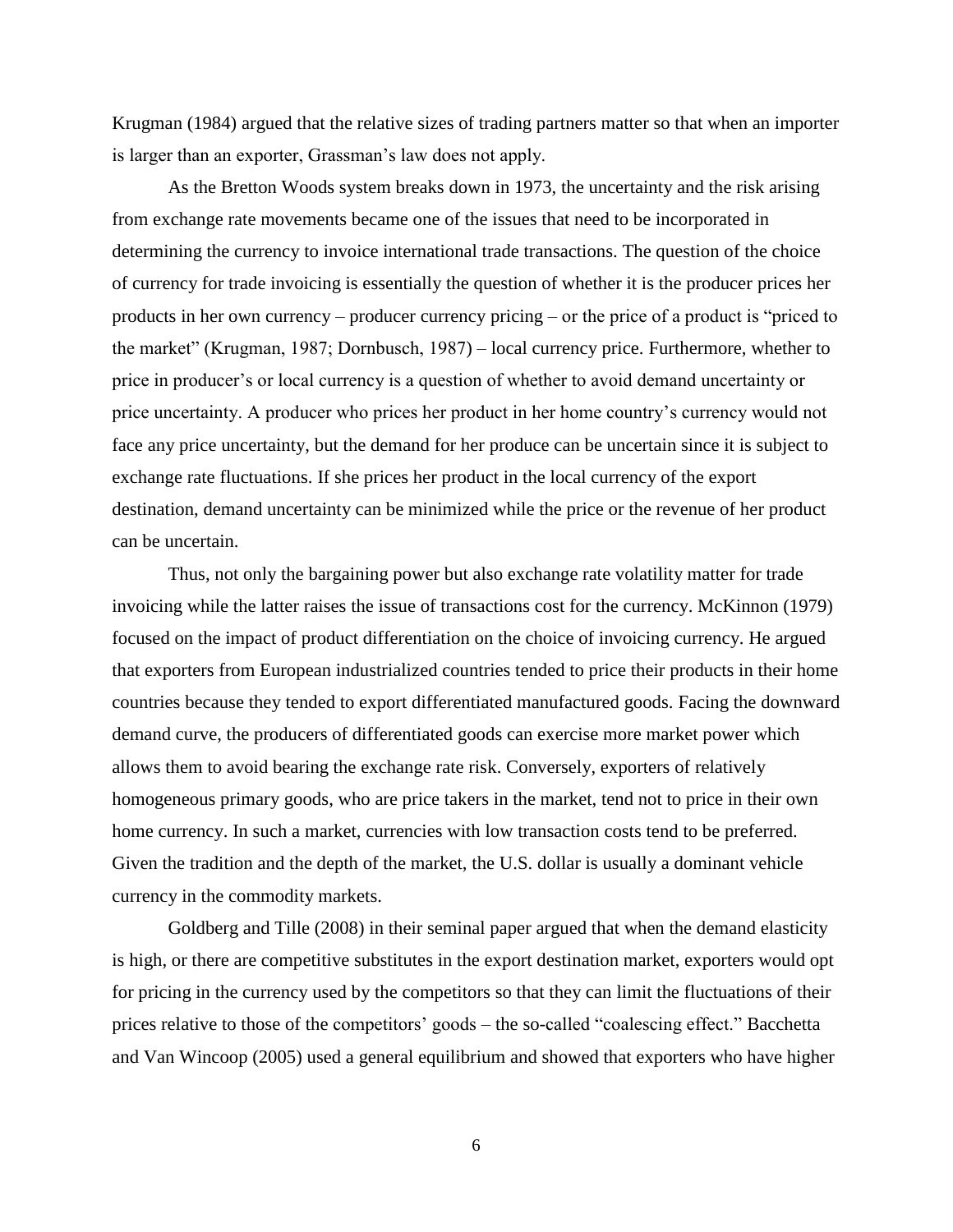market shares in the export market or who produce more differentiated products tend to invoice in their own currency.

While microeconomic factors play an important role, researchers have also argued that the choice of invoicing currency can be affected by "inertia." Krugman (1980) argued that once a currency is established as the invoicing currency, it becomes difficult for users to switch to another currency.<sup>4</sup> It is more of a case if the currency is widely used and liquid. Rey  $(2001)$ looked into this issue with a theoretical model, and argued that if more than one currencies are used in invoicing, that would yield higher transaction costs which will be passed through to export prices. Hence, if a particular currency is dominantly used, that would lower the transaction cost as the market size gets bigger. Such "thick market externality" leads the currencies of countries with higher levels of trade volumes and openness tend to be chosen as invoicing currencies. Similarly, Bacchetta and Van Wincoop (2005) predicted that the currency formed in a monetary union should be used more extensively than the sum of the currencies it replaces because of its enlarged market share.

The "thick market externality" or the inertia in the choice of currency invoicing may not be a sufficient condition for major currencies such as the U.S. dollar to be dominantly used in international trade. The U.S., the issuer of the dollar, provides vast, liquid, and deep financial markets, which tremendously help reduce the transaction costs of the currency and increases the liquidity and usability of the dollar. In other words, the depth and openness of financial markets affects the transaction of the currency and matters for the choice of invoicing currency. As Caballero, et al. (2008), Chinn and Ito (2007), and Chinn, et al. (2013) show, the level of financial development and the extent of financial openness matter for current account balances, and countries with deeper and more open financial markets tend to run worsened current account or deficit. Hence, a country's financial development and openness can affect the availability and usability of its own currency abroad, and therefore the transaction cost of the currency. Goldberg and Tille (2008), however, find only a moderate role for transaction costs in the foreign exchange markets using data on bid–ask spread for each sample country's currency relative to the U.S. dollar. Kamps (2006) finds that countries with forward markets tend to invoice more in their home currencies.

 $<sup>4</sup>$  Chinn and Frankel (2007, 2008) points out the inertia for the choice of reserve currencies. However, they also</sup> argue that there is a "tipping point" or threshold, above which the share of a currency in central banks' reserves would rise rapidly due to externality.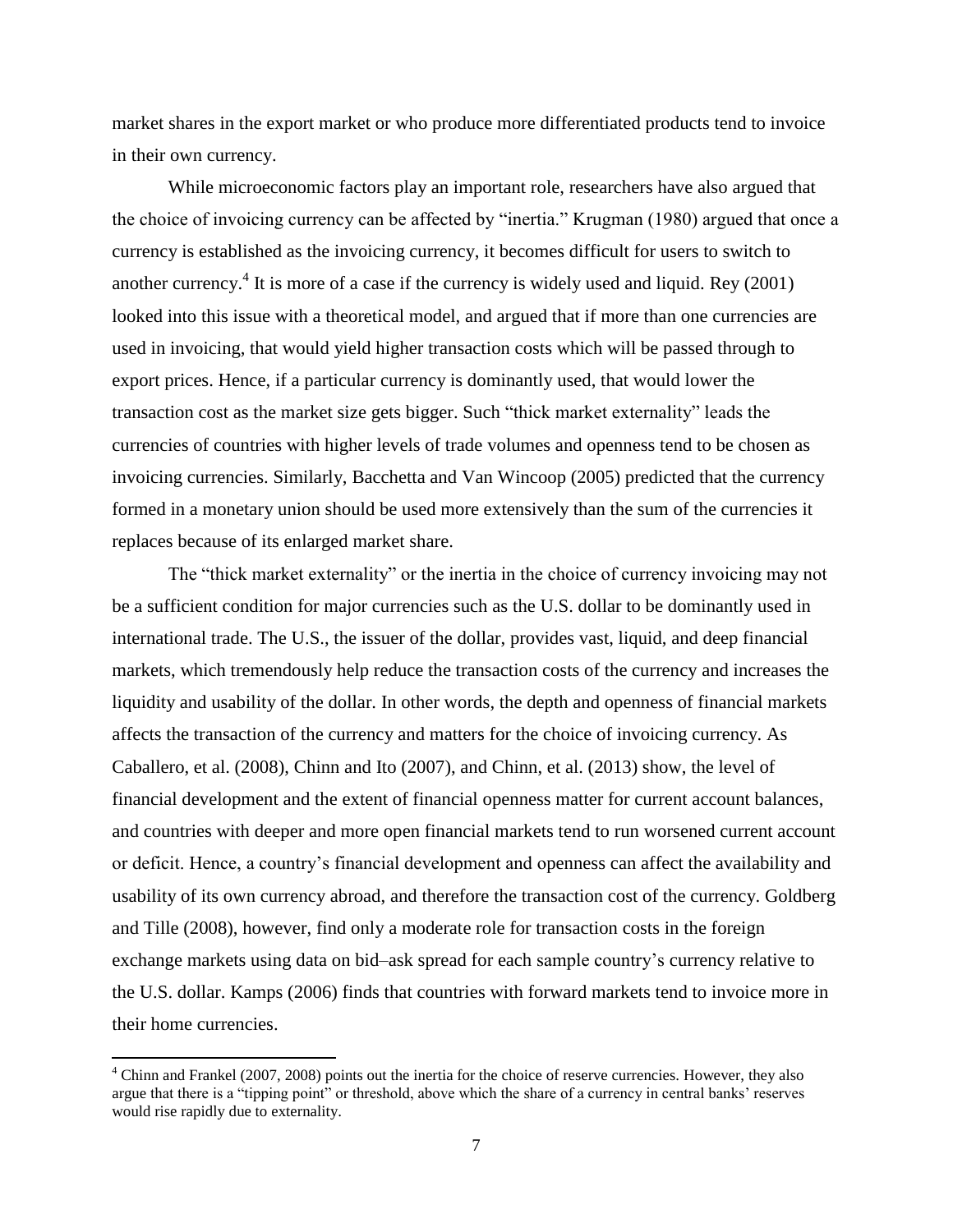Despite the relatively rich theoretical literature on the choice of currency for trade invoicing, the empirical literature tends to be thin. The paucity of the empirical literature is due to data availability on currency choices for pricing in international trade. Not many countries or areas tend to disclose such data.<sup>5</sup> Many empirical studies on currency invoicing have focused on individual countries such as Donnenfeld and Haug (2003) on Canadian, Wilander (2004) on Sweden, Ligthart and Werner (2012) on Norwegian, Ito, et al. (2010) on Japanese, and Da Silva (2004) on Dutch trade invoicing. Goldberg and Tille (2008) and Kamps (2006) are the exceptions, conducting cross-country analysis on the determinants of trade invoicing, though the scope of country coverage tends to be small and highly unbalanced.

For more literature review, refer to Goldberg and Tille (2008), Kamps (2006), Aubion (2012), Maziad, et al. (2011), and ECB (2005).

# **3. Empirical Analysis on the Share of Major Currencies in Trade Invoicing 3.1 Currency Shares in Trade Invoicing: Stylized Facts**

## *The Currency Invoicing Dataset*

 $\overline{\phantom{a}}$ 

In this study, we update and expand the dataset constructed by Goldberg and Tille (2008) and Kamps (2006). For that, we rely upon data provided on the websites of central banks and other government agencies, as well as other past and more recent studies that looked into the issue of trade invoicing. Appendix 1 reports the data availability and data sources of our dataset. Hence, although a large portion of our dataset relies on the data compiled by Kamps (2006), the coverage of currency shares in export and import invoicing are considerably expanded, especially with respect to the use of the Euro. Hence, our analysis relies upon longer, more complete time series than were utilized in Goldberg and Tille (2008) or Kamps (2006). 6

Our dataset on trade invoicing covers 50 countries, including China, and with a varying extent of coverage depending on the type of invoiced currency and on whether exports or

<sup>&</sup>lt;sup>5</sup> Exceptions are the European Union and several Asian countries. The ECB has been reporting the share of the Euro use in trade invoicing for Euro and non-Euro countries since the early 2000s and the currency share data are available in Eurostat. Japan, Thailand, and Indonesia have been relatively consistently reporting currency share data for the country's trade. Korea used to report consistently, but seem to have stopped publicizing the data in 2006. <sup>6</sup> Strictly speaking, the currency for trade invoicing and that for actual settlements may differ. However, reporting government agencies often do not make it clear whether they are reporting the currency of invoicing or settlement. While the differences in the invoicing or settlement currencies can be negligible as Page (1977, 1981) find, for a newly internationalized currency such as the RMB, the difference can be large (Yu, 2013). However, the data limitation does not allow us to investigate further. Hence, in this paper, we use the phrase "currency for invoicing" in a synonymous way to "currency for trade settlement."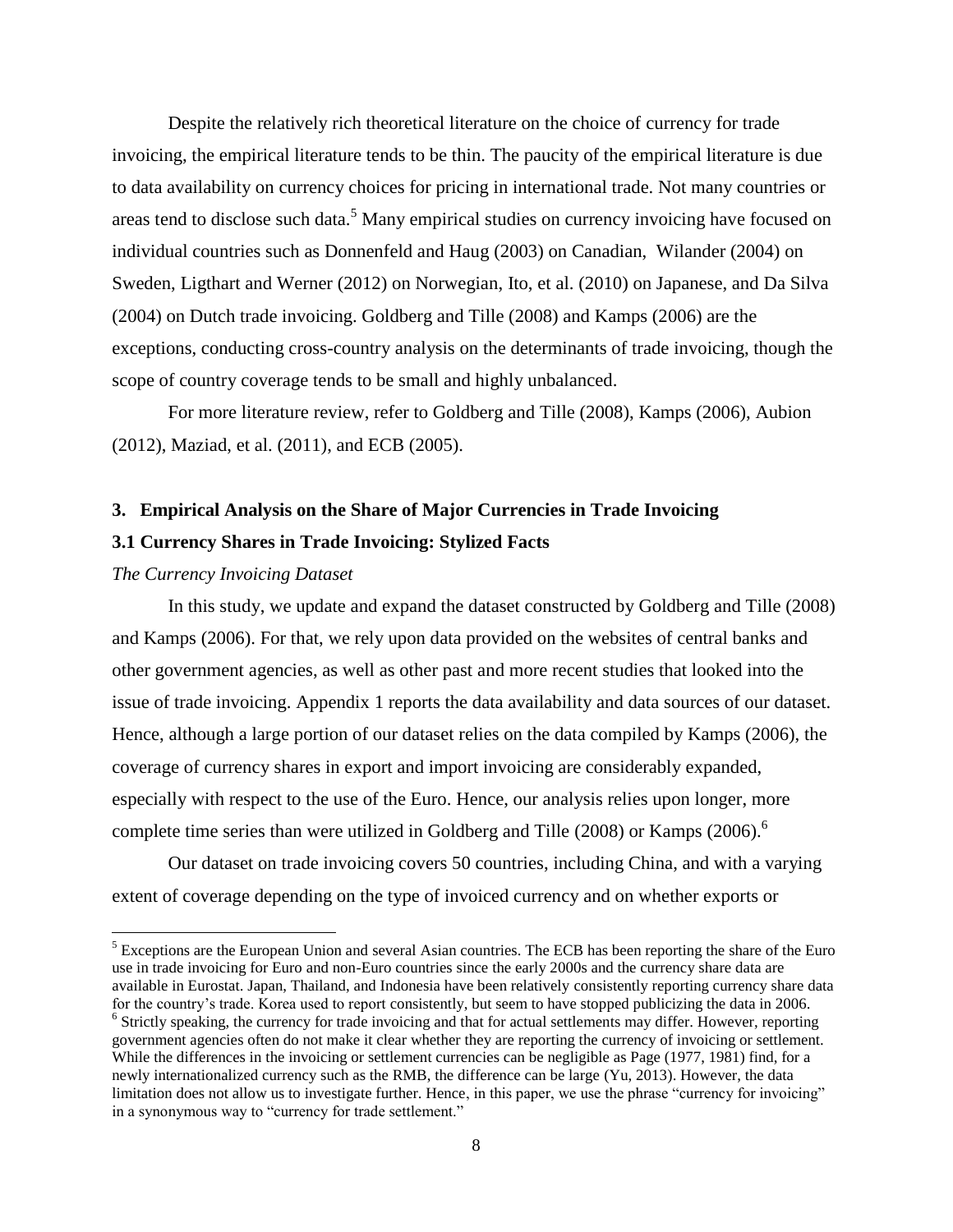imports. While Japanese data are go back to 1969 for both exports and imports, there are countries whose data are available for only a single year or a single currency (often the U.S. dollar or the Euro). $<sup>7</sup>$ </sup>

## *Stylized Facts*

 $\overline{\phantom{a}}$ 

Using our augmented and updated dataset on trade invoicing, we now remark upon how the choice of currency for trade invoicing has changed over time and differs among countries or regions.

First, Figure 1 illustrates that the share of the use of the U.S. dollar in export invoicing makes it clear that the U.S. dollar retains a dominant role. Conceptually, the dollar invoicing share in export transactions of countries should be proportional to the share of the United States as a destination of countries' exports if the U.S. dollar did not play any dominant role or the role of the vehicle currency. However, the figure shows that countries invoice their exports in the U.S. dollars much more than proportionally to the share of their exports to the U.S.

Figures 2-1 and 2-2, which show the sample-average shares of the U.S. dollar, the Euro, and the home country's currency for the invoicing of exports and imports, respectively, further illustrate the dominant role of the U.S. dollar in trade invoicing.<sup>8</sup> In both export and import transactions, we can observe that the U.S. dollar has the highest share, although it was on the declining trend until the mid-2000s. The recent rise in the dollar share may reflect the effects of the Global Financial Crisis and the Euro debt crisis. In both instances, there was "flight to quality" which benefitted dollar-denominated assets, leading to more dollar invoicing in international trade. Conversely, the share of the Euro in both export and import transactions was on a steadily rising trend till the mid-2000s, followed by a decline in the share in the last years of the sample

 $7$  Goldberg and Tille (2008) cover 25 countries whereas Kamps (2006) expands the former dataset and covers 42 countries. Our dataset updates the share of the Euro invoicing in both exports and imports to 2012, using a series of the European Central Bank's reports on the role of the Euro (ECB, 2005, 2007-2012) and the Eurostat. We also augment the dataset with longer time series for Australia (2000-03, 2006-11), Indonesia (1991-2012), Korea (1976- 2005), Thailand (1993-2012), and Japan (1969-2012) as well as data from earlier years (e.g., 1970s) for several advanced economies using earlier papers (such as Scharrer (1981), Tavlas (1993), Tavlas and Ozeki (1992), Magee and Rao (1980) and Page (1977)). For more details, refer to Appendix 1.

<sup>&</sup>lt;sup>8</sup> Because the dataset is highly unbalanced, annual averages of the currency shares are highly subject to data availability. To mitigate this, we report five-year averages of the currency shares.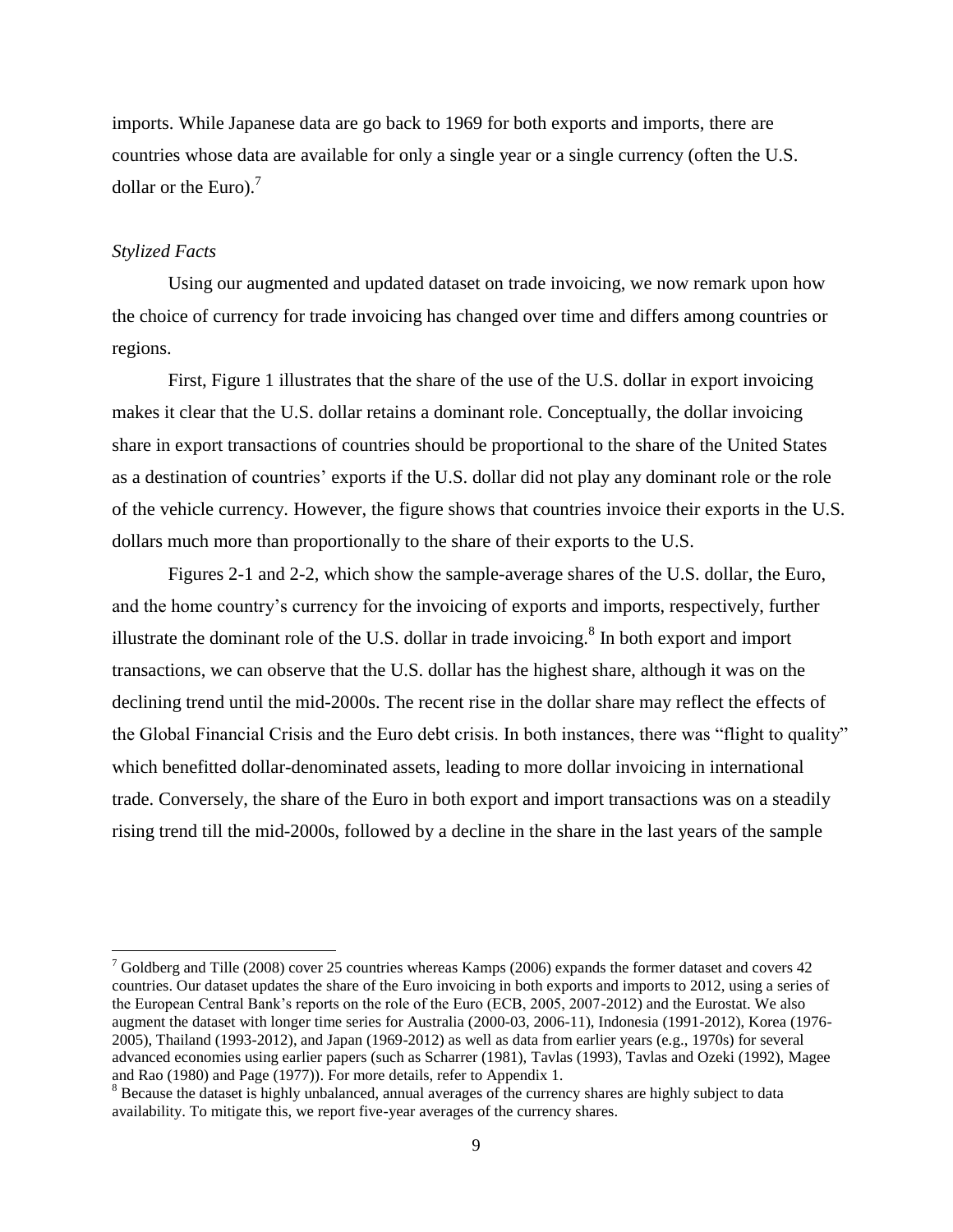period.<sup>9</sup> The use of the home currency has been increasing for both exports and imports, but it mainly reflects the use of the Euro by the Euro member countries. In general, we see evidence of the so-called "Grassman's Law" (1973); the share of home currency invoicing is higher for exports than for imports.

The extent of reliance on the U.S. dollar as a major invoicing currency seems to differ across different regions. Figure 3-1 illustrates the shares of currencies in export invoicing for the EU countries.<sup>10</sup> For this group of countries, the Euro is the most commonly invoiced currency. Considering that the home currency in the figure also includes the use of the Euro for the Euro member countries, the share of the Euro invoicing overall is even higher. The share of the U.S. dollar for this group of countries has been stable around 30-35% in the sample period.

Figure 3-2 shows the shares of invoicing currencies for the group of Asian Pacific countries excluding Japan. It is clear that the countries in this region have relied heavily on the U.S. dollar as the vehicle currency. The main cause for the high reliance on the dollar is the regional supply chain network that primarily uses the U.S. dollar as the currency for transactions. Also, the main export market for the products from the Asian supply chain is the United States. As Goldberg and Tille (2008) and Ito, et al. (2010) argue, firms tend to price to market, i.e., invoice their exports in the importer's currency (i.e., the U.S. dollar) so as to protect their competitiveness in the destination market.<sup>11</sup> The Asian dollar bloc therefore stands as a big challenge to Chinese ambitions for the RMB to become the regional international currency.

For China, we have three years of observations, which reflects the country's financial liberalization policy. The Global Financial Crisis in 2008 made the Chinese government active in promoting RMB trade settlement, with the hope that firms would not have to be so exposed to exchange rate risk if they can invoice their international trade transactions in RMB. The People Bank of China (PBC) prepared the environment for RMB settlements by signing currency swap agreements with countries. By the end of 2012, PBC has signed swap agreements with the

l

<sup>9</sup> The Euro share before the introduction of the Euro in 1999 reflects the sum of the uses of the "legacy currencies" before they were replaced by the Euro (Kamps, 2006). The use of the Euro in trade invoicing by the Euro countries is not included in the "Euro share," but included in the share of the home currency.

 $10$  The figure shows the averages of currency shares for the current 27 EU countries regardless of the year of accession to the union. Hence, strictly speaking, the average is calculated for the EU member countries and candidates.

<sup>&</sup>lt;sup>11</sup> Takagi (2009) argues that established practices of pricing and invoicing trade in U.S. dollar in the Asian region hampered the internationalization efforts of Korean Won despite the country's increased presence as a major exporter.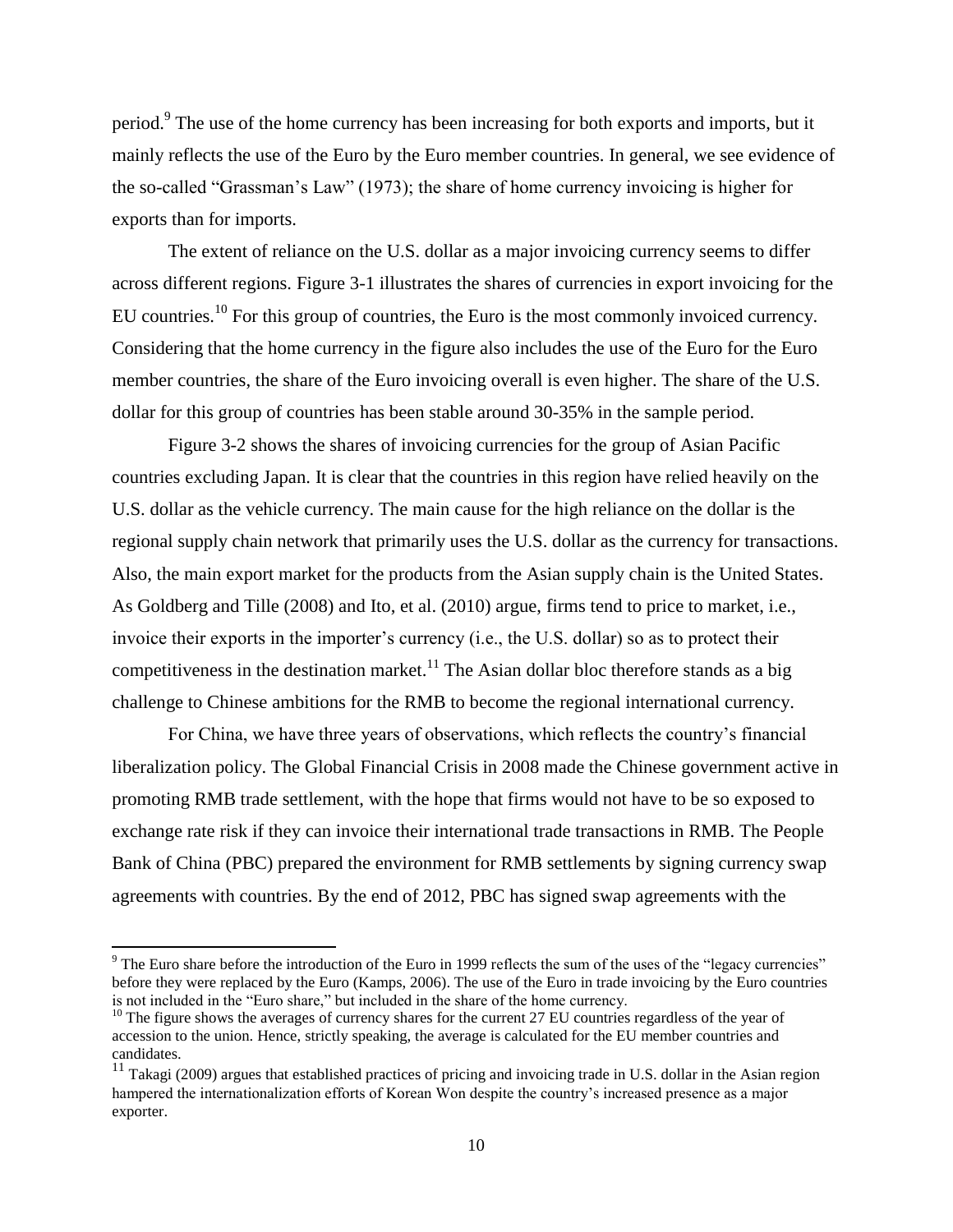monetary authorities of 21 countries and areas for the total amount of 1,661.2 billion Yuan (\$271 billion).<sup>12</sup> In July 2009, the government started a policy of allowing several pilot firms to settle trade with the RMB through designated domestic banks and banks in the offshore markets in Hong Kong. As of this writing, the scope of the policy has been expanded to become national and banks in other countries and areas (such as Singapore, Taipei, China, Japan, Australia, and New Zealand) became allowed to deal with offshore RMB (i.e., RMH) for trade settlements. As of the end of 2012, about 80% of trade settlement in RMB is conducted through the offshore market in Hong Kong while other countries such as the U.K. are eager to become offshore RMB markets.<sup>13</sup>

The ratio of the use of RMB for trade settlement reflects this short history of the liberalization of RMB trade settlement. As of the end of 2009, the first year of policy implementation, a mere 0.02% of total trade was settled in RMB. In 2010, the ratio only grew up to 2.6%, but in 2011, it took off; the share of RMB use in trade settlement rose to about 10% and 14% in 2012.

Let us look at the development of RMB trade settlement in a global context. We first compare the experience of RMB invoicing with that of a previous challenger for the international currency, the Japanese Yen. As of the end of the 1960s, a few years after the currency became convertible in 1964, only 0.6% of Japan's exports were invoiced in the Japanese Yen while essentially, none of Japan's imports were invoiced in the currency. The share of Yen invoicing for exports peaked in 1983, marking 42%, though that for imports only reached 3%. Figures 5 and 6 show that, since the mid-1980s, the share of Yen in export invoicing has been hovering around 35-40% with that of the U.S. dollar around 50%. In contrast, the share of Yen in import invoicing has been stabilized around 20-25% with that of the dollar stuck at much higher levels

 $12$  The countries and areas China signed currency swap agreements with are: Korea (180 Bil. Yuan in 2008), Hong Kong (BY200, 2008), Malaysia (BY80, 2009), Belarus (BY20, 2009), Indonesia (BY100, 2009), Argentina (BY70, 2009), Iceland (BY3.5, 2010), Singapore (BY150, 2010), New Zealand (BY25, 2011), Uzbekistan (BY0.7, 2011), Mongol (BY5 later expanded to BY10, 2011), Kazakhstan (BY7, 2011), Korea (BY180 later expanded to BY360, 2011), Hong Kong (BY200 later expanded to BY400, 2011), Thailand (BY70, 2011), Brazil (BY10, 2011), Pakistan (BY10, 2011), UAE (BY35, 2012), Malaysia (BY100 later expanded to BY180, 2012), Turkey (BY10, 2012), and Australia (BY200, 2012).

<sup>&</sup>lt;sup>13</sup> Many authors have produced in-depth review and analysis of China's financial liberalization efforts and internationalization of Yuan, including Chen and Cheung (2011), Prasad and Ye (2012), Ito (2011), Subramanian (2012), and Vallée (2012) among others.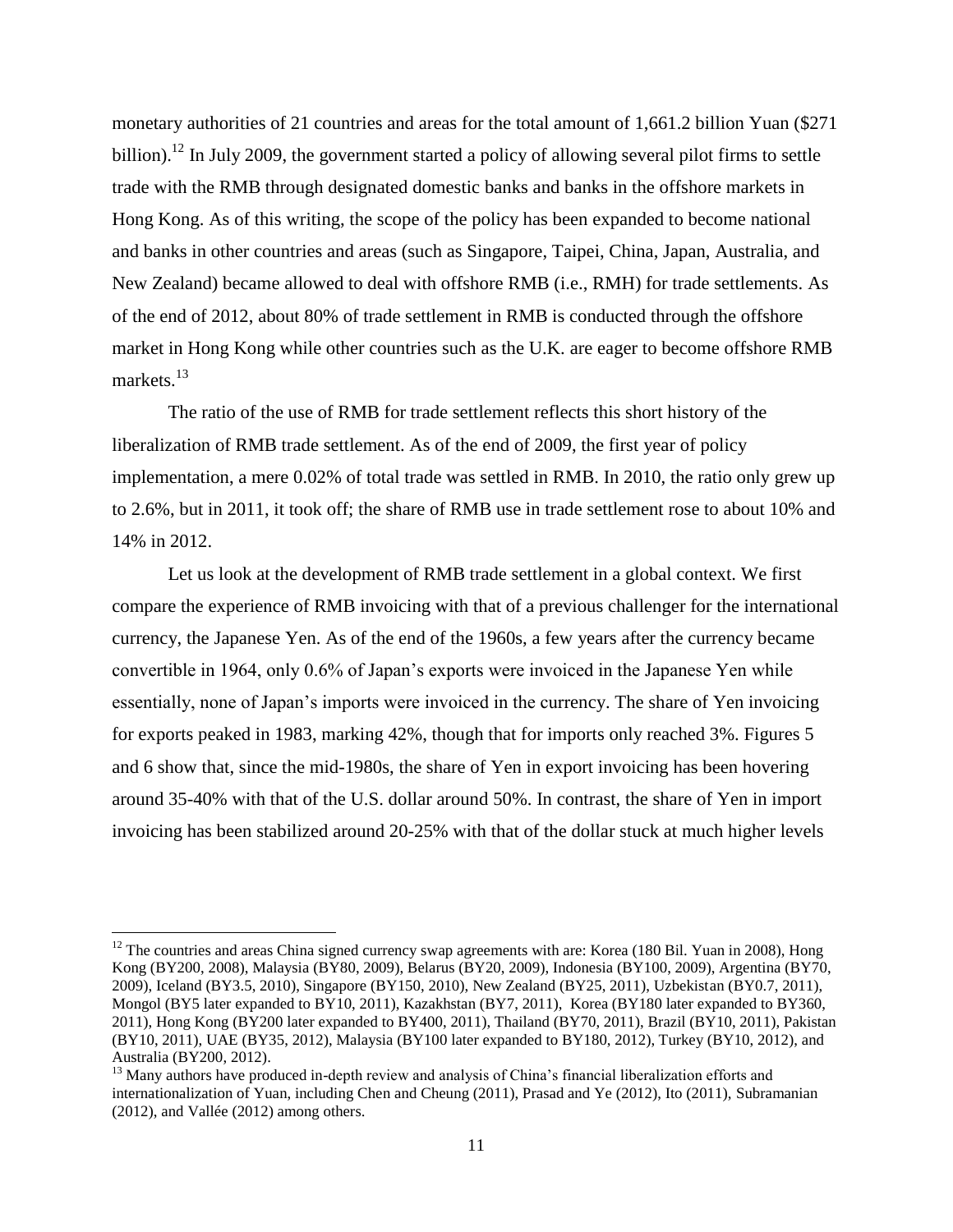around 70%. After all, despite all the discussions about the internationalization of the Yen, the currency has failed to become the dominant currency even for the country's own trade.<sup>14</sup>

As for the Chinese Yuan, we can see a rapid rise in the share of RMB use for both export and import invoicing considering the government started allowing RMB invoicing only in 2009. However, while the share of the Japanese Yen for exports has been always higher than that for imports, consistent with the Grassman's Law, the Chinese Yuan has had an opposite experience. In fact, according to the PBC Annual Report, the ratio of the RMB receipts and payments was 1:5.5 in 2010, though it improved to 1:1.7 in 2011.<sup>15</sup> This lopsidedness reflects the government's intention to increase the use of RMB overseas.

Another, more recent challenger as an international currency is the Euro. Figure 7 shows that the use of the Euro for trade invoicing has been moderately rising trend since its introduction in 1999. As was the case with the Japanese Yen, the share of Euro invoicing is higher for exports than for imports, and the gap between export and import invoicing seems to be widening in recent years, possibly reflecting the Euro debt crisis. Compared to the larger-scale use of the Euro for trade invoicing, there is still a long way for the RMB to become international to the same extent.

### **3.2 Panel Analysis on the Determinants of Export Invoicing**

 $\overline{\phantom{a}}$ 

#### *The Model and the Candidate Determinants of Exporting Invoicing Currencies*

Now that we have observed different paths of development for the use of currencies in trade invoicing, we conduct a panel data analysis to investigate the determinants of trade invoicing. More specifically, we investigate the determinants of the use of three currencies, the U.S. dollar, the Euro, and the home country's currency by using the dataset that encompasses the 50 countries, including both advanced and emerging market economies, for which the currency share data are available. However, the data limitations for other variables reduce the number of

 $14$  This is in sharp contrast with the German Deutsche Mark (DM). The share of DM invoicing for exports remained consistently around 80% for the entire 1980s. That for imports increased from 43% in 1980 to 53% in 1988 (Tavlas, 1993). Frankel (2011) explains that both Japan and West Germany were reluctant to internationalize their currencies when these currencies began to gain share in the 1980s, because it would increase the demand for the currencies and thereby hurt the international competitiveness of the export-oriented economies through currency appreciation. In the 1990s, Japan tried to implement actively the policy of internationalizing the Yen. However, it was coincided with the recession that turned out to be long-lasting, thereby reducing the general demand for the currency.

 $<sup>15</sup>$  The PBC only publishes the RMB settlement figures for total trade, no break down for exports and imports, but</sup> reports the ratio between RMB receipts and payments. Using the ratio, we can estimate the share of RMB use for export and import settlements.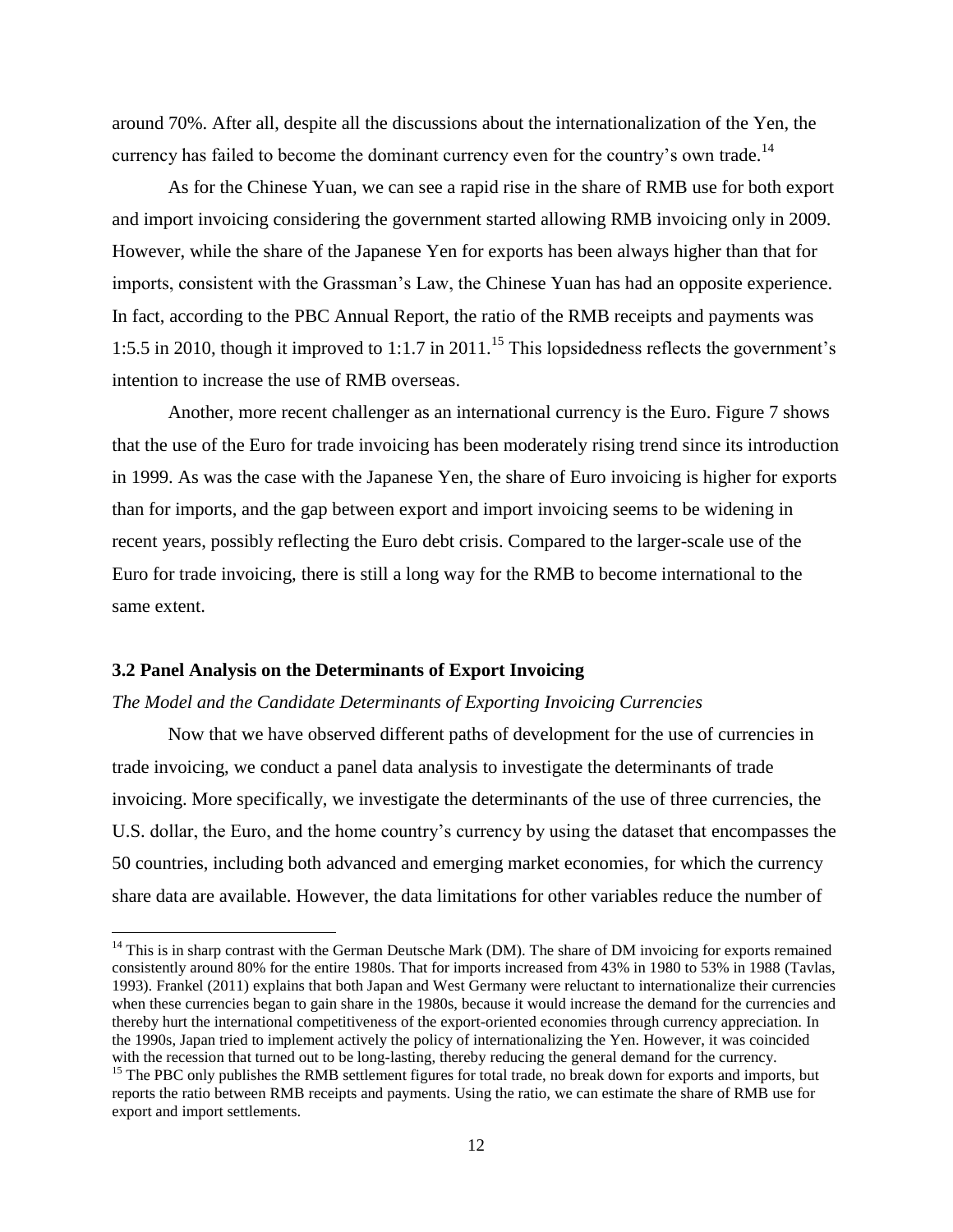countries included in our panel data analysis to about 33 to 43 countries, depending on the currency of focus, for the period from 1970 through 2011. As we have already described, the data availability of the currency share data makes the dataset highly unbalanced.

We use an empirical specification similar to those used in Goldberg and Tille (2008) and Kamps (2006), but test other variables that have been suggested as contributors to the share of currency in trade invoicing including financial openness.

The specification relates the share of export invoicing in a specific currency to:

$$
\lambda_{Exit}^C = \beta_1 + \beta_2 X_{it}^C + \beta_3 D_{it}^C + \gamma_1 F L_{it}^C + \varepsilon_{it}^C.
$$
 (1)

 $\lambda_{\text{Exit}}^C$  indicates the share of exports from country *i* in year *t* invoiced in currency *C* where *C* can be the U.S. dollar, the Euro, and the home country's currency. That is, we repeat this estimation for export invoicing in these three types of currencies. The vector  $X_i^c$  includes the economic factors of country *i* that affect the share  $\lambda_{\text{Exit}}^C$ . In  $X_i^C$  We will include *ShareEX*<sup>*C*</sup>, the share of country *i*'s exports to the U.S. or the Euro area when *C* is either the U.S. dollar or the Euro, respectively, or country *i*'s export share in world exports when we run the estimation for the home currency's share in export invoicing. Vector  $X_i^C$  also includes the share of commodity exports in total exports (*Commd*), relative income level to the U.S. (*Rel\_inc*), exchange rate volatility (*ExVol*<sup>*C*</sup><sub>*it*</sub>) and inflation differentials (*InfDif*<sub>*it*</sub><sup>*C*</sup>), relative to the U.S., the Euro, and the world, depending on the currency of interest, and a measure for financial development ( $FD<sub>it</sub>$ ).<sup>16</sup>

Because we think it is natural to expect each country is exposed to its own idiosyncratic shocks that are not systematically intrinsic to itself, we run the estimations with random effects. We also run the estimations with fixed effects as a robustness check for the possibility of each country's intrinsic characteristics (such as institutional or regulatory environment) affecting the choice of invoicing currencies.

Vector  $D_i^C$  includes dummies that pertain to currency arrangement ( $CA_i^C$ ), such as pegs to the dollar or the Euro (or the Deutsche Mark prior to the introduction of the Euro), and also to

<sup>&</sup>lt;sup>16</sup> "Commodity" includes fuel, food, and metal products based on the *World Development Indicator* categorization. The exchange rate for the United States, that is included in the "home currency" estimation, is the one against the Special Drawing Rights (SDR).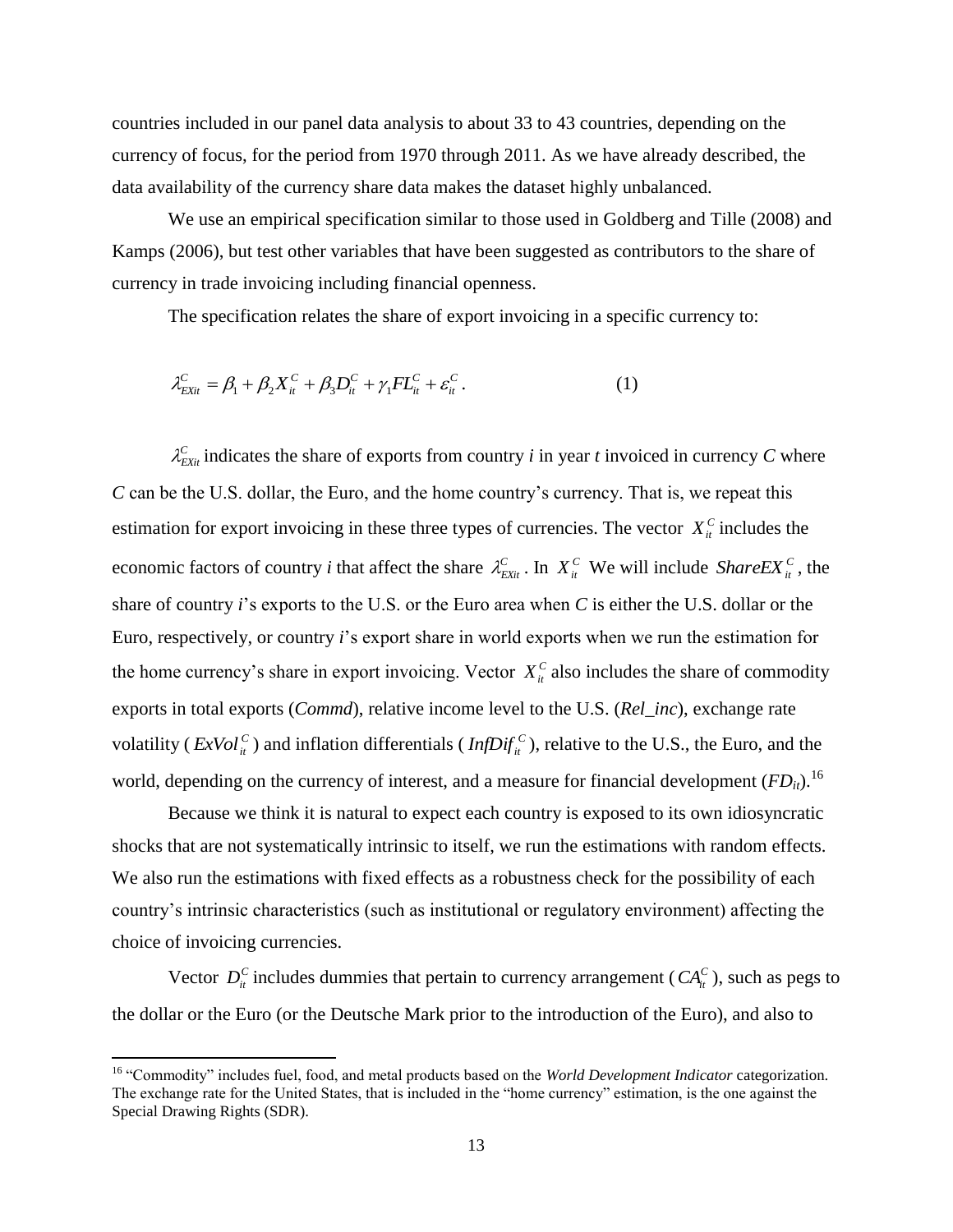whether or not country *i* participates in the Euro Union  $(EU_i)$ .<sup>17</sup> We also include a vector of time effects. One is the dummy for the Bretton Woods period (*BW*); it takes the value of one for all observations before 1973. The other is the dummy for the introduction of the Euro (*Euro*); it takes the value of one for all observations after 2002, when the Euro was introduced and the national "legacy currencies" ceased circulating in the market.

We focus on the estimate on the variable  $FL_{it}^C$ , the variable for capital account openness. For the measure of capital account openness, we use the Chinn-Ito index of capital account openness (Chinn and Ito, 2006, 2008, and updates). *KAOPEN* is based on information regarding regulatory restrictions on cross-border capital transactions reported in the IMF's *Annual Report on Exchange Arrangements and Exchange Restrictions* (*AREAER*). Specifically, *KAOPEN* is the first standardized principal component of the variables that indicate the presence of multiple exchange rates, restrictions on current account transactions, on capital account transactions, and the requirement of the surrender of export proceeds (see Chinn and Ito, 2006 and 2008).<sup>18</sup>

The inclusion of these variables is based on the past literature on trade invoicing. Below, let us briefly discuss the theoretical rationales for testing the variables and what we should expect for the estimates of the variables.

*Share of exports* – Larger exporters are expected to have more bargaining power in the market. They can exploit externality arising from the economies of scale for the use of the currency as well. Hence, we should expect a positive estimate for this variable especially for the Euro and the home currency. We use the data from the IMF's *Direction of Trade.*

*Commodity exports as a percentage of total exports* – Commodities are almost exclusively denominated in the U.S. dollar, which is consistent with McKinnon's (1979) argument that homogenous goods tend to be invoiced in a single, low transaction cost currency. We should expect a positive effect on the dollar share, but a negative one on the Euro and the home currency's shares.

 $17$  The dummy for the EU membership is time-invariant, i.e., the dummy is assigned for the entire sample period regardless of the year of entry to the union. This is due to stylized facts that the invoicing behavior would differ for EU member countries even before they actually become the members, partly because of the existence of precursor organization such as the European Community and also of geographical reasons for other countries that did not participate in the precursor organizations (such as former communist states). We follow Kamps (2006) on this.

<sup>&</sup>lt;sup>18</sup> The index is normalized to range between zero and one. High values indicate more open capital account. The original index is available at [http://web.pdx.edu/~ito/Chinn-Ito\\_website.htm](http://web.pdx.edu/~ito/Chinn-Ito_website.htm) .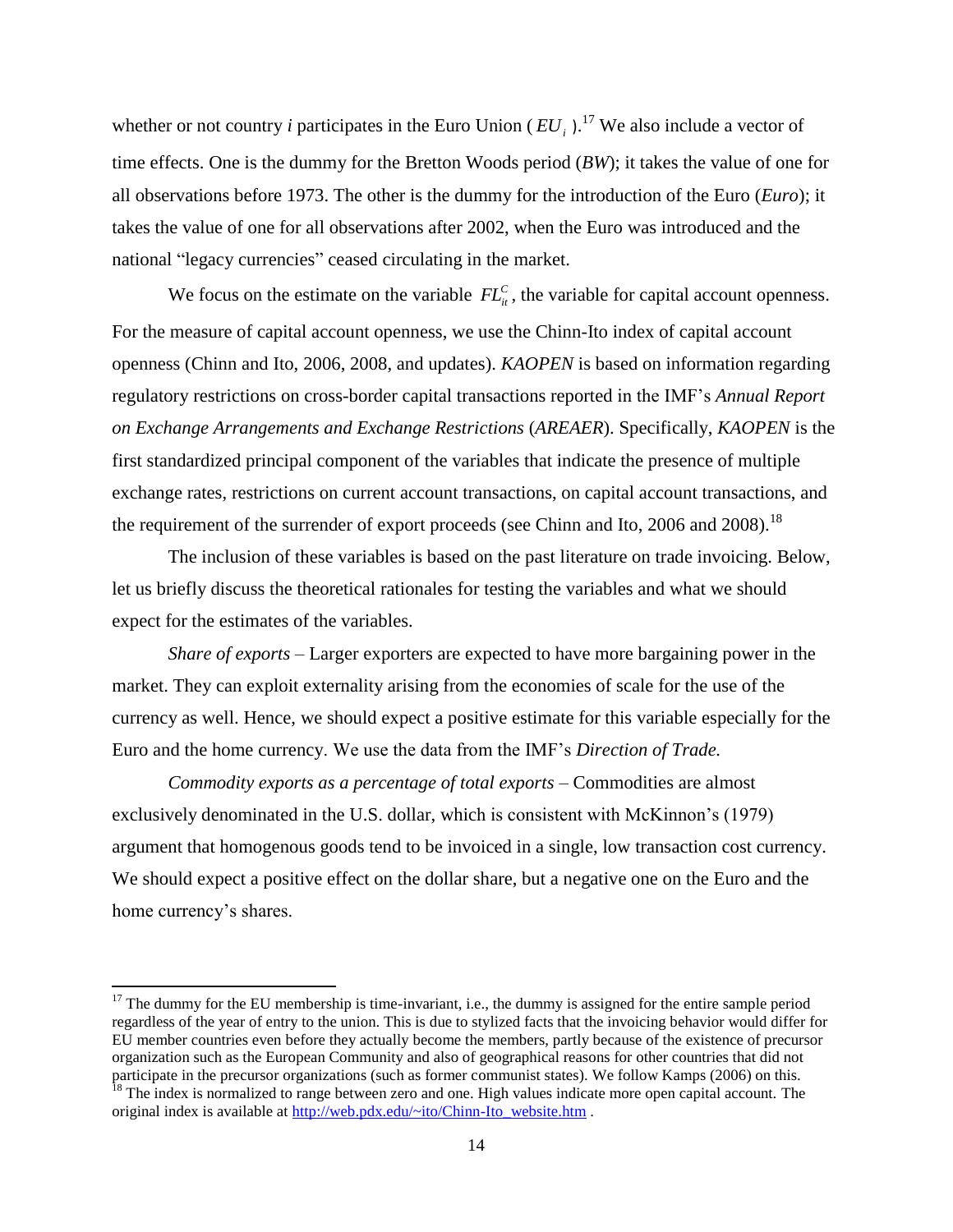*Relative income* – We use this variable as a proxy for the extent of differentiation in exported goods. When the extent of competitiveness is high in the destination market or there are other competitive substitutes available in the market, exporters tend to invoice in the local market's currency (i.e., the "coalescing effects" in Goldberg and Tille (2008)). That is, the more differentiated goods a country exports, the more likely it is to invoice its exports in its home currency. However, we do not have good measures in the cross-country context. Hence, we use the relative per capita income level to the U.S. as a proxy. The expected sign is negative for both the U.S. dollar and the Euro estimations, but positive for the home currency estimation.<sup>19</sup>

*Exchange rate volatility and inflation differentials* – A currency whose value changes frequently would yield higher transaction costs because of higher exchange rate risk premium. More unstable macroeconomic environment would make investors shy away from the currency of such an environment. Higher inflation often represent unstable macroeconomic environment. Volatile exchange rates or unstable macroeconomic environment for a certain currency would make investors or firms flee to hard currency or real assets. Hence, a country with a volatile exchange rate or high inflation tends to rely on the U.S. dollar as a medium of trade and thereby to reduce the use of its home currency for trade settlements. For both variables, the estimates should take positive signs for the dollar, and to lesser extent the Euro too. For the home currency, both variables should have negative estimates.

*Financial Development* – A currency for which liquidity and deep markets exist would entail lower transaction costs, which should lead to more trade invoicing in that currency. Hence, we test the effect of a measure of financial development. However, measuring the level of financial development is not an easy task. As Beck et al. (2000) show the level of financial development can be observed from many aspects of it. Furthermore, when it comes to the transaction cost for a currency, not only the depth of the market, but also the size of it also matters. Hence, we use private credit creation (as a share of GDP: *PCGDP*) from the World Bank's Financial Structure Database (first introduced by Beck, et al., 2001) and use the product (*PRIV\_SIZE*) of private credit creation as a share of GDP and the relative size of private credit creation of country *i* to the world total private credit creation (*FIN\_SIZE*) as our measure of financial development. This means that even if the level of private credit creation is high for a certain country, but if its relative market size is small, it enters as a small value in the estimation.

 $19$  We use the data from Penn World Table 7.1 for real per capita income.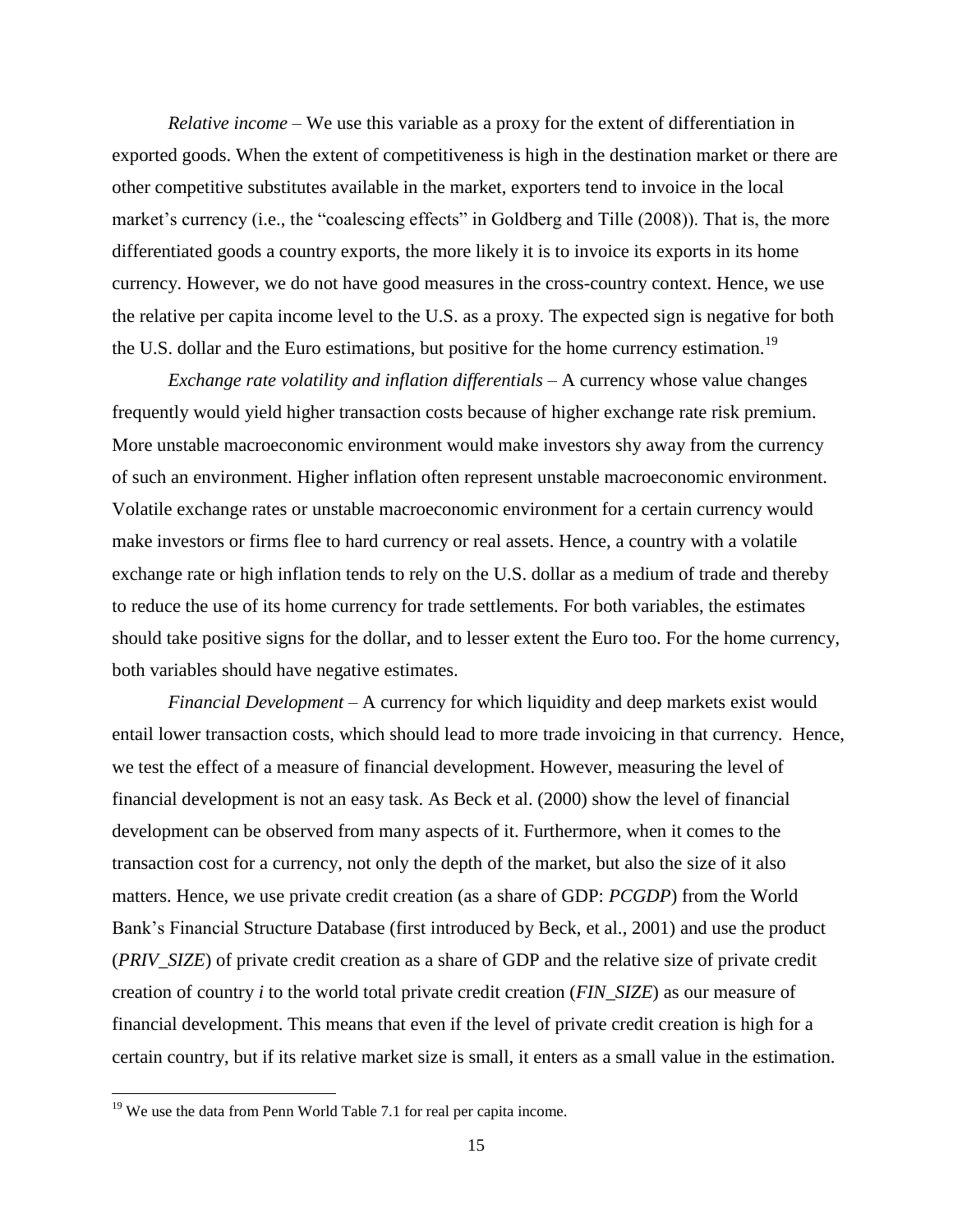Because a currency for which a bigger and deeper market exists tends to be more used for trade invoicing, we should expect a negative estimate for the U.S. dollar share estimation, but a positive one for the home currency share estimation while that for the Euro can be ambiguous.

*Financial openness* – The effect of financial openness can be considered similarly to that of domestic financial development. However, full-convertibility of the RMB is a necessary, if not sufficient, condition for the Chinese RMB to become an international currency as it has been the case for the past internationalization of certain currencies, the effect of financial openness needs to be evaluated independently from that of domestic financial development. The more open financial markets leads to more liquidity and depth for the market of the currency. Hence, the more open the capital account is for the issuer country of a currency, the more likely it is for the country to invoice its trade in the currency, suggesting that financial openness should affect the shares of the U.S. dollar and the Euro negatively – especially for the U.S. dollar share since it is the vehicle currency. The impact of financial openness on the home currency share should be positive.

*Monetary union and exchange rate arrangements* – Bacchetta and van Wincoop (2005) show that the currency for a currency union can make the best use of economies of scale, and therefore tends to be used more extensively in trade than the sum of the currencies it replaces. If a country pegs its currency to another anchor currency such as the U.S. dollar or the Euro, it should surely tend to invoice its trade in the anchor currency.<sup>20</sup>

#### *Estimation Results*

 $\overline{\phantom{a}}$ 

Table 2 reports the results for the estimations on the shares of the U.S. dollar, the Euro, and the home currency for both with random and fixed effects. While both random and fixed effects models yield similar results, we focus our discussions on the results from the random effect models since the Hausman test fails to reject the null hypothesis of no systematic differences across countries.

First of all, for all the currencies, we find evidence export market share matters. The larger share its export goes to the U.S. or the Euro area, the more likely it is for the country to invoice in the U.S. dollar or the Euro, respectively. In the case of the dollar share, this result may appear somewhat perplexing since an exporter with a large market share should be able to

 $20$  For the pre-Euro period, the dummy is assigned for countries pegging their currencies to the Deutsche Mark.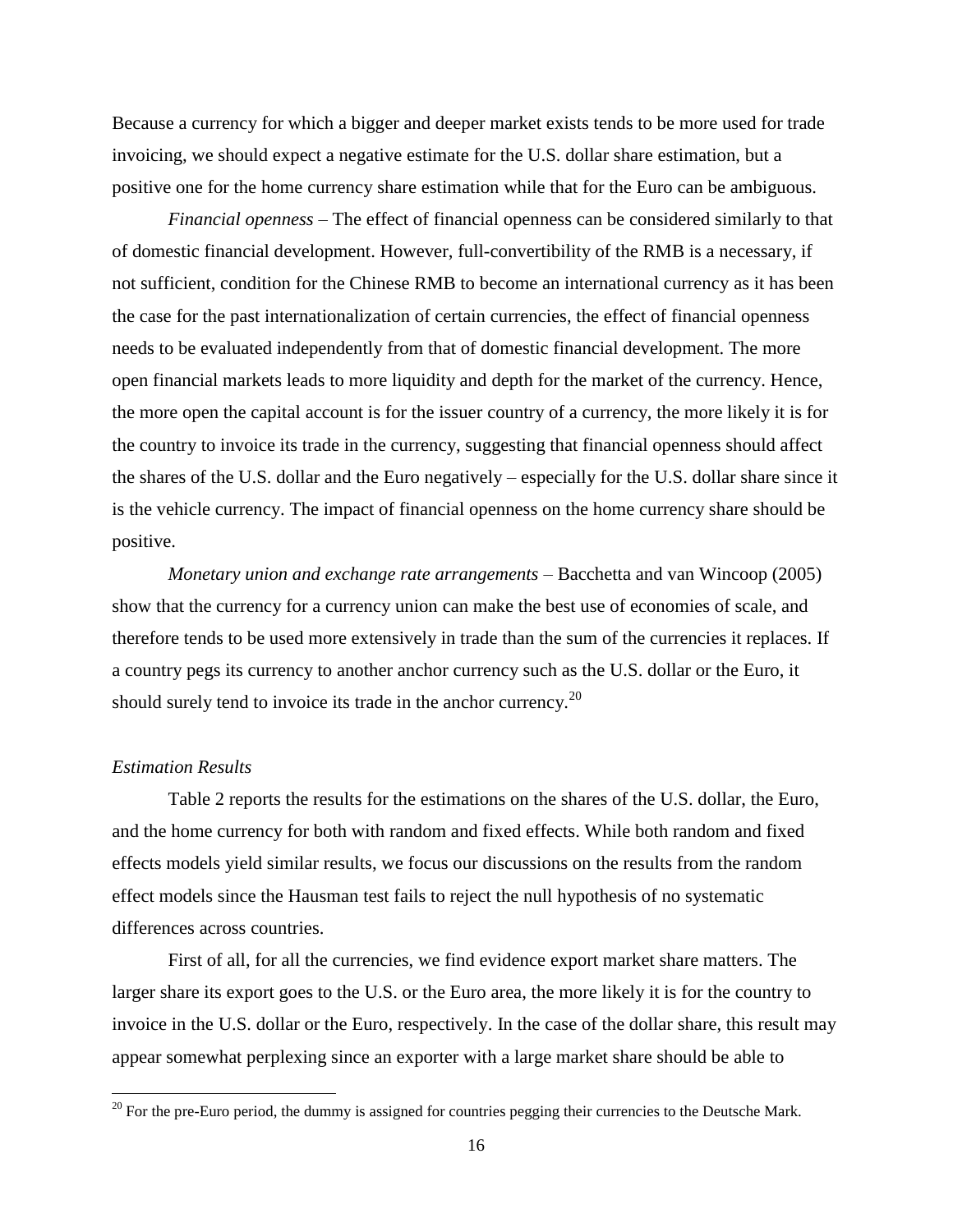invoice in its own currency even if the destination market is the United States. In this case, however, externality seems to play a role; given the vast size of the U.S. market, the degree of competition is expected to be large, which may encourage the exporters to invoice in the U.S. dollar to maintain certain market presence. If it has a larger export share in the world, it tends to invoice its exports in its home currency as well.

If a country exports more commodities, it tends to invoice in the U.S. dollars. The more differentiated products it exports (which we proxy for by using the relative income level to the US in PPP), the more likely it is to invoice in the home currency (and weakly in the Euro). These results provide evidence that the U.S. dollar function as the vehicle currency in international trade. A country with higher inflation tends to invoice its exports in the U.S. dollar and the fixed effect estimation suggests that a country with volatility exchange rates also tends to invoice its exports in the U.S. dollar.

While financial openness does not affect the share of dollar invoicing, domestic financial development does matter for it; a country with deeper and larger financial markets is *less* likely to invoice its exports in the U.S. dollar.<sup>21</sup> Although financial openness does not matter for the U.S. dollar share, it does matter for the share of the Euro or the home currency in export invoicing. The more open financial markets it has, the more a country tends to invoice in either the Euro or the home currency. Since our measure of financial openness can refer to capital account openness in both directions of capital flow, our findings may suggest that financial liberalization may allow countries to diversify investment instruments and also that it leads to more depth and liquidity of the home currency's market.

On average, the EU countries have lower shares of dollar invoicing by 30 percentage points while they tend to have higher shares of their home currencies (including the Euro for the Euro countries) by 17 percentage points.

After the collapse of the Bretton Woods system in 1973, the share of home currency invoicing rose by eight percentage points, though we do not detect any significant change in the U.S. dollar share. After the Euro enter the circulation in 2002, the share of dollar invoicing

<sup>&</sup>lt;sup>21</sup> When we include *PCGDP* or *FIN* SIZE individually, *PCGDP* does not turn out to be a significant contributor to any of the currency share estimations, but *FIN* SIZE is found to be a negative contributor to the U.S. dollar share estimation. These findings suggest that the relative size of financial markets rather than their depth matters for the choice of whether or not to invoice exports in the U.S. dollar.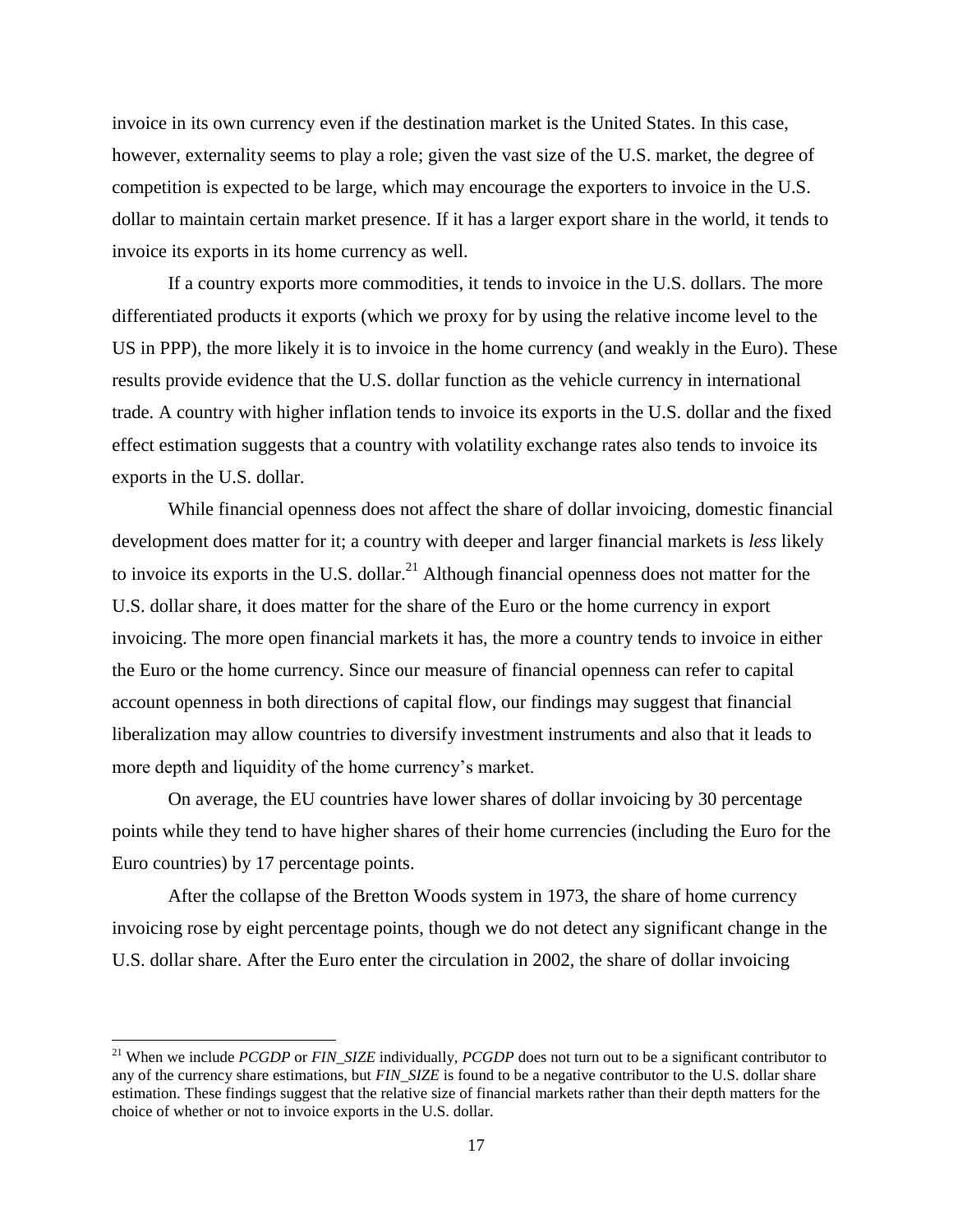declined by three percentage points while the share of the Euro for non-Euro countries increased by 4 to 6 percentage points.

Those countries that peg their currencies to the dollar tend to invoice their exports in the dollar. A similar conclusion can be made for those countries that peg their currencies to the Euro; those countries that peg their currencies to the Euro tend to invoice in the Euro while they tend to reduce their home currency invoicing.

We repeat this exercise by removing all the observations for Korea and Japan because these two countries have the longest time series among the sample countries and may possibly bias the results. Even after removing the observations of these countries, the central results remain intact. This suggests that our results are not driven by these countries.<sup>22</sup>

#### **3.3 Further Analyses**

 $\overline{a}$ 

#### *Other Measures of Financial Openness*

We used the Chinn-Ito index to measure the extent of financial openness. This index reflects the regulatory environment for cross-border capital transactions. However, the actuality of cross-border capital transactions can differ from the picture we depict through the lens of regulatory framework.<sup>23</sup>

According to the Chinn-Ito index, as Figure 8 (a) shows, China and India have not made progress in opening markets for capital account transactions and have been lagging behind Russia and Brazil or other developing countries. If we measure the extent of capital account openness by the actual size of cross-border capital transactions, however, we get a different picture. In Figure 8 (b), we show the extent of financial openness by using another oft-used, quantity-based *de facto* measure of financial openness, namely, the sum of total stocks of external assets and liabilities as a ratio to GDP using the dataset compiled by Lane and Milesi-Ferretti (2007). According to this measure, the BRIC countries are generally progressing toward greater financial openness. China appears to be steadily increasing the extent of financial openness and more financially open than Brazil.

 $22$  The fact that the fixed effects estimations yield similar results to those of the random effects estimations also suggest that our findings from the random effects estimations are not just driven by the observations of Japan and Korea.

<sup>&</sup>lt;sup>23</sup> Researchers have constructed different de facto and de jure measures of financial openness. For more details on comparison across different measures of financial openness, refer to Kose et al. (2006) and Quinn, et al. (2011).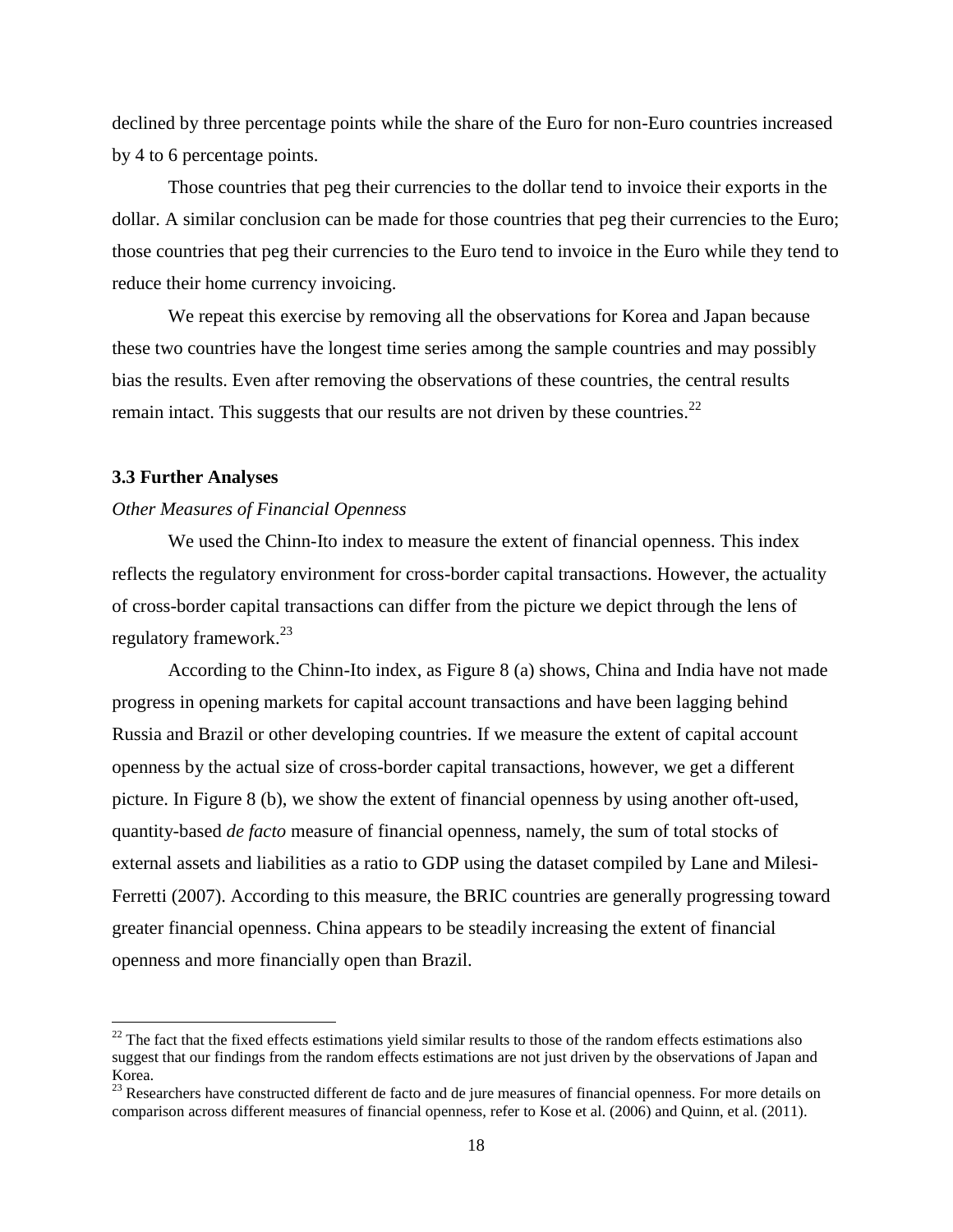This kind of de facto measure has its own drawbacks, however. For one, the extent of 'openness' can differ depending on how to normalize the size of the volumes of cross-border capital transactions. For example, normalizing the sum of total assets and liabilities as a ratio of GDP would make the index appear unnecessarily low for large economies such as the U.S. and make the one for an international financial center—such as Ireland, Luxemburg, Singapore, or Hong Kong, China—appear extremely high, much higher than that of the U.S. which has presumably one of the most open financial markets in the world.<sup>24</sup> That would essentially make it difficult to compare countries with different relative size of cross-border capital transactions. Secondly, de facto measures can be susceptible to business cycles or ebb and flow of crossborder capital flows. In Figure 8 (b), Russia appears to be getting more 'financially open' in the late 1990s, but that is primarily a large volume of capital outflow due to the Russian debt crisis in those years and a shrinkage of the denominator, i.e., the country's GDP.

Nonetheless, we repeat the above empirical exercise while including the de facto measure of financial openness (not reported). We get the regression results that the estimate of the de facto measure of financial openness in the U.S. dollar share estimation is significantly positive; that in the Euro share estimation is significantly negative; and that in the home currency share estimation is insignificant with its magnitude close to zero. That is, all these results are either inconsistent or contradictory to theoretical predictions. These results are primarily due to the inclusion of financial center countries such as the U.K, Ireland, and Luxembourg in the sample. When we interact the de facto measure of financial openness with the dummy for high values of the measure (such as de facto measure is greater than the value of 3) to control for financial center countries, we could get results more consistent with theoretical predictions. However, the results are quite subject to what we use as the threshold for the financial center countries. In sum, we do not think the de facto measure would give us consistent results.

Another difficulty for measuring the extent of financial openness is that many of financial openness measures, whether de jure or de facto, are too aggregated to depict the intricacy and capture the subtleties of actual capital controls. Capital controls can differ depending on the direction of capital flows (i.e., inflows or outflows) as well as the type of financial transactions targeted

 $^{24}$  As extreme examples, the degree of financial openness can be as high as more than 240 times of its GDP for Luxembourg or about 30 times for Ireland in recent years while it is around 2-3 times of its GDP for the U.S.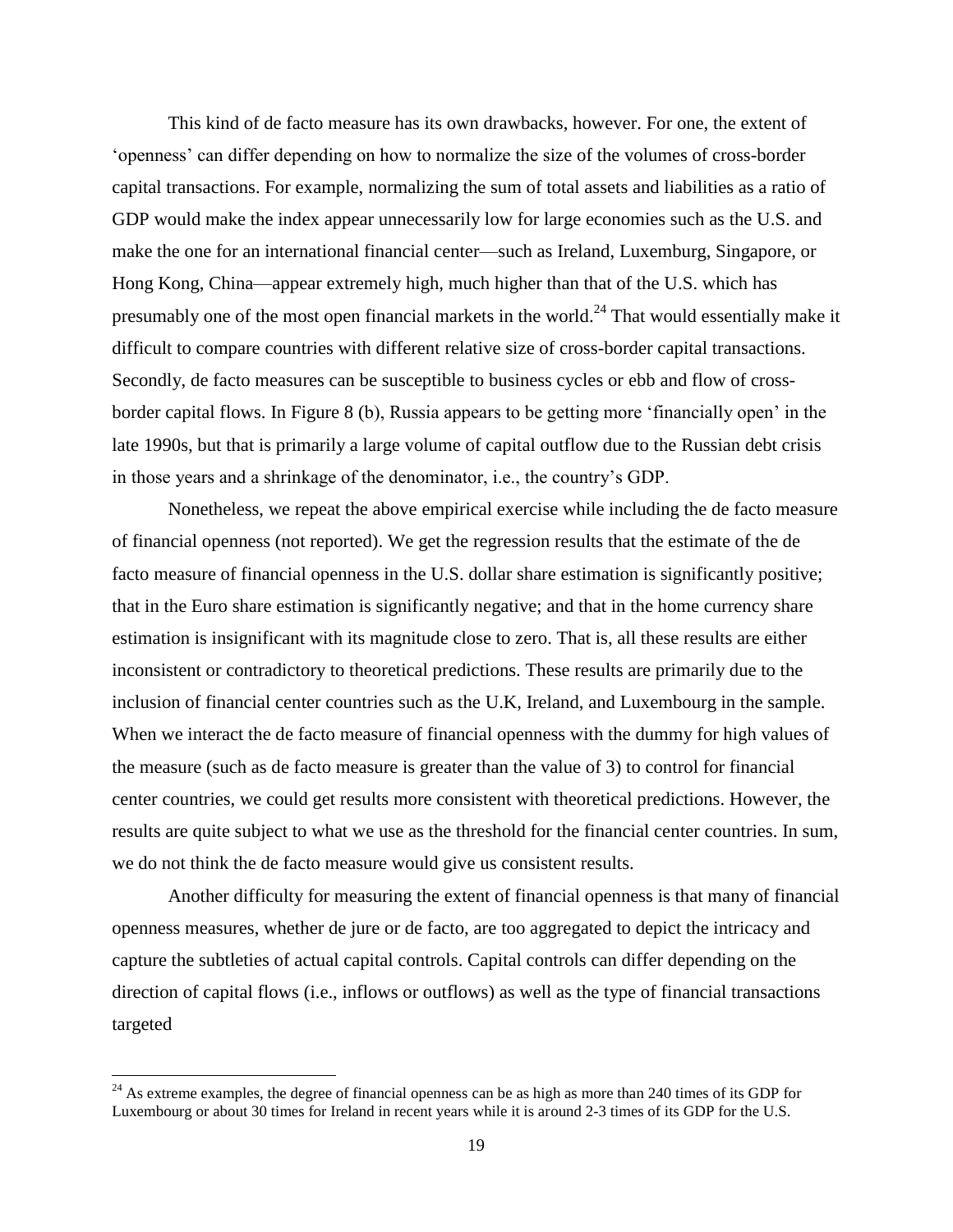In 1997, apparently as an effort to alleviate these issues, the IMF changed the method of reporting "restrictions on payments for capital transactions" in the *AREAER* and started publishing the data on disaggregated components of capital controls with the specification of thirteen categories for different types of capital transactions.<sup>25</sup>

- *Capital market securities*: restrictions on shares or other securities of a participating nature, and bonds and other securities with an original maturity of more than one year.
- *Money market instruments*: restrictions on securities with an original maturity of one year or less, such as certificates of deposit, Treasury bills, and so forth.
- *Collective investment securities*: restrictions on share certificates or any evidence of investor interest in an institution for collective investment, such as mutual funds.
- *Derivatives and other instruments*: restrictions pertaining to operations in other negotiable instruments and non-securitized claims not covered under the previous three items.
- *Commercial credits*: regulatory controls on operations directly linked to international trade transactions.
- *Financial credits*: restrictions on credits other than commercial credits.
- *Guarantees, sureties, and financial backup facilities*: on securities pledged for payment of a contract, such as warrants, letters of credit, and so on.
- *Direct investment*.

- *Repatriation of profits or liquidation of direct investment*.
- *Real estate transactions*.
- *Personal capital movements*.
- *Provisions specific to commercial banks and other credit institutions*: regulations that are specific to these institutions, such as monetary and prudential controls.
- *Provisions specific to institutional investors*: such as a limit on the share of the institution's portfolio that may be held in foreign assets.

<sup>&</sup>lt;sup>25</sup> See Johnston and Tamirisa (1998) and Miniane (2004) for a descriptive overview and statistical analysis on the disaggregated data of AREAER.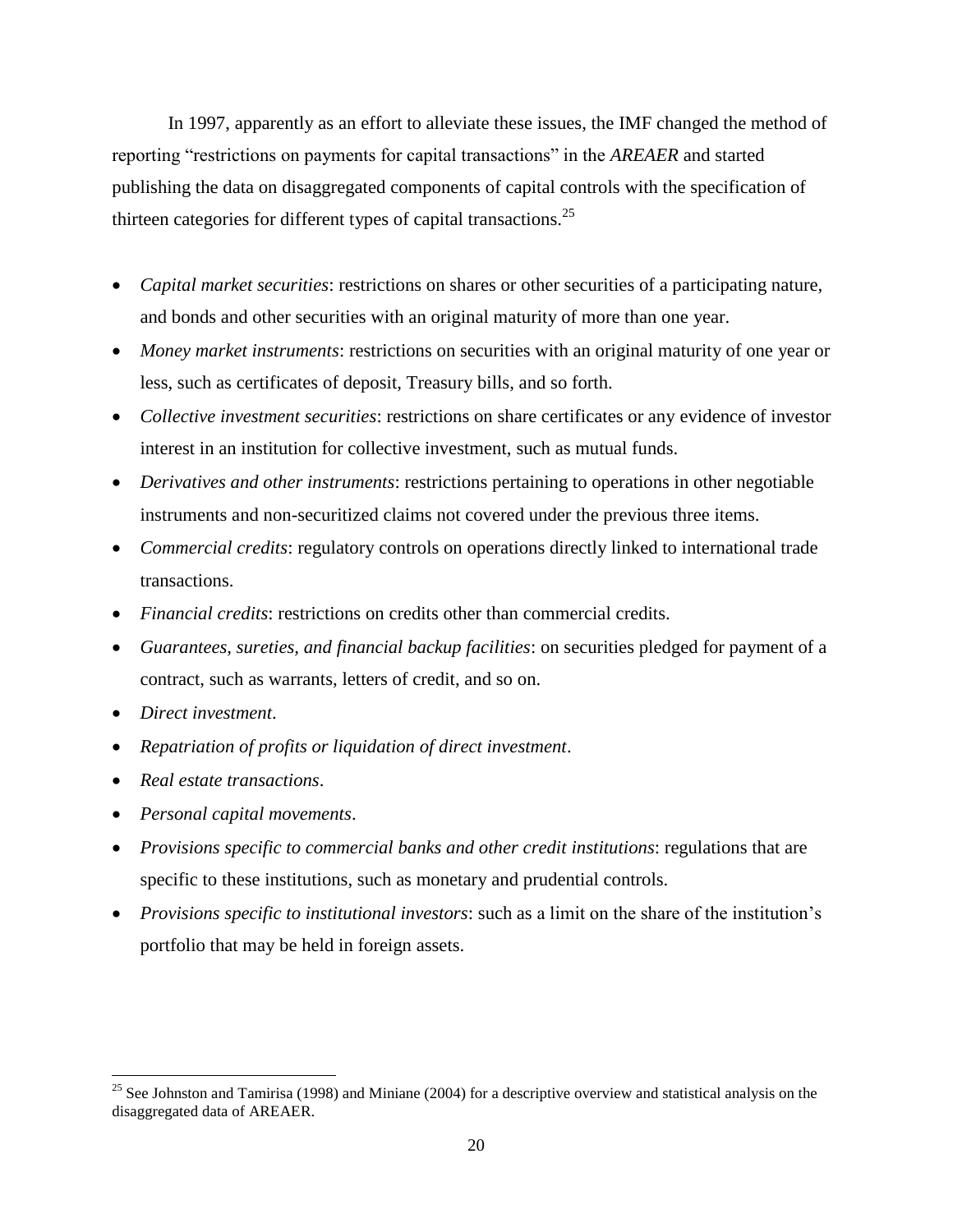Using the above disaggregated data on regulatory controls, we could construct another de jure measure of financial openness. That is, we could use the simple average of the above 13 categories as a measure of financial openness.

Let us now use this de jure measure of financial openness instead of the Chinn-Ito index and rerun the estimation (though the sample period is now after 1996). When we include the Chinn-Ito index, we get a significantly negative estimate for the average of the 13 categories (not reported) for both the U.S. dollar and home currency estimations. While the negative coefficient of the average of the 13 capital account restrictions makes sense for the dollar share estimation, it does not for the home currency share estimation. If a theoretical prediction is to hold, further financial opening should increase the use of the home currency in export invoicing.<sup>26</sup>

With the contradictory result with the average of the 13 types of restrictions on capital account-related transactions, we include each of the 13 types of restrictions individually in the regression for the home currency share estimation, and report only the estimated coefficients for each of the variables on capita-account-related restrictions in Table 3. As we can see from the table, the estimates for the restrictions on liquidation of direct investment, personal capital transactions, institutional investors, and commercial credit are found to be significantly positive (in the order of the magnitude of the estimate). These results imply that China's removal of controls on these types of capital account transactions might lead to more use of RMB for invoicing Chinese exports.

# *Other Factors*

 $\overline{a}$ 

While we have found interesting results that are consistent with past findings, other candidate factors remain. Here, we investigate other potential determinants of currency choice for export invoicing.

We first test the effect of legal development. A currency might be used more intensively in trade if it is associated with an economy where legal systems and institutions are sufficiently

<sup>&</sup>lt;sup>26</sup> It appears that the international sanctions against terrorist states have made some countries, especially industrialized countries, start reporting implementations of capital controls in the *AREAER* from 2005 on. Hence, in the *AREAER*, these countries appear as though they "imposed" certain capital controls since 2005, despite the lack of evidence that these countries actually did implement capital. Quinn, et al. (2011) also argue that while developing countries tend to underreport capital controls information in the *AREAER*, advanced economies tend to overreport restrictions even if their restrictions might not be viewed as capital controls in other, particularly developing countries. These types of biases may make the use of the average of the 13 disaggregated categories on capital account-related restrictions possibly inappropriate. The above contradictory result may be due to these biasedness.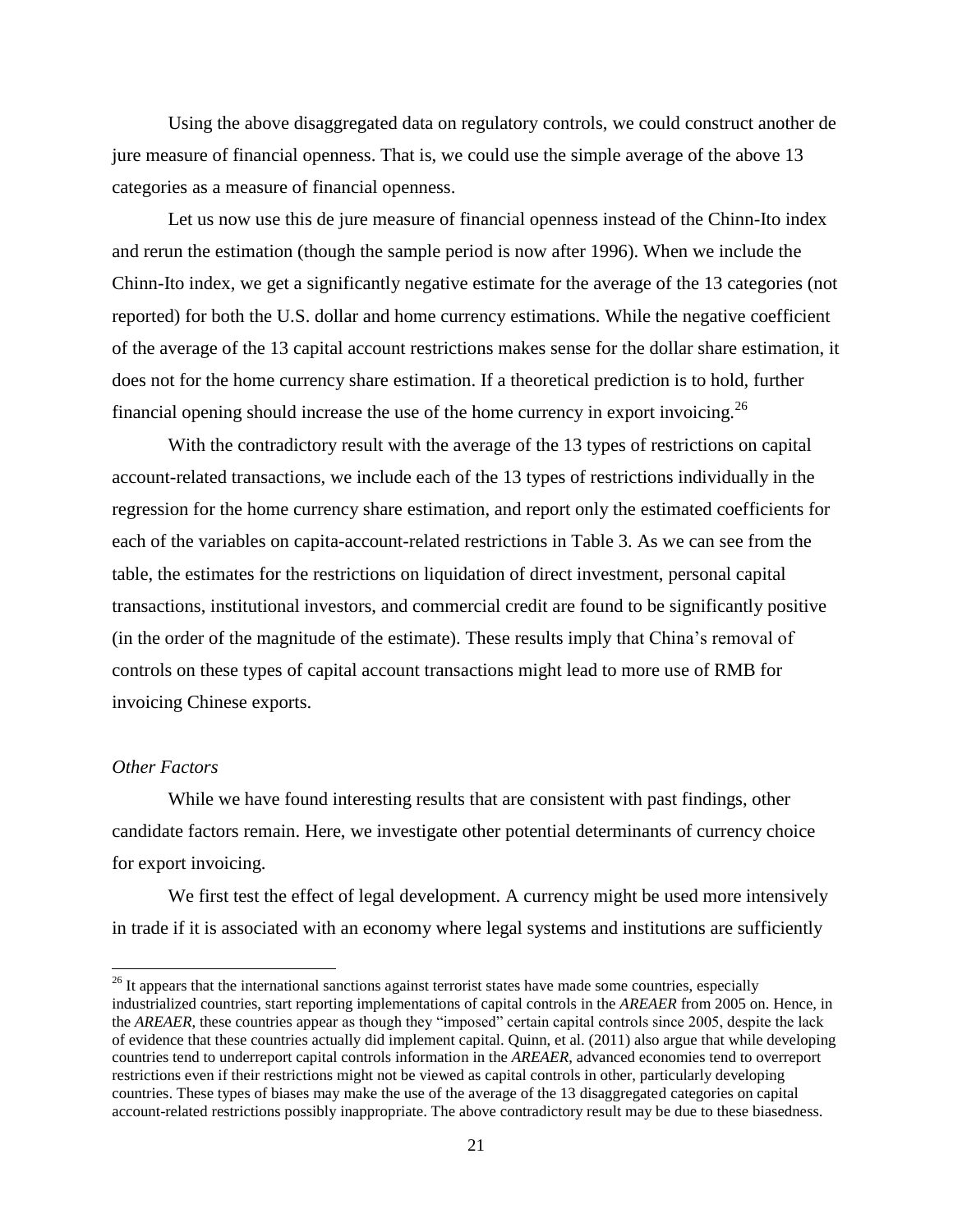well developed to guarantee smooth and predictable transactions. Hence, we might also expect higher levels of legal or institutional development to lead to more home currency invoicing and less invoicing in the vehicle currency, the U.S. dollar. We use a variable *LEGAL* as a measure of general legal/institutional development, that is the first principal component of law and order (*LAO*), bureaucratic quality (*BQ*), and anti-corruption measures (*CORRUPT*).<sup>27</sup> The estimated coefficient on *LEGAL* is found to be insignificantly negative for the U.S. dollar share estimation, significantly negative for the Euro share estimation, and insignificantly positive for the home currency share estimation (results not reported). We do not have sufficient evidence to support the hypothesis that legal development matters for the choice of invoicing currency.

Next, we investigate the effect of financial crises. Any financial crisis can put the credibility of the currency of the crisis country into question, which would discourage the use of that currency for trade settlements or invoicing. Furthermore, if a financial crisis involves expectations for future depreciation or devaluation, that would further help making traders shy away from the currency.

Hence, we include the dummy for currency, banking, or debt crisis individually in the each of the three estimations. We use the crisis dummies from Aizenman and Ito (2013) to identify the three types of the crises.<sup>28</sup> The estimation results indicate that countries that experience a banking crisis tend to increase the share of the U.S. dollar for their export invoicing by 2.8 percentage points while they also tend to *decrease* the share of the Euro by 2.3 percentage points.<sup>29</sup> The effect of banking crisis on the home currency share or that of other types of crises turn out to be insignificant.

We also investigate if the recent Global Financial Crisis had any impact on the choice of invoicing currencies. When we include a dummy variable for the years after 2008, instead of the crisis dummy, we find that countries on average increase the share of dollar invoicing by 4.1

<sup>27</sup> *LAO*, *BQ*, and *CORRUPT* are extracted from the ICRG database. Higher values of these variables indicate better conditions.

 $^{28}$  To identify currency crisis, Aizenman and Ito use the exchange market pressure index using the exchange rate against the currency of the base country (i.e., the country a country follows most closely in determining its monetary policy. See Aizenman, et al. (2009) for details). The banking crisis dummy is based on the papers by Laeven and Valencia (2008, 2010, 2012). For the debt crisis dummy, they augment the dataset by Reinhart and Rogoff (2009) with other papers including the World Bank's *Global Development Finance* (2012). See Aizenman and Ito's Appendix for more details.

 $29^{\circ}$ The estimation results are available from the authors upon request.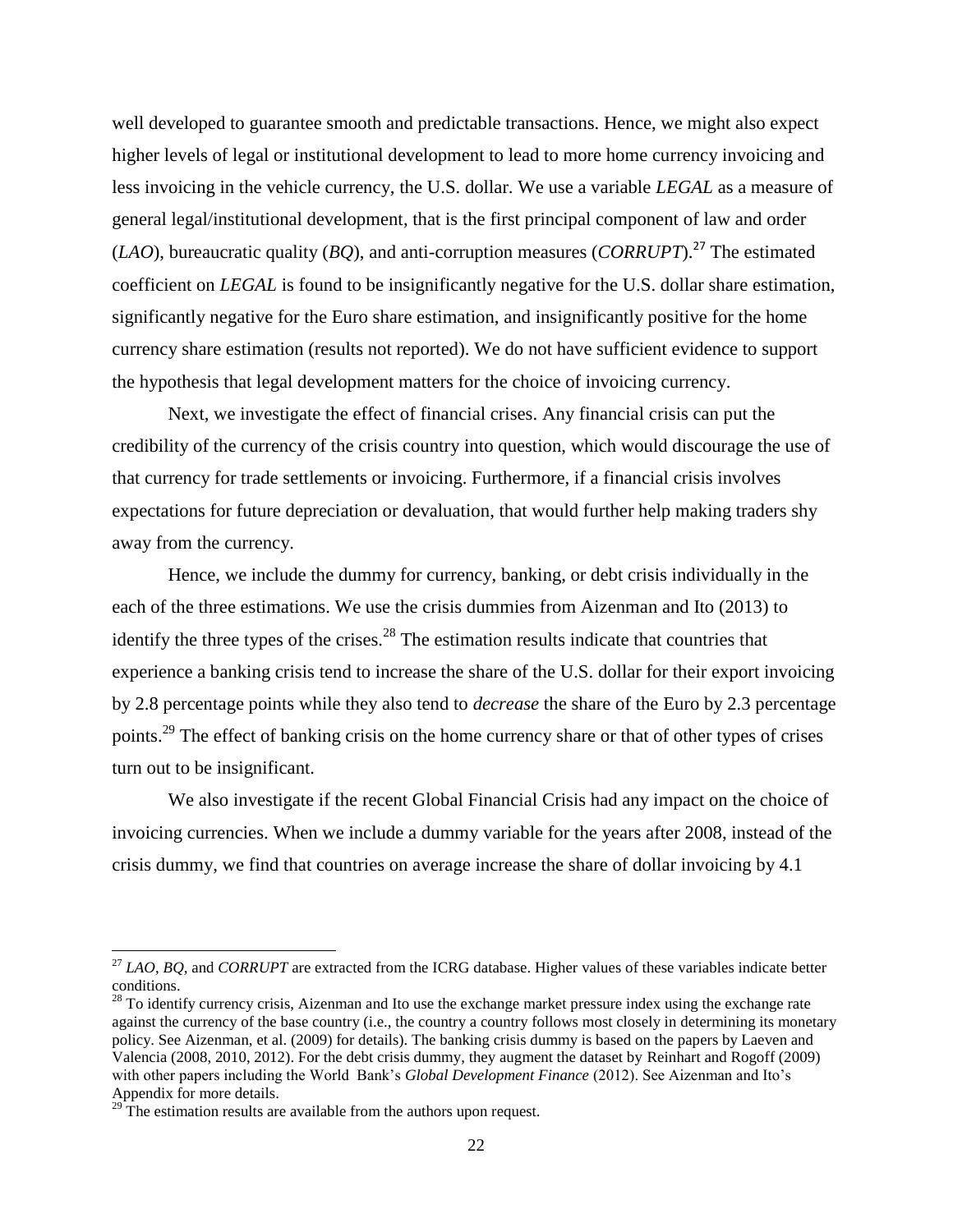percentage points, although the crisis does not affect other currency shares, suggesting that the Global Financial Crisis may have led investors and traders to flee to the dollar.

Overall, a crisis, particularly a banking crisis, contributes to more dollar invoicing, reflecting the overwhelming dominance and usefulness of the U.S. dollar.

Lastly, we test if exchange rate changes contribute to the choice of invoicing currencies. One contributing factor to the internationalization of the Yuan is the one-side expectation of the appreciation trend of the currency. As long as China experiences rapid productivity growth compared to advanced economies, which is expected to continue in the foreseeable future, the Chinese Yuan can be expected to be on the appreciation trend. For those who receive payments from Chinese exporters, the appreciation trend of the currency is beneficial and may encourage trading invoiced in the Yuan.

When we include in the home currency share estimation the three year moving average of the rate of depreciation (with the contemporary year in the center to capture the trend), which should have a negative estimate, it turns out to be insignificant. However, when we interact the variable with the dummy for appreciation trend (i.e., the dummy takes the value of one when the three-year moving average rate of depreciation is negative), only the effect of the interaction term, not the variable for the rate of depreciation, is found to be significantly positive.<sup>30</sup> This result suggests that a country with a currency that is expected to appreciate tends to invoice its exports in its home currency.

#### **4. Implications and Prospects for China**

# **4.1 Goodness of Fit**

 $\overline{\phantom{a}}$ 

Panel (a) of Figure 9 shows both the predicted and actual shares of RMB in China's export invoicing. The prediction is based on the estimation results reported in Table 2. Overall, the actual use of RMB to invoice Chinese exports is much smaller than what our estimation model suggests. When China started liberalization of RMB invoicing in 2009, our model suggests that 23% of China's exports *should* be invoiced in RMB when the actual use of the RMB was essentially non-existent. As of 2011, the end of our sample period, while our model predicts the share of RMB use in China's exports would be 26%, the actual share is still a meager 9%. Cui, et al. (2009) estimate the pricing-to-market (PTM) elasticities for China using

 $30$  Results are available from the authors upon request.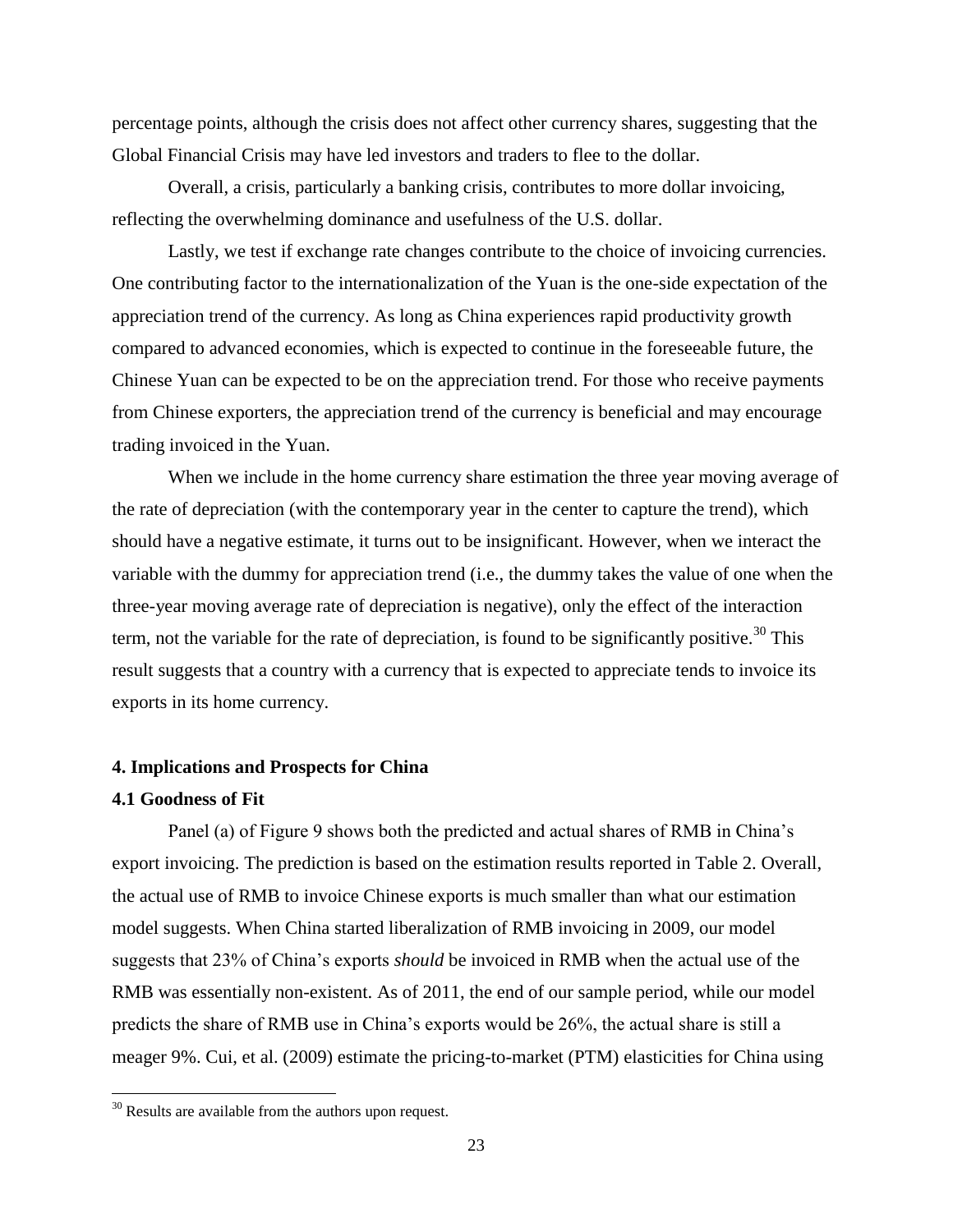aggregate, panel data. They argue that based on the correlation between PTM coefficients they found for their sample countries and the share of exports invoiced in the exporters' currencies, China's PTM coefficient of 0.44 suggests China has the potential of invoicing 20-30% of its exports in its home currency. Our results are similar to their finding.

While there is a possibility that the estimates in our model suffer from omitted variable bias, comparison with other countries and area's experience tells us that there is more to it than just omitted variable bias. Panel (b) illustrates the predicted and actual shares of the Japanese Yen among the currencies used for export invoicing while Panel (c) shows the predicted and actual shares of the U.S. dollar use in Japan's exports. It appears that the actual level of Japanese Yen exporting invoicing finally reached the level of the model prediction in 1983, more than 10 years after Yen invoicing started taking place, but followed by the actual share again hovering at lower levels than the model prediction. In the U.S. dollar invoicing, we can observe the opposite (Panel (c)); the actual use of the dollar kept being much higher than the model prediction. The facts that the Yen invoicing did not become prevalent as much as it could while the U.S. dollar invoicing prevailed much more than it should indicate that the "inertia" does affect the choice of currency for trade invoicing. While economic fundamentals suggested that the Japanese Yen should have prevailed at certain levels, the actual levels of the Japanese Yen use did not rise because it was not very easy for traders to switch the currency to invoice for trade.

These panels suggest that the underperformance of the RMB use for trade invoicing can be attributed to the recent nature of the RMB's entry as an invoicing currency and the persistency or the "inertia" of other currencies, particularly the U.S. dollar, as the vehicle currency for trade invoicing.<sup>31</sup> Once a currency starts being used as an invoicing or settlement currency, it tends to continue to be used. $32$ 

Panel (d) shows the share of the Euro, a newly introduced and internationalized currency, used for the Euro area's exports.<sup>33</sup> The model again predicts much higher levels of Euro

 $\overline{a}$ 

 $31$  Cui et al. (2009) also mention the persistency of invoicing practice in other non-RMB currencies.

<sup>&</sup>lt;sup>32</sup> When we repeat the same exercise for the Korean Won, Indonesia rupee, and Thai baht, the currencies for which we have longer time series of invoicing currency shares, we observed similar regularities. That is, the actual use of the U.S. dollar tends to be persistently higher than the model prediction and declining only slowly while the actual use of the home currency tends to be lower than what the model suggests even when the share of the home currency starts rising with the gap between the two slowing narrowing.

 $33$  For this prediction, we also include the data for the Euro area in the regression exercise as one entity (in addition to individual Euro countries) while the estimation exercise reported in Table 2 does not include the Euro.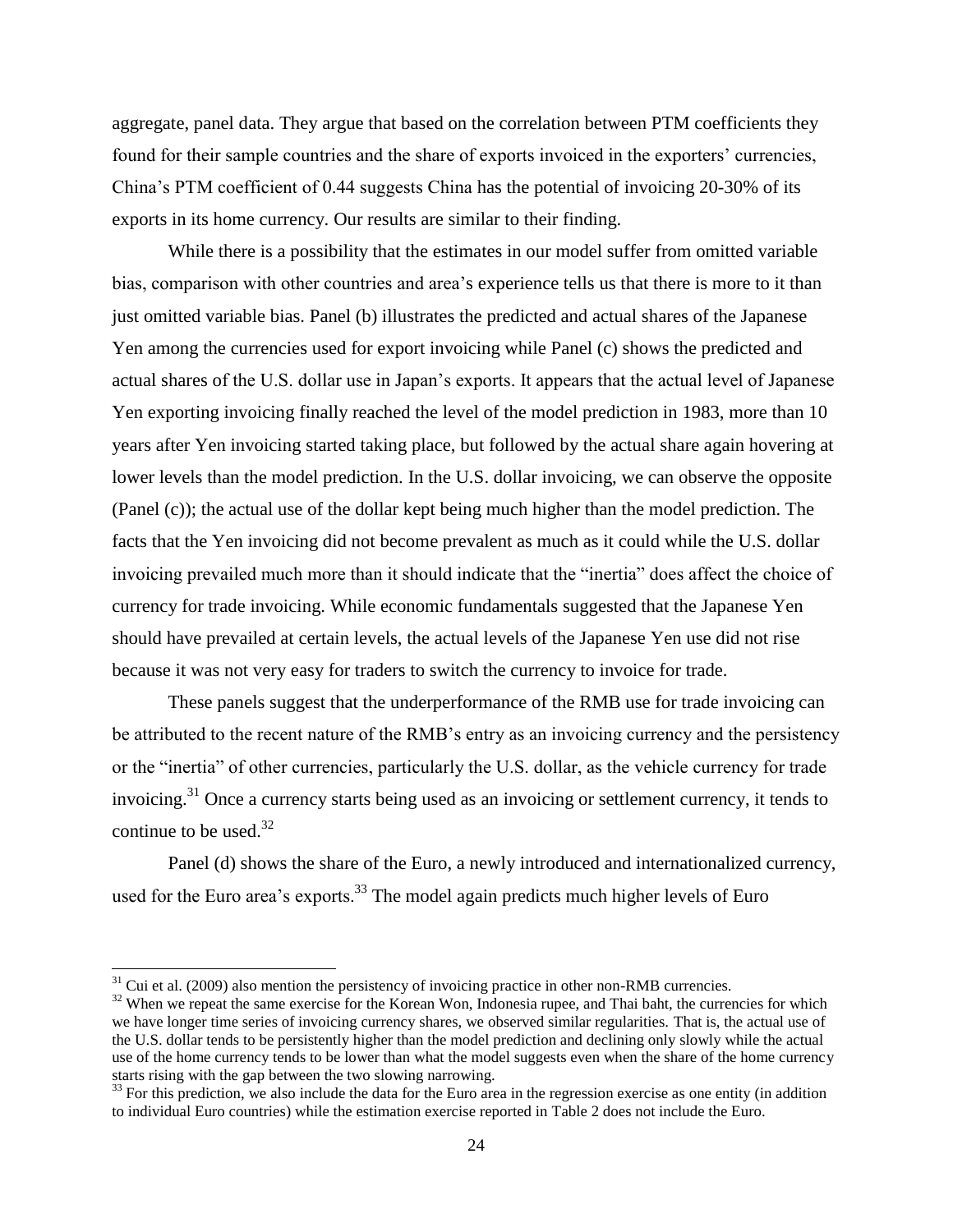invoicing, but the actual use of the Euro has been gradually rising. The gap should be expected to narrow.

#### **4.2 Prospects of RMB Export Invoicing**

So, where is the RMB heading, especially for the foreseeable future? To answer this question, we implement out-of-sample prediction for 2015 and 2018, using the estimates we obtained in the baseline regression (Table 2).

For the out-of-sample predictions, we need to make assumptions about the explanatory variables. We summarize the assumptions we make for the forecasting exercise in Appendix 2. Some of the assumptions are based on the IMF's forecasts reported in the *World Economic Outlook* (as of April 2013). Some other variables are assumed to be the same as the average of the relevant variables in the last five years of the sample period (i.e., 2007-11).

We also conduct some scenario analysis to see how the RMB share in export invoicing can be affected by hypothetical paths of financial liberalization. The baseline assumption for the Chinn-Ito index of financial openness (*KAOPEN*) is that, for 2015, China will increase the level of financial openness to 0.35, a level higher than the current level of 0.16, but not as high as the level of financial openness of Brazil, Columbia, and Indonesia (which all score 0.41 as of 2011). For 2018, we assume the level of China's financial openness continues to rise up to 0.50, more financially open than Turkey (0.45 as of 2011). We also think about both optimistic and pessimistic scenarios and make predictions for these scenarios as points of reference. Under the pessimistic scenario, the level of financial openness for China does not change in 2015; it is the same as the 2011 level (i.e., 0.16). In 2018, we assume it rises to 0.25, a level still lower than in the baseline scenario for 2015. Under the optimistic scenario, KAOPEN rises rapidly to 0.60 in 015 and to 0.80 in 2018. In other words, under this scenario, China liberalizes its financial markets to the level comparable to high-income countries by 2018.

Figure 10 illustrates our predictions from 2008 through 2011, and 2015 and 2018. Based on the baseline prediction, the share of RMB invoicing for China's exports would rise up to 27.5% in 2015 and 33.5% in 2018. Despite the significant coefficient on *KAOPEN*, the different scenarios on financial liberalization do not appear to make much difference. Even in the optimistic scenario, the share of RMB invoicing rises only up to 35.4% in 2018, not much different from the baseline scenario.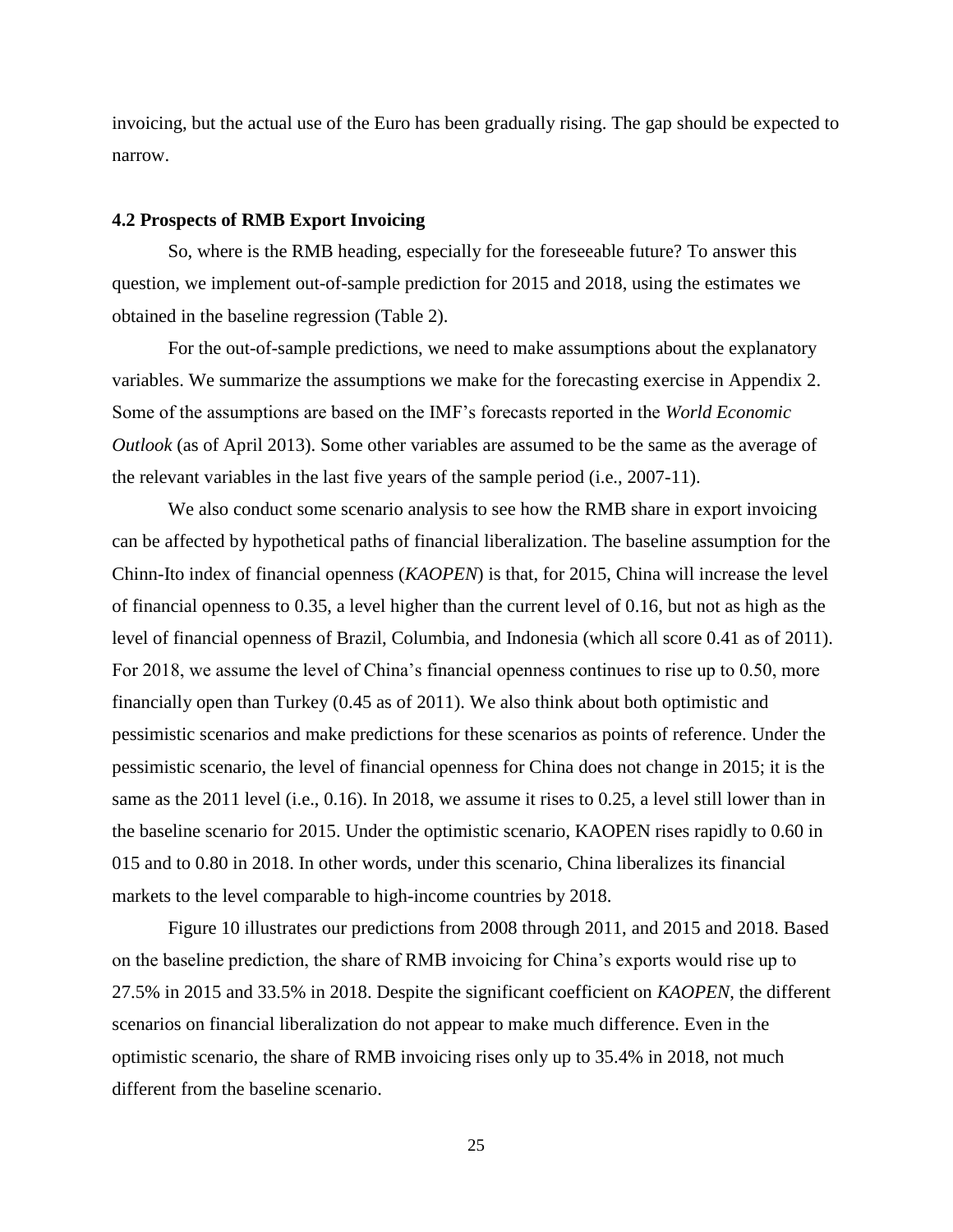We have discussed the gap between the predicted and actual path for the share of RMB export invoicing. However, the gap can be expected to narrow. Hence, our predictions will probably show the upper end of the actual path of RMB internationalization in terms of export invoicing.

As possibilities in the foreseeable future, it is possible for China to experience greater exchange rate volatility if the government allows for more flexibility in the exchange rate movement. The size and the depth of the country's financial markets can be bigger than what it experience in 2007-11. Or, the country could experience higher than expected inflation. All these factors would, however, contribute to lowering the share of RMB invoicing, if any as shown as the insignificant estimates (especially for the exchange rate volatility variables). If it experiences an even greater increase in its relative income level, export market share, or both, China could increase the share of RMB invoicing. Nonetheless, the convergence to the predicted values should happen as the use of RMB in export invoicing rises and creates scale benefits.

# **5. Conclusion**

One of the important keys to the RMB becoming an international currency hinges upon how widely and soon the RMB becomes used as a currency for trade invoicing or settlement. The use of the RMB as a settlement currency just started in 2009, though its use started rising rapidly in recent years. Many have argued that the future of the RMB as an invoicing currency is closely tied with the issue of China's commitment to liberalizing capital account transactions. In this paper, we investigated the determinants of currency choice for trade invoicing in a crosscountry context while focusing on the link between capital account liberalization and its impact on the use of the RMB for trade invoicing.

Our data of trade invoicing reconfirmed that the U.S. dollar still plays an important role as the vehicle currency. Although the use of the Euro as an invoicing currency had been steadily increasing before the Euro debt crisis, a rise in the risk involving the currency seems to have contributed to the plateauing or even the decline of the currency's use in recent years. In contrast, both the Global Financial Crisis and the Euro debt crisis seem to have helped the U.S. dollar to increase its use for trade invoicing. Furthermore, in the Asian region, the countries have relied heavily on the U.S. dollar as the vehicle currency, reflecting the facts that the regional supply chain network primarily uses the U.S. dollar as the currency for transactions and that the United

26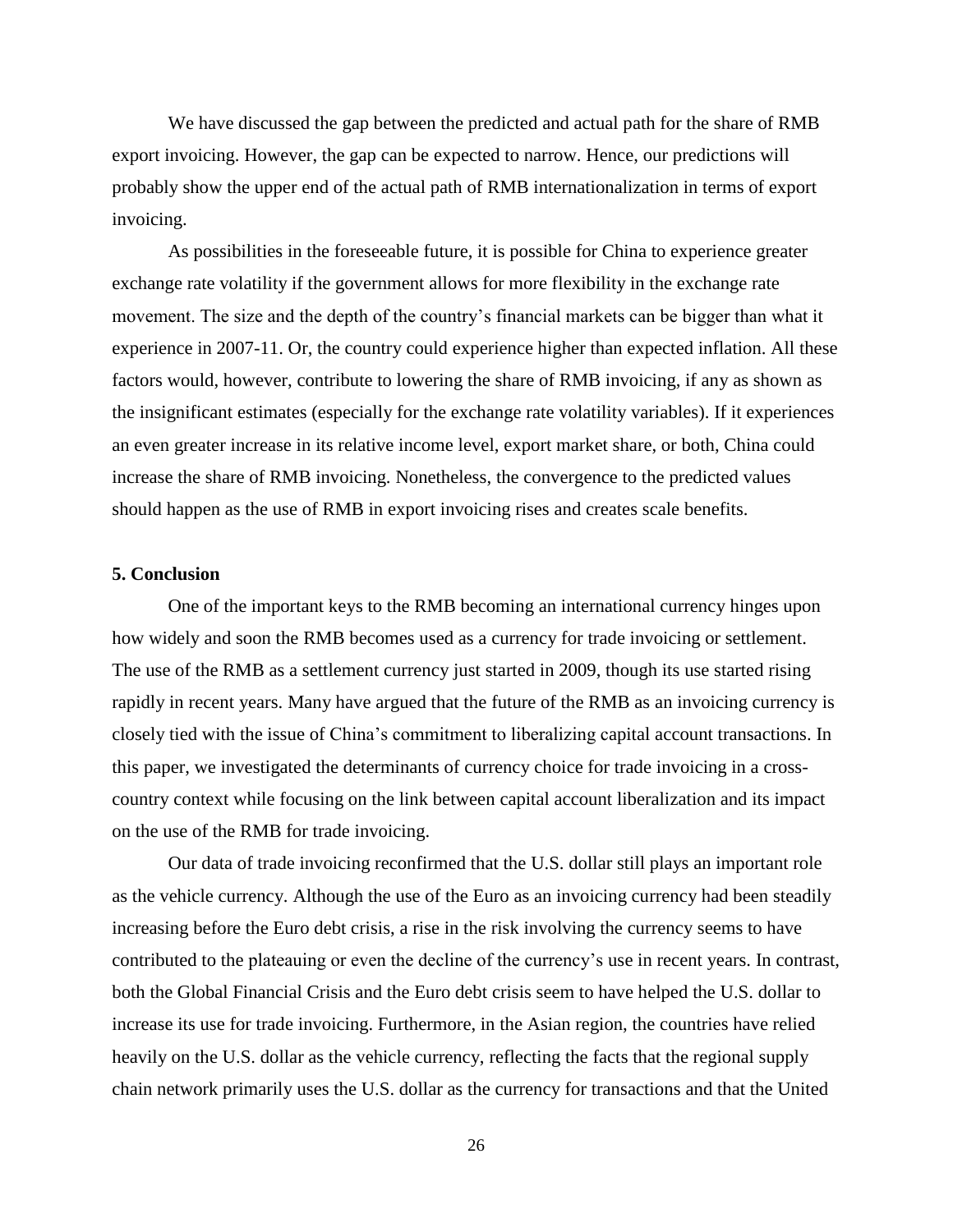States is the ultimate export destination. The Asian dollar bloc therefore stands as a big challenge to Chinese ambitions for the RMB to become the regional international currency

Despite the recent liberalization of the use of the RMB for trade invoicing, the share of the RMB use for trade transactions has been rapidly rising. Interestingly, as opposed to other currencies, for which the share of the use for exports is usually higher than that for imports, the Chinese RMB has been more used for import invoicing rather than for export invoicing. That reflects the government's active intention to increase the use of RMB overseas and support the government-run efforts of internationalizing the Yuan. Despite the rapid increase in the use for trade invoicing, however, compared to the Japanese Yen and the Euro, the two previous challengers against the dollar dominance, the RMB is still greatly behind in its use as an invoicing currency.

Our panel data analysis provided results consistent with the past studies. Among the variables of our focus, which are also the variables that have not tested in the past studies, we found that countries with more developed financial markets tend to invoice *less* in the U.S. dollar. At the same time, countries with more open capital account tend to invoice in either the Euro or their home currency. Hence, financial development or financial openness are among the keys to challenging the U.S. dollar dominance in general, and to internationalizing the RMB for China.

When we used more disaggregated data on capital controls, we found that removing controls on liquidation of direct investment, personal capital transactions, institutional investors, and commercial credit would lead to a higher share of the home currency invoiced for exports. These results suggest that a removal of these types of capital controls might lead to more use of RMB for invoicing Chinese exports.

Our model estimation suggested that in the last few years, the use of the RMB in export invoicing should have been higher, around low to mid-20s as a percentage of total exports, than the actual share of less than 10% as of 2011. The underperformance of the RMB export invoicing can be attributed to the inertia of the choice of currency for trade invoicing. That is, once a currency is used for trade invoicing or settlements, it becomes difficult for traders to switch from one currency to another. In fact, both the Japanese Yen and the Euro had not been used as much as the model predicts especially in their inceptions as international currencies. The RMB is also expected to experience the inertia in the near future.

27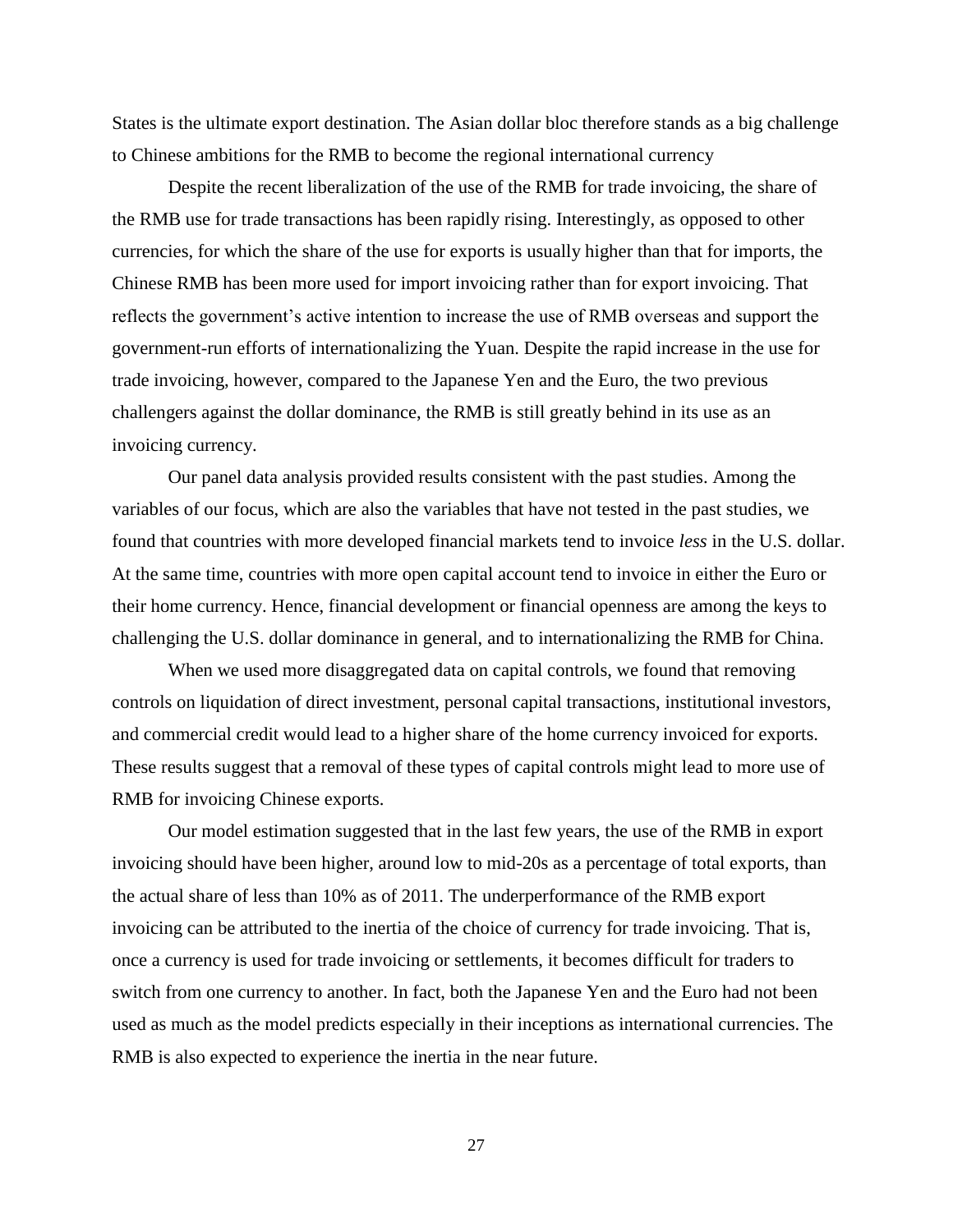To provide some outlook of the use of the RMB as a trade invoicing currency, we implemented out-of-sample prediction for 2015 and 2018, using the baseline estimation results. Based on the projections, the share of RMB invoicing for China's exports would rise up to 27.5% in 2015 and 33.5% in 2018. Despite the significant coefficient on *KAOPEN*, the different scenarios on financial liberalization, i.e., whether there is a drastic financial liberalization or an essentially no change, do not appear to make much difference.

Other factors can affect the future path of the RMB use for export invoicing, including exchange rate volatility – especially if the government allows for more flexibility in the exchange rate movement, the relative size and depth of China's financial markets, its relative income level, and export market share. Considering that the gap between the predicted and actual path for the share of the RMB can be expected to exist, though it can narrow over time, our predictions probably show the upper end of the actual path of RMB export invoicing. The convergence to the predicted values could happen as the increased use of RMB in export invoicing creates scale benefits.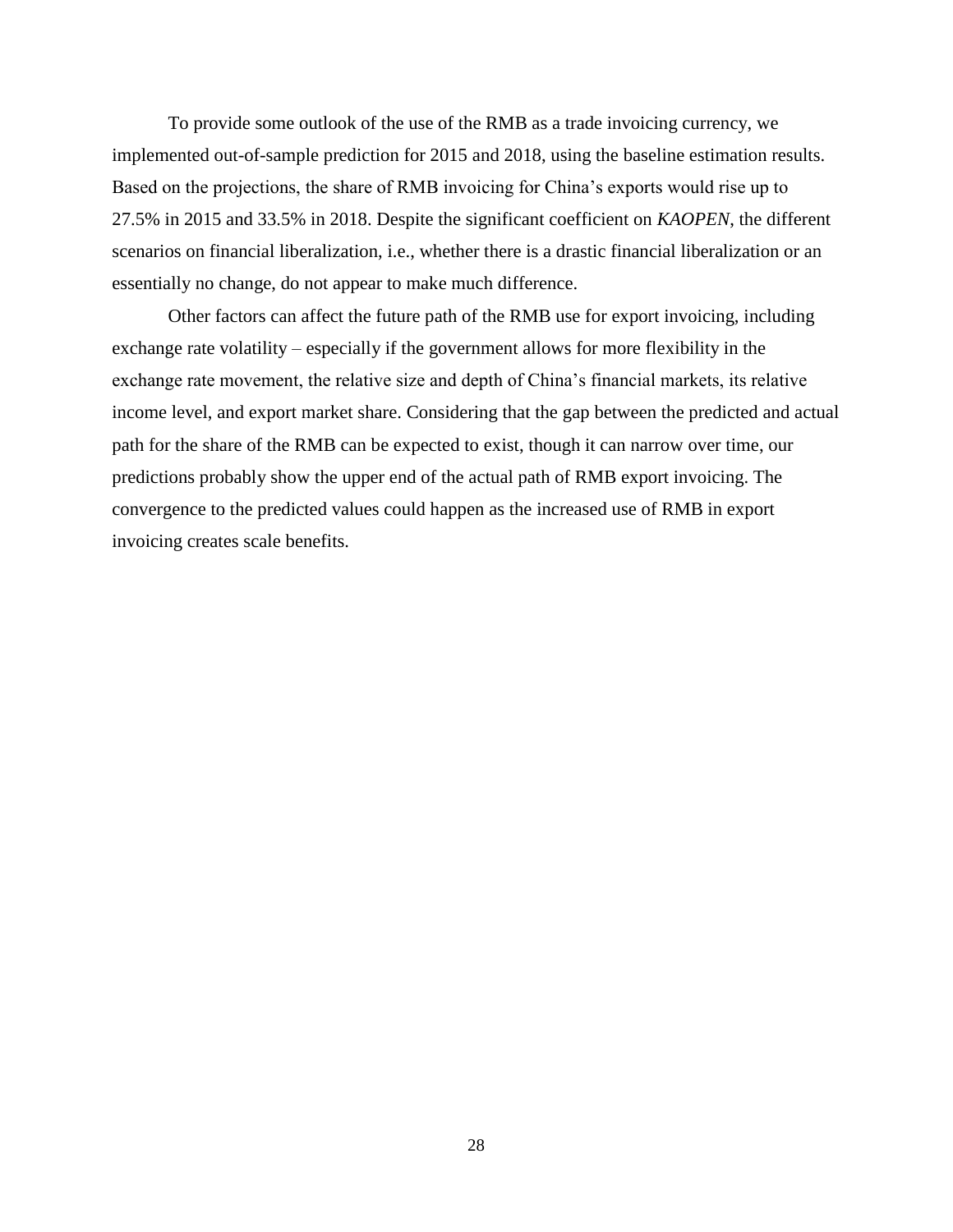# **References:**

- Aizenman, J. M.D. Chinn, and H. Ito. 2009. "Assessing the Emerging Global Financial Architecture: Measuring the Trilemma's Configurations over Time," NBER Working Paper Series, #14533 (April).
- Aizenman, Joshua and Hiro Ito. 2013. "Living with the Trilemma Constraint: Relative Trilemma Policy Divergence, Crises, and Output Losses for Developing Countries," mimeo. University of Southern California.
- Auboin, Marc. 2012. "Use of Currencies in International Trade: Any Changes in the Picture?" WTO Staff Working Paper ERSD-2012-10. Geneva: World Trade Organization Economic Research and Statistics Division (May).
- Bacchetta, Philippe and Eric Van Wincoop. 2005. "A Theory of the Currency Denomination of International Trade," *Journal of International Economics* 67(2): 295-319.
- Bank of International Settlements. 2010. *Triennial Bank Survey on Foreign Exchange*, Basel, available at www.bis.org
- Beck, Thorsten, Asli Demirgüc-Kunt, and Ross Levine. 2000. "A new database on financial development and structure," Policy Research Paper No. 2147 (Washington, D.C.: World Bank).
- Bini-Smaghi, Lorenzo. 1991. Exchange Rate Variability and Trade: Why Is It so Difficult to Find any Empirical Relationship? *Journal of Applied Economics* 23 (May): 927-35.
- Blinder, Alan. 1996. The Role of the Dollar, *Eastern Economic Journal*, Vol. 22, No.2, Spring 1996
- Caballero, R., E. Farhi, and P. O. Gourinchas. 2008. "An Equilibrium Model of 'Global Imbalances' and Low Interest Rates," American Economic Review, 98, 358-393.
- Caporale, Tony and Khosrow Doroodian. 1994. "Exchange Rate Variability and the Flow of International Trade," *Economic Letters* 46-1 (September): 49-54.
- Chandrasekhar, C. P.. 2010. Global imbalances and the Dollar's Future, *Economic & Political Weekly* EPW 5 (No. 23).
- Chen, Xiaoli and Yin-Wong Cheung. 2011. "Renminbi Going Global," HKIMR Working Paper No. 08/2011.
- Chinn, M.D. 2012. "A Note on Reserve Currencies with Special Reference to the G-20 Countries,' paper prepared for International Growth Centre (IGC. India Central Programme (May).
- Chinn, M.D. and H. Ito. 2006. "What Matters for Financial Development? Capital Controls, Institutions, and Interactions," *Journal of Development Economics* 81 (1), 163–192.
- Chinn, M.D. and J.A. Frankel. 2008. "Why the Dollar Will Rival the Euro," International Finance 11(1) (2008): 49-73.
- Chinn, M.D. and J.A. Frankel. 2007. "Will the Euro Eventually Surpass the Dollar as Leading International Reserve Currency?" in R. Clarida (ed.), G7 Current Account Imbalances: Sustainability and Adjustment (U. Chicago Press), pp. 285-322.
- Chinn, M.D., B. Eichengreen, and H. Ito. 2013. "A Forensic Analysis of Global Imbalances," forthcoming in *Oxford Economic Papers.*
- Chinn, M.D. and H. Ito. 2007. "Current Account Balances, Financial Development and Institutions: Assaying the World 'Savings Glut'," *Journal of International Money and Finance*, Volume 26, Issue 4, p. 546-569 (June 2007),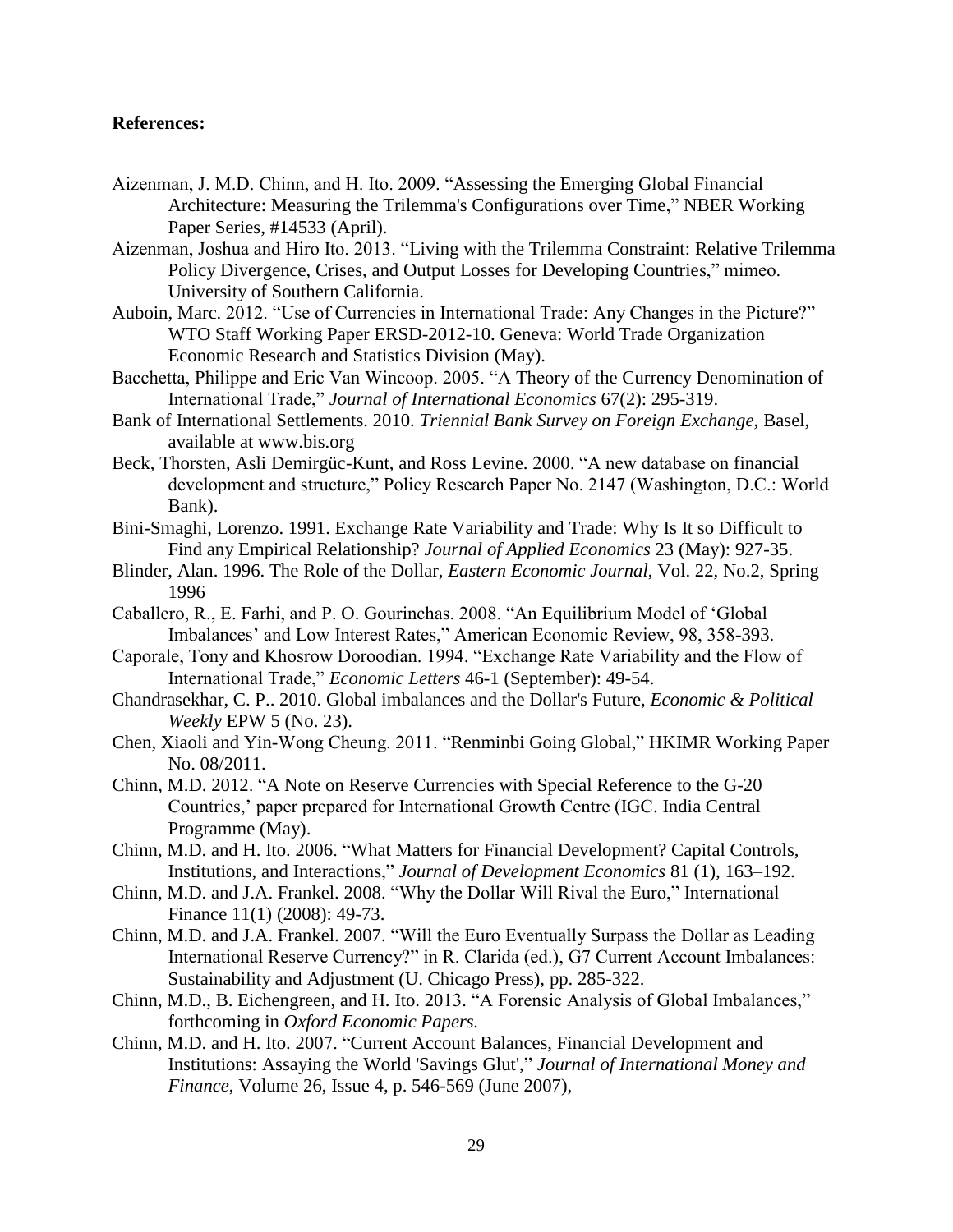Chinn, M.D. and H. Ito. 2008. "A New Measure of Financial Openness." *Journal of Comparative Policy Analysis*, Volume 10, Issue 3 (September): 309-22.

Corsetti, Giancarlo and Paolo Pesenti. 2005. "International Dimensions of Optimal Monetary Policy," *Journal of Monetary Economics* 52: 281-305.

Cui, Li, Chang Shu, and Jian Chang. 2009. "Exchange rate pass-through and currency invoicing in China's Exports," China Economic Issues, Number 2/09 (July). Hong Kong: Hong Kong Monetary Authority.

Cushman, David. 1983. The Effects of Real Exchange Risk on International Trade, *Journal of International Economics* 15 (August): 45-63.

Da Silva, Jorge. 2004. "Determinants of the Choice of Invoicing Currency: From Dutch Guilders to Euros in Dutch Goods Trade." Tilburg University. Mimeo.

De Grauwe, Paul and Guy Verfaille. 1988. "Exchange Rate Variability, Misalignment, and the European Monetary System," In Marston, R. ed., *Misalignment of Exchange Rates: Effects on Trade and Industry*, 77-100. Chicago University Press.

- Donnefeld, Shabtai and Alfred Huag. 2003. "Currency Invoicing in International Trade: an Empirical Investigation," *Review of International Economics* 11: 332-345.
- Dornbusch, R. 1987. "Exchange Rates and Prices," American Economic Review, 77, pp. 93-106.
- Eichengreen, B. 2011. Exorbitant Privilege: The Rise and Fall of the Dollar and the Future of the International Monetary System. Oxford University Press, January 2011.
- European Central Bank. 2005. "Review of the International Role of the Euro." Frankfurt: European Central Bank (January).
- European Central Bank. 2007. "Review of the International Role of the Euro." Frankfurt: European Central Bank (June).
- European Central Bank. 2008. "International Role of the Euro." Frankfurt: European Central Bank (July).
- European Central Bank. 2009. "International Role of the Euro." Frankfurt: European Central Bank (July).
- European Central Bank. 2010. "International Role of the Euro." Frankfurt: European Central Bank (July).
- European Central Bank. 2011. "International Role of the Euro." Frankfurt: European Central Bank (July).
- European Central Bank. 2012. "International Role of the Euro." Frankfurt: European Central Bank (July).
- Frankel, J. 2011. "Historical Precedents for Internationalization of the RMB," A CGS/IIGG Working Paper. Washington, D.C.: Council on Foreign Relations.
- Giovannini, Alberto. 1988. Exchange Rates and Trade Goods Prices, *Journal of International Economics* 24 (February): 45-68.
- Goldberg, Linda and Cédric Tille. 2008. "Vehicle Currency Use in International Trade," *Journal of International Economics* 76(2): 177-192, January.
- Goldberg, Linda and Cédric Tille. 2009. "Macroeconomic Inter-dependence and the International Role of the Dollar," *Journal of Monetary Economics* Volume 56:7, October 21.
- Goldberg, Linda and Cédric Tille. 2010. *What Drives the Invoicing of International Trade*, Voxeu.org column.
- Goldberg, Linda. 2010. *What Is the Status of the International Roles of the Dollar*, Voxeu.org column.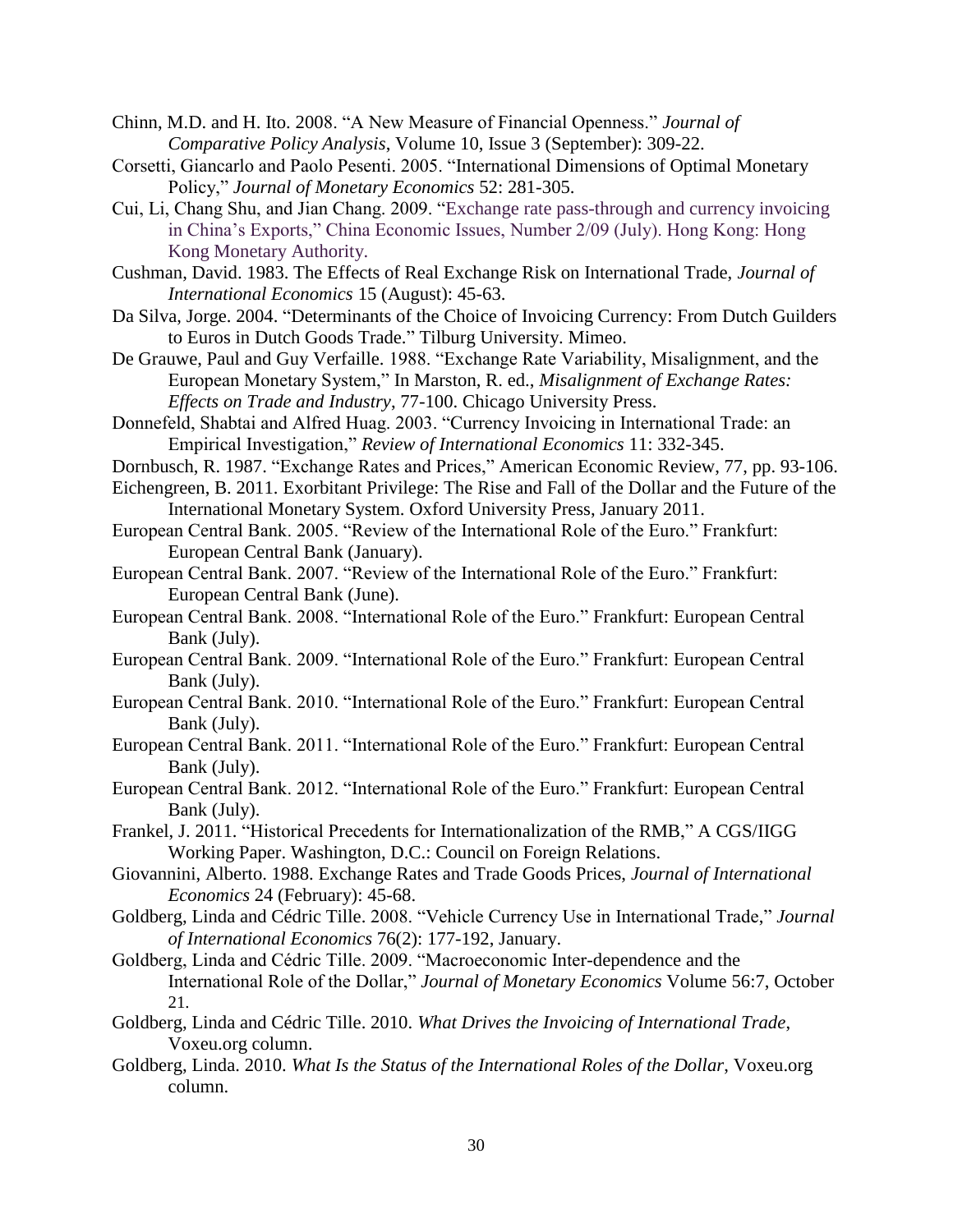- Grassman, S. 1973. "A Fundamental Symmetry in International Payments Patterns*," Journal of International Economics*, May, 3(2), pp. 105-16.
- Gros, Daniel. 1987. Exchange Rate Variability and Foreign Trade in the Presence of Adjustment Costs, *Working Paper no. 8704, Departement de Sciences Economiques, Université Catholique de Louvain.*
- Ito, Takatoshi. 2011. The Internationalization of the RMB: Opportunities and Pitfalls A CGS/IIGG Working Paper. Washington, D.C.: Council on Foreign Relations.
- Ito, Takatoshi, Satoshi Koibuchi, Kiyotaka Sato, and Junko Shimizu, 2010, ―Why the Yen Failed to Become a Dominant Invoicing Currency in Asia? A Firm-Level Analysis of Japanese Exporters' Invoicing Behavior," NBER Working Paper 16231.
- Johnston, R. Barry and Natalia T. Tamirisa. 1998. "Why Do Countries Use Capital Controls?" *IMF Working Paper* WP/98/181. Washington, D.C.: IMF (December).
- Kaminsky, Graciela, and Sergio Schmukler, 2002, "Short-Run Pain, Long-Run Gain: The Effects of Financial Liberalization," World Bank Working Paper No. 2912.
- Kamps, A. 2006. "The Euro as Invoicing Currency in International Trade," European Central Bank Working Paper Series No. 665. European Central Bank (August).
- Kenen, P. 1983. "The Role of the Dollar as an International Reserve Currency." Occasional Papers No. 13, Group of Thirty.
- Kose, M. A., E. Prasad, K. Rogoff, and S. J. Wei, 2006, "Financial Globalization: A Reappraisal." IMF Working Paper, WP/06/189. Washington, D.C.: International Monetary Fund.
- Krugman, Paul. 1980. "Vehicle currencies and the Structure of International Exchange," *Journal of Money, Credit and Banking*, 12(3): 513-26, August.
- Laeven, L. and F. Valencia. 2008. "Systematic Banking Crises: A New Database," IMF Working Paper WP/08/224, Washington, D.C.: International Monetary Fund.
- Krugman, P. 1984. "The international role of the dollar," in J. Bilson and R. Marston (eds.), Exchange Rate Theory and Practice (Chicago: University of Chicago Press), pp. 261-78.
- Krugman, P. 1987. "Pricing to Market when the Exchange Rate Changes", in S. W. Arndt and J. D. Richardson (eds.), Real Financial Linkages among Open Economies (Cambridge, Mass.: MIT Press).
- Laeven, L. and F. Valencia. 2010. "Resolution of Banking Crises: The Good, the Bad, and the Ugly," IMF Working Paper No. 10/44. Washington, D.C.: International Monetary Fund.
- Laeven, L. and F. Valencia. 2012. "Systematic Banking Crises: A New Database," IMF Working Paper WP/12/163, Washington, D.C.: International Monetary Fund.
- Lane, P. R. and G. M. Milesi-Ferretti. 2007. "The External Wealth of Nations Mark II: Revised and Extended Estimates of Foreign Assets and Liabilities, 1970-2004," *Journal of International Economics*, vol. 73(2), pp. 223-250.
- Ligthart, Jenny E. and Sebastian E. V. Werner. 2012. "Has the Euro Affected the Choice of Invoicing Currency?" European Central Bank Working Paper Series No. 1414. European Central Bank (January).
- Magee, S . , and Rao, R. 1980. "Vehicle and Non-vehicle Currencies in International Trade. American Economic Review Papers and Proceedings.
- Maziad, Samar, Pascal Farahmand, Shengzu Wang, Stephanie Segal, and Faisal Ahmed. 2011. "Internationalization of Emerging Market Currencies: A Balance between Risks and Rewards," IMF Staff Discussion Note SDN/11/17. Washington, D.C.: International Monetary Fund (October).
- McKinnon, R. 1979. *Money in international exchange.* New York: Oxford University Press.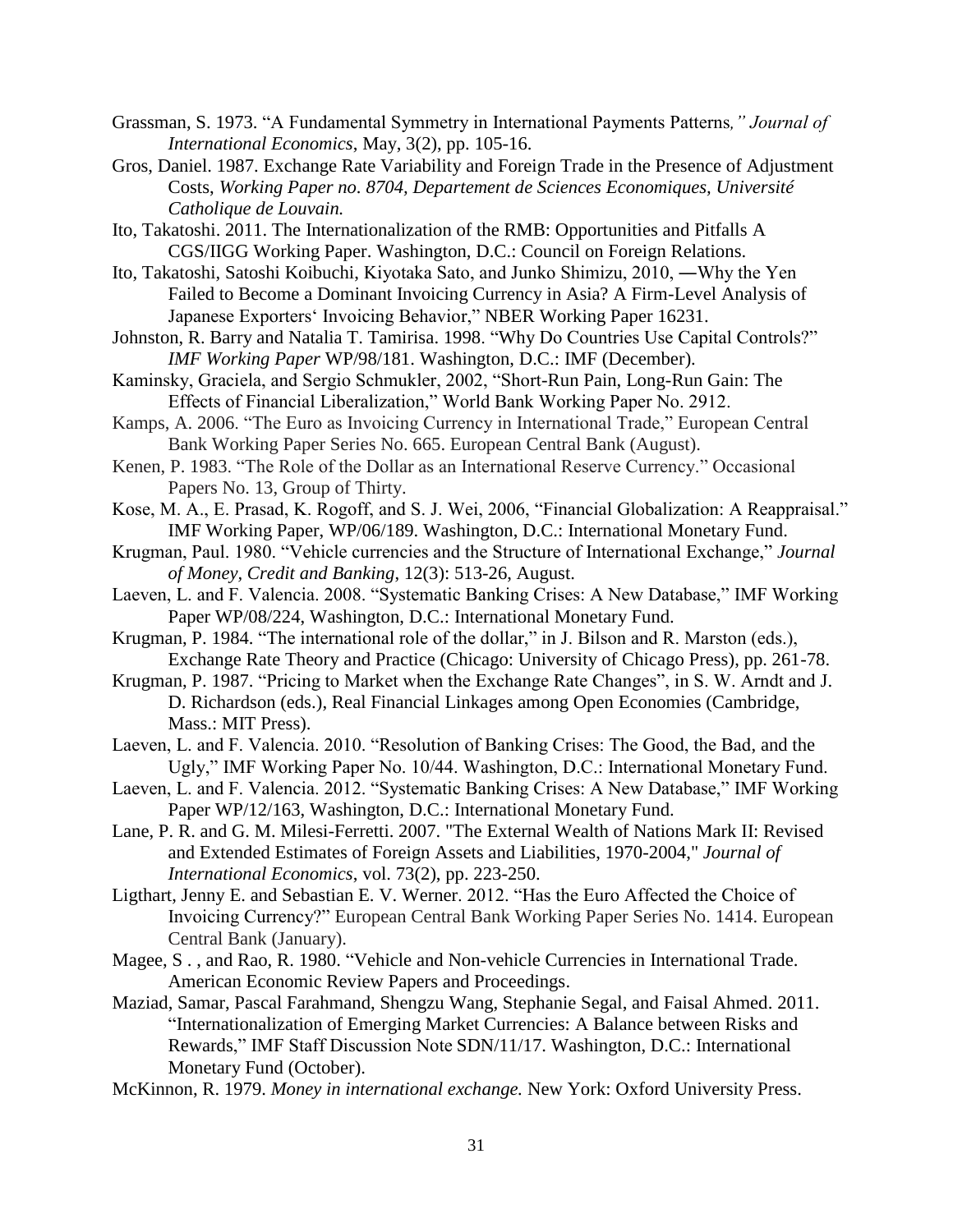Novy, D. 2006. "Hedge Your Costs: Exchange Rate Risk and Endogenous Currency Invoicing," Warwick Economic Research Papers, Department of Economics, University of Warwick.

- Obstfeld, Maurice and Kenneth Rogoff. 1998. "Risk and Exchange Rates," *NBER Working Paper 6694*, Cambridge, MA: National Bureau of Economic Research.
- Page, S. A. B. 1977. "The currency of Invoicing in Merchandise Trade. *National Institute Economic Review* 8 1 :77-8 1.
- Page, S. A. B. 1981. The choice of invoicing currency in merchandise trade. National Institute Economic Review 98: 60–72.
- People's Bank of China. 2011. *Annual Report*. Beijing: People's Bank of China.
- People's Bank of China. 2010. *Annual Report*. Beijing: People's Bank of China.
- Pisani-Ferry, Jean and Adam S. Posen. 2009. *The euro at Ten: The Next Global Currency?*, Washington DC, Petersen Institute for International Economics.
- Prasad, E. and L. Ye. 2012. "The Reminbi's Role in the Global Monetary System," IZA Discussion Papers 6335, Institute for the Study of Labor (IZA).
- Quinn, D., M. Schindler, and A. M. Toyoda. 2011. "Assessing Measures of Financial Openness and Integration," *IMF Economic Review* (2011) 59, 488–522.
- Rey, Hélène. 2001. International Trade and Currency Exchange Source, *The Review of Economic Studies* 68 (No. 2): 443-464.
- Rose, Andrew. 1999. "One Money, One Market: The Effect of Common Currencies on Trade," *NBER Working Paper 7432*, National Bureau of Economic Research.
- Schindler, M. 2009. "Measuring Financial Integration: A New Data Set," *IMF Staff Papers*, 56, pp.222-238.
- Scharrer, Hans-Eckart. 1981. "Currency Diversification in International Trade and Payments: Empirical Evidence. In John Richard Sargent,Matthijs Van den Adel, eds. Europe and the Dollar in the World-wide Disequilibrium (Financial and Monetary Policy Studies
- Spencer, M. 2013. "A 'Yuan bloc' in Asia? Not yet," *Global Economic Perspectives* (Deutsche Bank, February 7).
- Subramanian, A., Kessler, M. 2012. "The Renminbi Bloc is Here: Asia Down, Rest of the World to Go?" Peterson Institute for International Economics Working Paper WP 12-19, October.
- Takagi, Shinji. 2009. "Internationalizing the Yen, 1984–2000: Unfinished Agenda or Mission Impossible," paper presented at the BoK-BIS Seminar on Currency Internationalization: Lessons from the Global Financial Crisis and Prospects for the Future in Asia and the Pacific.
- Tavlas, George S. 1991. On the International Use of Currencies: The Case of the Deutsche Mark. Essays in International Finance 181. Princeton University.
- Tavlas, George S. and Yuzuru Ozeki. 1992. "The Internationalization of Currencies: An Appraisal of the Japanese Yen. IMF Occasional Paper 90. Washington, D.C.: International Monetary Fund (January).
- Vallée. Shahin. 2012. The Internationalization Path of the Renminbi, *Bruegel Working Paper 2012/05.*
- Willander, Fredrick. 2006. "*An Empirical Analysis of the Currency Denomination in International Trade*," Mimeo, Stockholm School of Economics.
- Yu, Yongding. 2013. "How Far Internationalization of the RMB can Go?" mimeo. Chinese Academy of Social Sciences (CASS).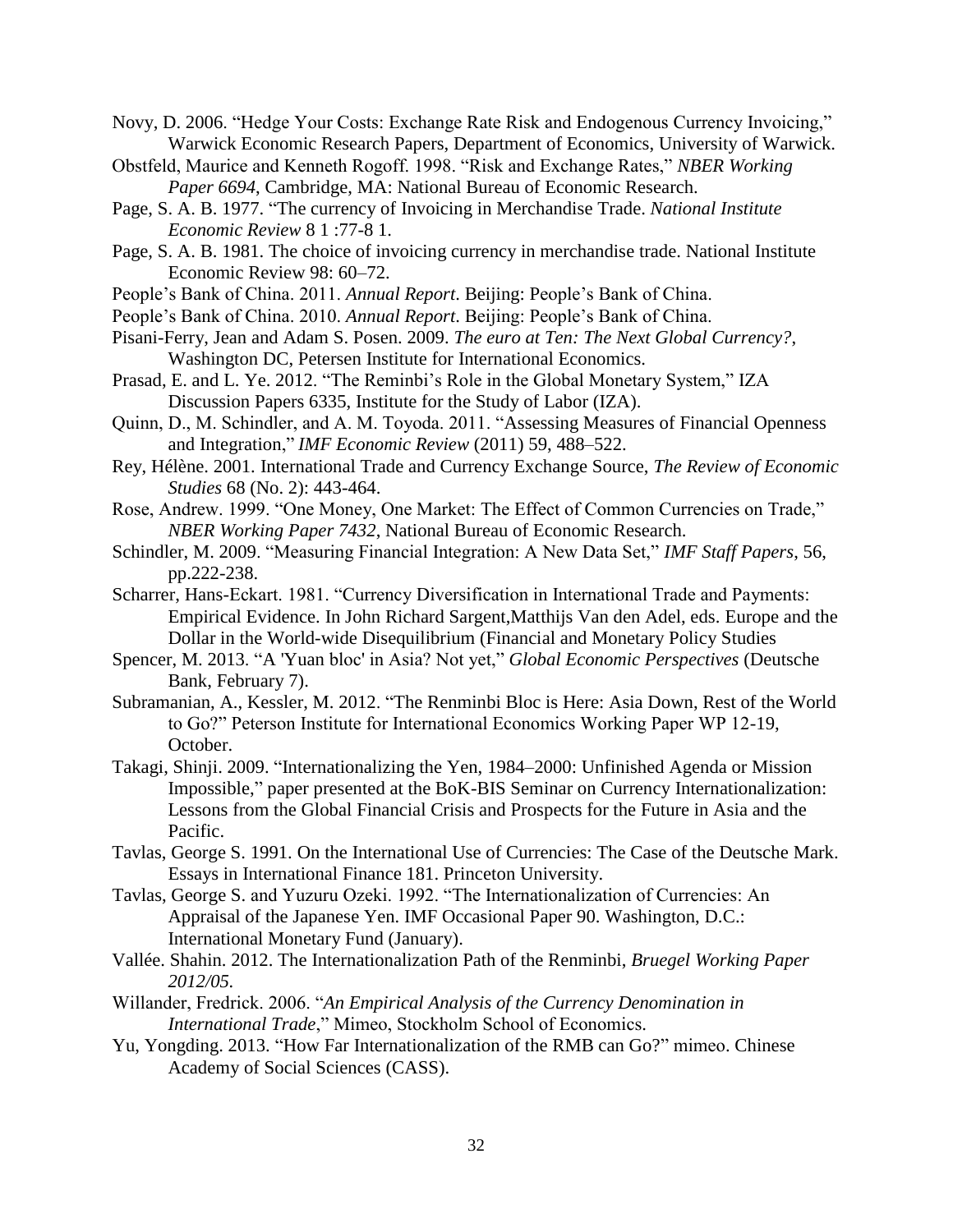|   | Country   | Country<br>code | <b>Currency</b> | <b>Availability</b><br><b>Exports:</b>    | <b>Imports:</b>                            | <b>Sources</b>                                |
|---|-----------|-----------------|-----------------|-------------------------------------------|--------------------------------------------|-----------------------------------------------|
|   | Austria   | 122             | <b>USD</b>      | 1973, 1975, 2006, 2010, 2012              | 2006, 2010, 2012                           | Scharrer (1981), Eurostat                     |
|   |           |                 | <b>EURO</b>     | 2006, 2008-2012                           | 2006-2012                                  | <b>ECB</b>                                    |
|   |           |                 | Home            | 1973, 1975, 2006, 2008-2012               | 1975, 2006-2012                            |                                               |
| 2 | Belgium   | 124             | <b>USD</b>      | 1971, 1975, 1976, 2002-2004, 2010         | 1972, 1976, 2002-2004, 2010                | Kamps (2006), ECB, Eurostat, Scharrer (1981)  |
|   |           |                 | <b>EURO</b>     | 2000-2011                                 | 2000-2011                                  |                                               |
|   |           |                 | Home            | 1971, 1975, 1976, 2000-2011               | 1972, 1976, 2000-2011                      |                                               |
| 3 | Bulgaria  | 918             | <b>USD</b>      | 1998-2006                                 | 1998-2006                                  | Kamps (2006), Hristov and Zaimov (2001), ECB, |
|   |           |                 | <b>EURO</b>     | 1998-2011                                 | 1998-2011                                  | Bulgarian National Bank Annual Report (2006)  |
|   |           |                 | Home            |                                           |                                            |                                               |
|   | 4 Croatia | 960             | <b>USD</b>      | 1998-2004                                 | 1998-2004                                  | Kamps (2006)                                  |
|   |           |                 | <b>EURO</b>     | 1998-2009                                 | 1998-2009                                  | <b>ECB</b>                                    |
|   |           |                 | Home            |                                           |                                            |                                               |
|   | 5 Cyprus  | 423             | <b>USD</b>      | 2003, 2004, 2010, 2012                    | 2003, 2004, 2010, 2012                     | Kamps (2006), ECB, Eurostat                   |
|   |           |                 | <b>EURO</b>     | 2003-2012                                 | 2003-2012                                  |                                               |
|   |           |                 | Home            | 2007-2012                                 | 2007-2012                                  |                                               |
| 6 | Czech     | 935             | <b>USD</b>      | 1999-2004                                 | 1999-2004                                  | Kamps (2006), ECB                             |
|   | Republic  |                 | <b>EURO</b>     | 1999-2011                                 | 1999-2011                                  |                                               |
|   |           |                 | Home            | 2001-2003                                 | 2001-2003                                  |                                               |
| 7 | Denmark   | 128             | <b>USD</b>      | 1971, 1975-1976, 1999-2004, 2010,<br>2012 | 1972, 1976, 1999-2004, 2010, 2012          | Scharrer (1981), Kamps (2006), ECB, Eurostat  |
|   |           |                 | <b>EURO</b>     | 1999-2004, 2010, 2012                     | 1999-2004, 2010, 2012                      |                                               |
|   |           |                 | Home            | 1971, 1975-1977, 1999-2004, 2010,<br>2012 | 1972, 1976, 1977, 1999-2004, 2010,<br>2012 |                                               |
| 8 | Estonia   | 939             | <b>USD</b>      | 2003, 2004, 2010, 2012                    | 2003, 2004, 2010, 2012                     | Kamps (2006), ECB, Eurostat                   |
|   |           |                 | <b>EURO</b>     | 2001-2012                                 | 2001-2012                                  |                                               |
|   |           |                 | Home            | 2010-2012                                 | 2010-2012                                  |                                               |
| 9 | Finland   | 172             | <b>USD</b>      | 1971, 1975, 1976, 2010, 2012              | 2010, 2012                                 | Scharrer (1981), Eurostat                     |
|   |           |                 | <b>EURO</b>     | 2006, 2010, 2012                          | 2006, 2010, 2012                           | <b>ECB</b>                                    |
|   |           |                 | Home            | 1971, 1975, 1976, 2006, 2010, 2012        | 2006, 2010, 2012                           |                                               |

# **Appendix 1: Availability of Currency Invoicing Data (50 countries)**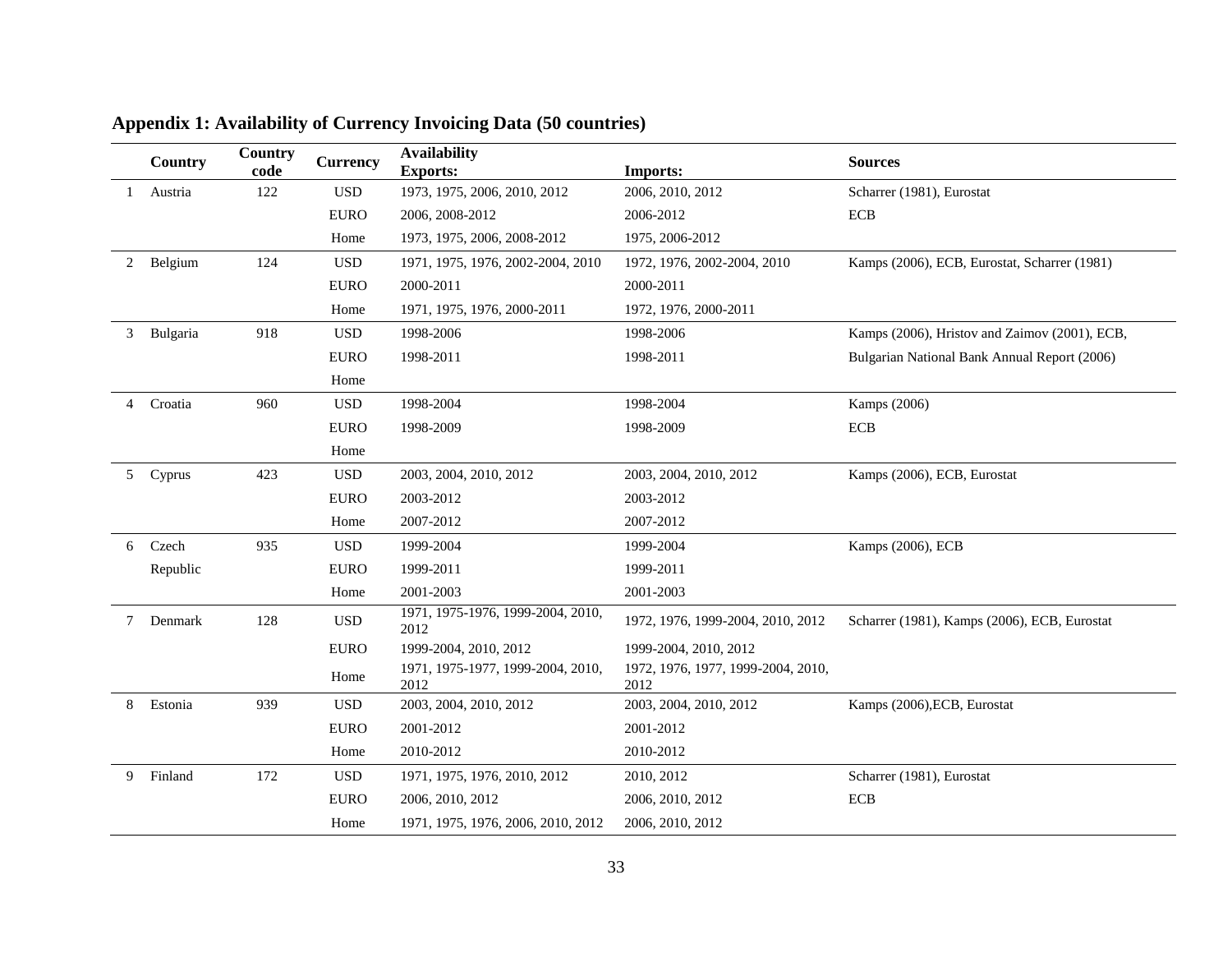|    | Country    | Country<br>code | <b>Currency</b> | <b>Availability</b><br><b>Exports:</b>                            | <b>Imports:</b>                                      | <b>Sources</b>                                                                                                |
|----|------------|-----------------|-----------------|-------------------------------------------------------------------|------------------------------------------------------|---------------------------------------------------------------------------------------------------------------|
| 10 | France     | 132             | <b>USD</b>      | 1972, 1975-1976, 1980, 1992, 1999-<br>2003, 2010, 2012            | 1980, 1992, 1999-2003, 2010, 2012                    | Scharrer (1981), Park and Shin (2009), Kamps (2006),<br>ECB, Eurostat, Tavlas and Ozeki (1992)                |
|    |            |                 | <b>EURO</b>     | 1999-2012                                                         | 1999-2012                                            |                                                                                                               |
|    |            |                 | Home            | 1972, 1975-1977, 1980, 1988, 1992,<br>1999-2012                   | 1977, 1980, 1988, 1992, 1999-2012                    |                                                                                                               |
| 11 | Germany    | 134             | <b>USD</b>      | 1972, 1975, 1976, 1980-88, 1992,<br>2002-2004, 2009, 2010, 2012   | 1972, 1976, 1980-88, 1992, 2002-<br>2004, 2006, 2010 | Scharrer (1981), Park and Shin (2009), Kamps (2006),<br>ECB, Eurostat, Tavlas (1993), Tavlas and Ozeki (1992) |
|    |            |                 | <b>EURO</b>     | 2002-2007, 2009-2012                                              | 2002-2007                                            |                                                                                                               |
|    |            |                 | Home            | 1972, 1975, 1976, 1977, 1980, 1987,<br>1992, 2002-2007, 2009-2012 | 1972, 1976, 1977, 1980, 1988, 1992,<br>2002-2007     |                                                                                                               |
|    | 12 Greece  | 174             | <b>USD</b>      | 2001-2004, 2012                                                   | 2001-2004, 2010, 2012                                | Kamps (2006), Eurostat, ECB                                                                                   |
|    |            |                 | <b>EURO</b>     | 2001-2012                                                         | 2001-2011                                            |                                                                                                               |
|    |            |                 | Home            | 2001-2012                                                         | 2001-2011                                            |                                                                                                               |
|    | 13 Hungary | 944             | <b>USD</b>      | 1992-2004, 2010, 2012                                             | 1992-2004, 2010, 2012                                | Kamps (2006), Eurostat, ECB                                                                                   |
|    |            |                 | <b>EURO</b>     | 1992-2004, 2008-2009, 2010, 2012                                  | 1992-2004, 2008-2009, 2010, 2012                     |                                                                                                               |
|    |            |                 | Home            | 1999-2004, 2010, 2012                                             | 1999-2004, 2010, 2012                                |                                                                                                               |
| 14 | Iceland    | 176             | <b>USD</b>      | 2010                                                              | 2010                                                 | Eurostat                                                                                                      |
|    |            |                 | <b>EURO</b>     | 2010                                                              | 2010                                                 |                                                                                                               |
|    |            |                 | Home            | 2010                                                              | 2010                                                 |                                                                                                               |
|    | 15 Ireland | 178             | <b>USD</b>      | 2006, 2010                                                        | 2006, 2010                                           | Eurostat                                                                                                      |
|    |            |                 | <b>EURO</b>     | 2006-2011                                                         | 2006-2011                                            | ECB?                                                                                                          |
|    |            |                 | Home            | 2006-2011                                                         | 2006-2011                                            |                                                                                                               |
|    | 16 Italy   | 136             | <b>USD</b>      | 1971, 1975-1976, 2010, 2012                                       | 1972, 1976, 2010, 2012                               | Scharrer (1981), Kamps (2006), ECB, Eurostat, Tavlas<br>and                                                   |
|    |            |                 | <b>EURO</b>     | 2001-2010, 2012                                                   | 2001-2010, 2012                                      | Ozeki (1992)                                                                                                  |
|    |            |                 | Home            | 1971, 1975-1977, 1980, 1987, 2001-<br>2010, 2012                  | 1972, 1976-1977, 1980, 1987, 2001-<br>2010, 2012     |                                                                                                               |
|    | 17 Latvia  | 941             | <b>USD</b>      | 2000-2004, 2010, 2012                                             | 2000-2004, 2010, 2012                                | Kamps (2006), ECB, Eurostat                                                                                   |
|    |            |                 | <b>EURO</b>     | 2000-2012                                                         | 2000-2012                                            |                                                                                                               |
|    |            |                 | Home            | 2010, 2012                                                        | 2010, 2012                                           |                                                                                                               |
| 18 | Lithuania  | 946             | <b>USD</b>      | 1999-2005, 2010, 2012                                             | 1996-2005, 2010, 2012                                | Kamps (2006), ECB, Eurostat                                                                                   |
|    |            |                 | <b>EURO</b>     | 1999-2012                                                         | 1996-2012                                            |                                                                                                               |
|    |            |                 | Home            | 1999-2005, 2010, 2012                                             | 1996-2005, 2010, 2012                                |                                                                                                               |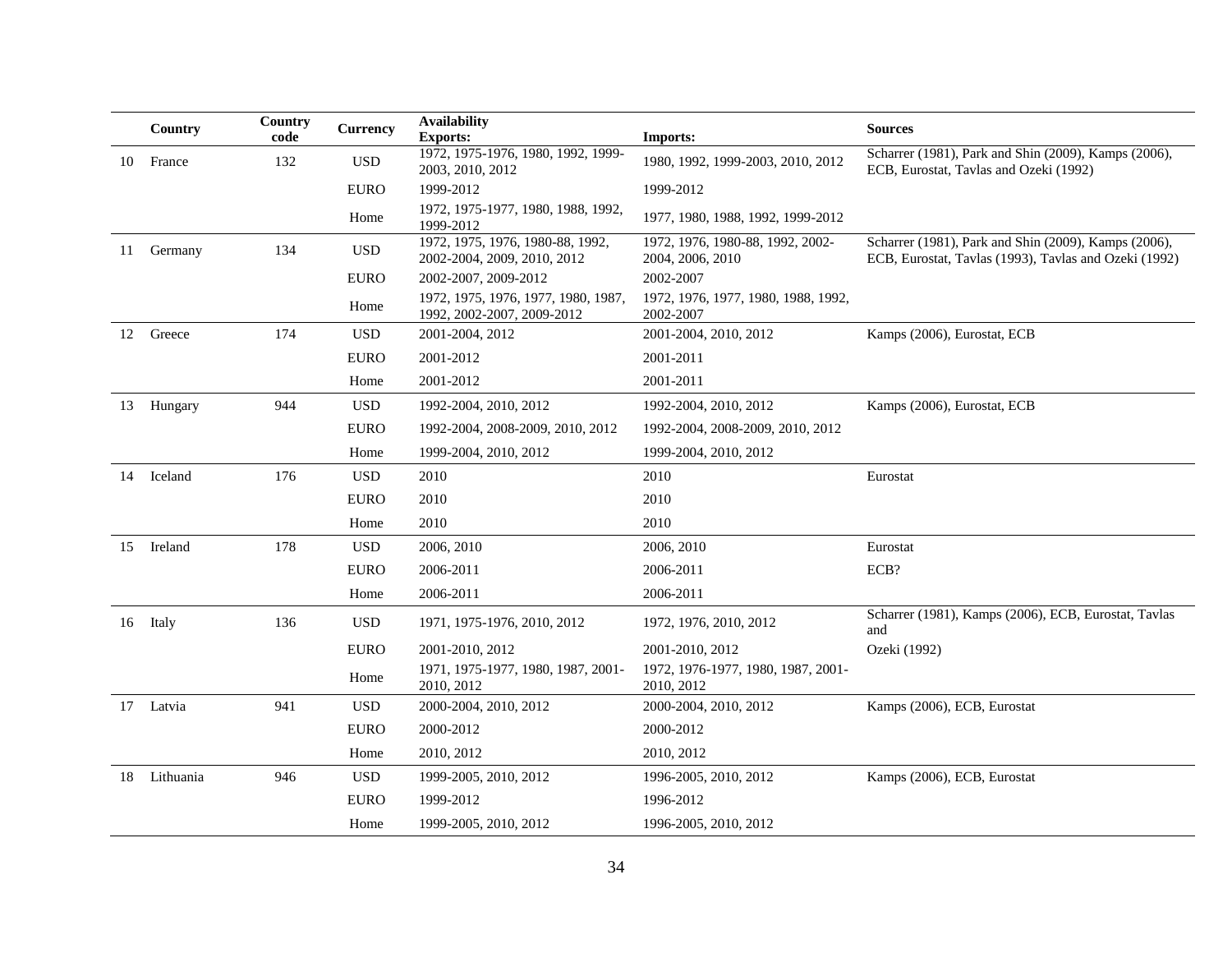|    | Country     | Country<br>code | <b>Currency</b> | <b>Availability</b><br><b>Exports:</b>          | <b>Imports:</b>                   | <b>Sources</b>                          |
|----|-------------|-----------------|-----------------|-------------------------------------------------|-----------------------------------|-----------------------------------------|
| 19 | Luxembourg  | 137             | <b>USD</b>      | 2002-2004, 2010, 2012                           | 2002-2004, 2010, 2012             | Kamps (2006), ECB, Eurostat             |
|    |             |                 | <b>EURO</b>     | 2000-2012                                       | 2000-2012                         |                                         |
|    |             |                 | Home            | 2000-2012                                       | 2000-2012                         |                                         |
| 20 | Macedonia,  | 962             | <b>USD</b>      | 1998-2004                                       | 1998-2004                         | Kamps (2006)                            |
|    | ${\rm FYR}$ |                 | <b>EURO</b>     | 1998-2009                                       | 1998-2009                         | $\ensuremath{\text{ECB}}$               |
|    |             |                 | Home            |                                                 |                                   |                                         |
| 21 | Malta       | 181             | <b>USD</b>      | 2012                                            | 2010, 2012                        | $\rm ECB$                               |
|    |             |                 | <b>EURO</b>     | 2000-2003, 2012                                 | 2000-2003, 2010, 2012             |                                         |
|    |             |                 | Home            | 2000-2003, 2012                                 | 2000-2003, 2010, 2012             |                                         |
| 22 | Netherlands | 138             | $_{\rm USD}$    | 1971, 1975, 1976, 1998-2002, 2010,<br>2012      | 1998-2002, 2010, 2012             | Scharrer (1981), Kamps (2006), Eurostat |
|    |             |                 | <b>EURO</b>     | 1998-2002, 2006, 2010, 2012                     | 1998-2002, 2006, 2010, 2012       |                                         |
|    |             |                 | Home            | 1971, 1975-1977, 1998-2002, 2006,<br>2010, 2012 | 1977, 1998-2002, 2006, 2010, 2012 |                                         |
|    | 23 Norway   | 142             | <b>USD</b>      | 2010                                            | 2010                              | Eurostat                                |
|    |             |                 | <b>EURO</b>     | 2010                                            | 2010                              |                                         |
|    |             |                 | Home            | 2010                                            | 2010                              |                                         |
| 24 | Poland      | 964             | <b>USD</b>      | 1994-2004                                       | 1994-2004                         | Kamps (2006), ECB                       |
|    |             |                 | <b>EURO</b>     | 1994-2009                                       | 1994-2009                         |                                         |
|    |             |                 | Home            | 1998-2004                                       | 1998-2004                         |                                         |
|    | 25 Portugal | 182             | <b>USD</b>      | 2002-2004, 2010                                 | 2002-2004, 2010                   | Kamps (2006), Eurostat, ECB (2012)      |
|    |             |                 | <b>EURO</b>     | 2000-2011                                       | 2000-2011                         |                                         |
|    |             |                 | Home            | 2000-2011                                       | 2000-2011                         |                                         |
| 26 | Romania     | 968             | <b>USD</b>      | 1999-2005                                       | 1999-2005                         | Kamps (2006), ECB (2012)                |
|    |             |                 | <b>EURO</b>     | 1999-2011                                       | 1999-2011                         |                                         |
|    |             |                 | Home            |                                                 |                                   |                                         |
| 27 | Slovak      | 936             | <b>USD</b>      | 1999-2003, 2010                                 | 2010                              | Kamps (2006), ECB, Eurostat             |
|    | Republic    |                 | <b>EURO</b>     | 1999-2011                                       | 2002-2011                         |                                         |
|    |             |                 | Home            | 2008-2011                                       | 2008-2011                         |                                         |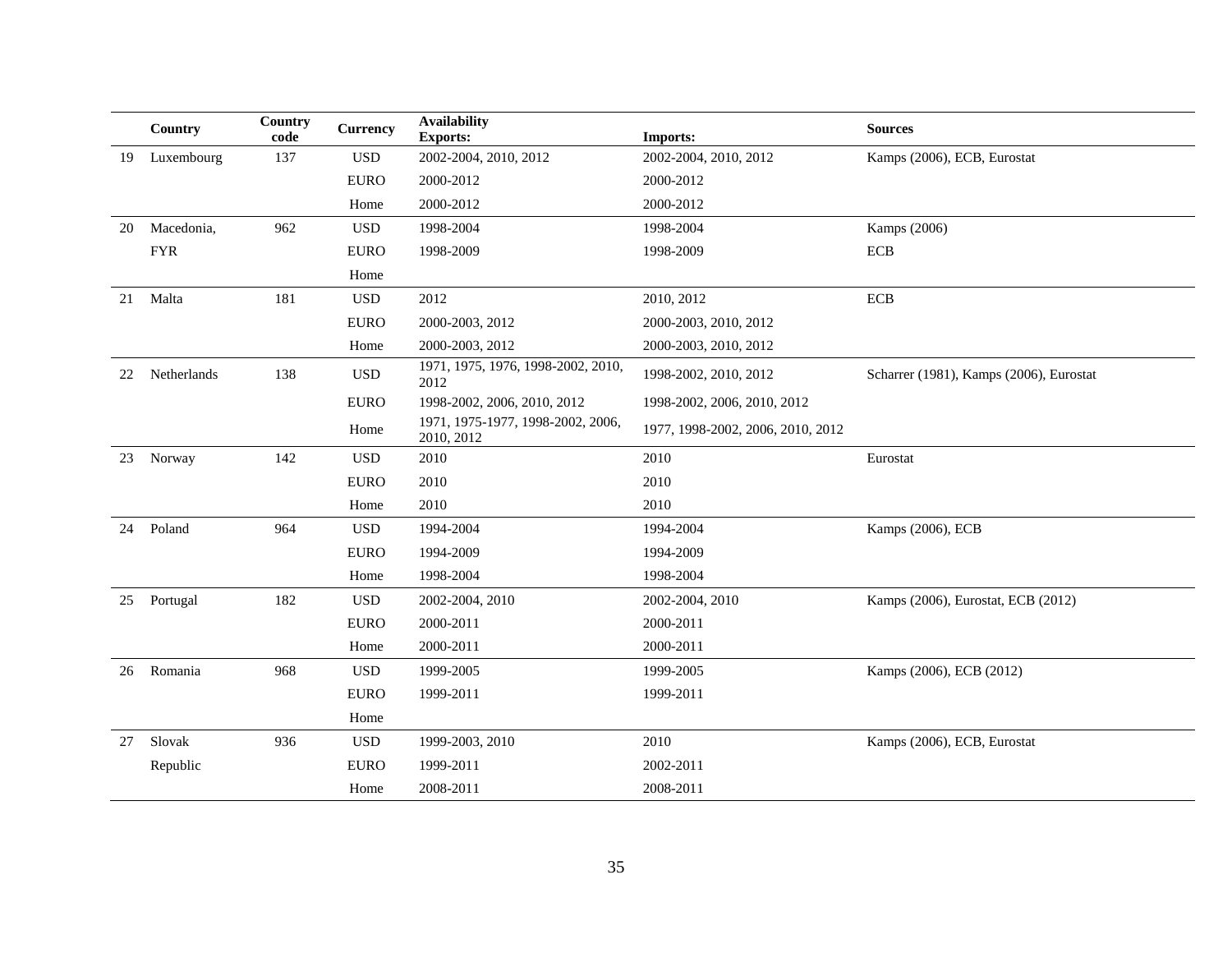|    | Country             | Country<br>code | Currency    | <b>Availability</b><br><b>Exports:</b>                | <b>Imports:</b>                           | <b>Sources</b>                                           |
|----|---------------------|-----------------|-------------|-------------------------------------------------------|-------------------------------------------|----------------------------------------------------------|
| 28 | Slovenia            | 961             | <b>USD</b>  | 2000, 2001, 2003, 2004, 2010, 2012                    | 2000, 2001, 2003, 2004, 2010, 2012        | Kamps (2006), ECB, Eurostat                              |
|    |                     |                 | <b>EURO</b> | 2000-2012                                             | 2000-2012                                 |                                                          |
|    |                     |                 | Home        | 2006-2012                                             | 2006-2012                                 |                                                          |
| 29 | Spain               | 184             | <b>USD</b>  | 1998-2004, 2010, 2012                                 | 1998-2004, 2010, 2012                     | Kamps (2006), ECB                                        |
|    |                     |                 | <b>EURO</b> | 1998-2012                                             | 1998-2012                                 |                                                          |
|    |                     |                 | Home        | 1998-2012                                             | 1998-2012                                 |                                                          |
| 30 | Sweden              | 144             | <b>USD</b>  | 1973, 1993, 2010, 2012                                | 1968, 1973, 1993, 2010, 2012              | Scharrer (1981), Friberg (1966)                          |
|    |                     |                 | <b>EURO</b> | 2010, 2012                                            | 2010, 2012                                | <b>ECB</b>                                               |
|    |                     |                 | Home        | 1973, 1977, 1993, 2010, 2012                          | 1968, 1973, 1977, 1993, 2010, 2012        |                                                          |
| 31 | Switzerland         | 146             | <b>USD</b>  | 1977                                                  |                                           | Scharrer (1981)                                          |
|    |                     |                 | <b>EURO</b> |                                                       |                                           |                                                          |
|    |                     |                 | Home        | 1977                                                  | 1973                                      |                                                          |
|    | 32 Turkey           | 186             | <b>USD</b>  | 2002-2004                                             | 2002-2004                                 | Kamps (2006), ECB                                        |
|    |                     |                 | <b>EURO</b> | 2001-2009                                             | 2001-2009                                 |                                                          |
|    |                     |                 | Home        | 2002-2004                                             | 2002-2004                                 |                                                          |
| 33 | U.K.                | 112             | <b>USD</b>  | 1977, 1980, 1992, 1999-2002, 2010-<br>2012            | 1980, 1992, 1999-2002, 2010-2012          | Scharrer (1981), Park and Shin (2009), Kamps (2006), UK, |
|    |                     |                 | <b>EURO</b> | 1999-2002, 2010-2012                                  | 1999-2002, 2010-2012                      | HM Customs and Revenue (trade with non-EU); Eurostat,    |
|    |                     |                 | Home        | 1968, 1977, 1980, 1988, 1992,<br>1999-2002, 2010-2012 | 1980, 1988, 1992, 1999-2002,<br>2010-2012 | non Euro area trade                                      |
| 34 | Ukraine             | 926             | <b>USD</b>  | 2001-2004                                             | 2002-2004                                 | Kamps (2006)                                             |
|    |                     |                 | <b>EURO</b> | 2001-2007                                             | 2002-2007                                 |                                                          |
|    |                     |                 | Home        | 2003-2004                                             | 2003-2004                                 |                                                          |
|    | <b>Asia Pacific</b> |                 |             |                                                       |                                           |                                                          |
| 35 | Australia           | 193             | <b>USD</b>  | 1997-2011                                             | 1997-2011                                 | abs.gov.au                                               |
|    |                     |                 | <b>EURO</b> | 1997-2011                                             | 1997-2011                                 |                                                          |
|    |                     |                 | Home        | 1997-2011                                             | 1997-2011                                 |                                                          |
| 36 | China               | 924             | <b>USD</b>  |                                                       |                                           | People's Bank of China                                   |
|    |                     |                 | <b>EURO</b> |                                                       |                                           |                                                          |
|    |                     |                 | Home        | 2009-2011                                             | 2009-2011                                 |                                                          |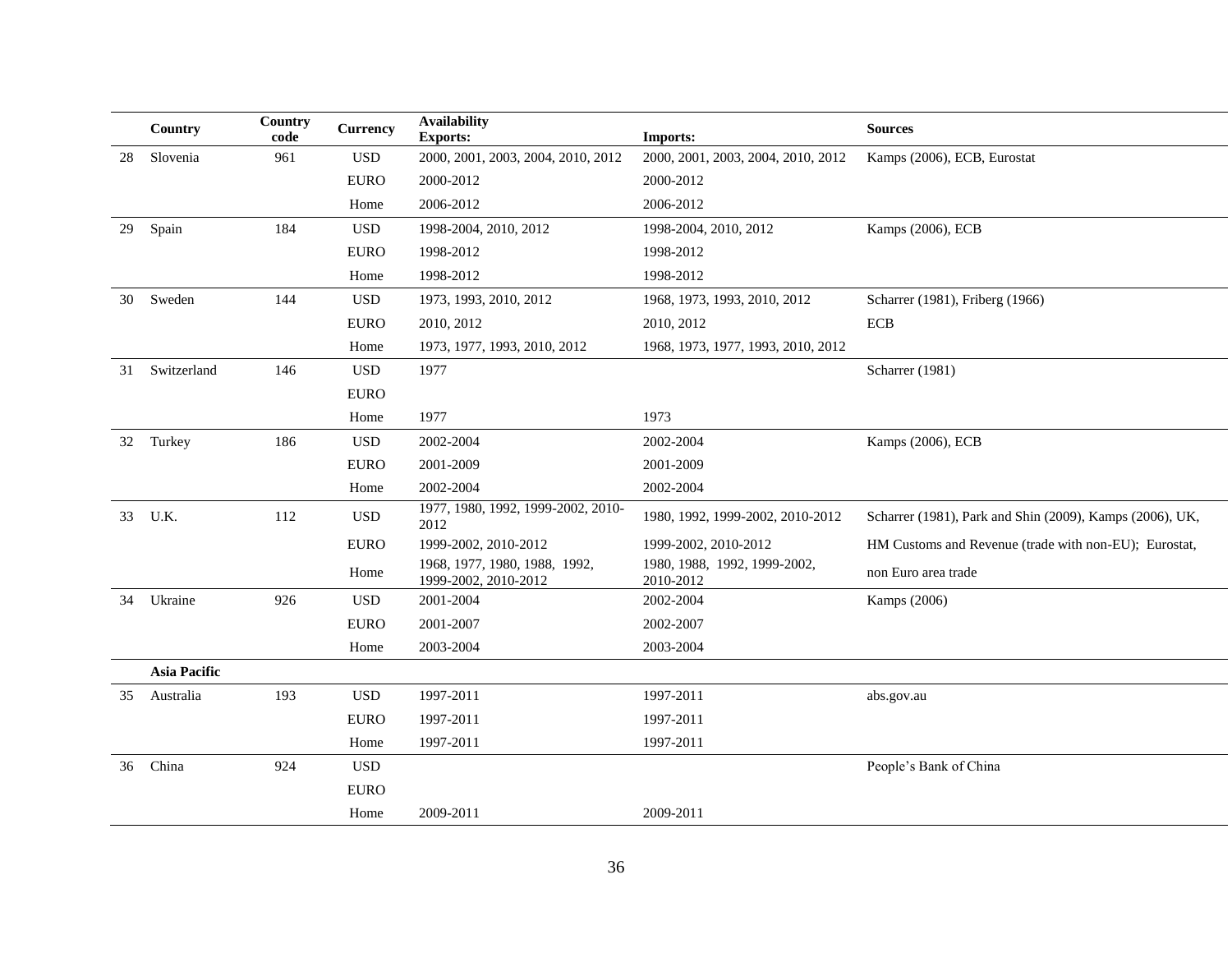|    | Country                 | Country<br>code | <b>Currency</b> | <b>Availability</b><br><b>Exports:</b> | <b>Imports:</b>             | <b>Sources</b>                                                    |
|----|-------------------------|-----------------|-----------------|----------------------------------------|-----------------------------|-------------------------------------------------------------------|
| 37 | India                   | 534             | <b>USD</b>      | 2005, 2008                             | 2005, 2008                  | Kamps (2006), Rajiv and Prakash (2010)                            |
|    |                         |                 | <b>EURO</b>     | 1998, 2005, 2008                       | 1998, 2005, 2008            |                                                                   |
|    |                         |                 | Home            |                                        |                             |                                                                   |
| 38 | Indonesia               | 536             | <b>USD</b>      | 1991, 1994-2012                        | 1991-2012                   | Kamps (2006), Bank of Indonesia, Balance of Payments              |
|    |                         |                 | <b>EURO</b>     | 1991, 1994-2012                        | 1991-2012                   | Statistics; data transformed to represent overall trade (not only |
|    |                         |                 | Home            | 1991, 1994-1995, 1997-2012             | 1991-2012                   | non-oil trade). http://www.bi.go.id/web/en/Data+Statistik/        |
| 39 | Japan                   | 158             | <b>USD</b>      | 1969-2012                              | 1969-1980, 1986-2012        | Yarita (1999), Park and Shin (2009), Masuda (1995), Kamps         |
|    |                         |                 | <b>EURO</b>     | 2000-2012                              | 2000-2012                   | (2006), Japan's Ministry of Finance                               |
|    |                         |                 | Home            | 1969-2012                              | 1969-1980, 1983, 1985-2012  |                                                                   |
| 40 | Korea                   | 542             | <b>USD</b>      | 1976-2005                              | 1980-2005                   | <b>Bank of Korea</b>                                              |
|    |                         |                 | <b>EURO</b>     | 1990, 1995, 1996, 2000-2005            | 1990, 1995, 1996, 2000-2005 |                                                                   |
|    |                         |                 | Home            |                                        |                             |                                                                   |
|    | 41 Malaysia             | 548             | <b>USD</b>      | 1995, 1996, 2000                       | 1995, 1996                  | Kamps (2006)                                                      |
|    |                         |                 | <b>EURO</b>     | 1995, 1996                             | 1995, 1996                  |                                                                   |
|    |                         |                 | Home            | 1995, 1996                             |                             |                                                                   |
| 42 | Pakistan                | 564             | <b>USD</b>      | 2001-2003                              | 2001-2003                   | Kamps (2006)                                                      |
|    |                         |                 | <b>EURO</b>     | 2001-2003                              | 2001-2003                   |                                                                   |
|    |                         |                 | Home            |                                        |                             |                                                                   |
| 43 | Thailand                | 578             | <b>USD</b>      | 1993-2012                              | 1993-2012                   | Bank of Thailand, bilateral data.                                 |
|    |                         |                 | <b>EURO</b>     | 1993-2012                              | 1993-2012                   | http://www.bot.or.th/BOThomepage/databank/EconData/Econ           |
|    |                         |                 | Home            | 1993-2012                              | 1993-2012                   | Data_e.htm                                                        |
|    | <b>North</b><br>America |                 |                 |                                        |                             |                                                                   |
| 44 | Canada                  | 156             | <b>USD</b>      | 2001                                   |                             | Kamps (2006)                                                      |
|    |                         |                 | <b>EURO</b>     |                                        |                             |                                                                   |
|    |                         |                 | Home            | 2001                                   |                             |                                                                   |
| 45 | <b>United States</b>    | 111             | <b>USD</b>      | 1980, 1988, 1992                       | 1980, 1988, 1992, 2003      | Park and Shin (2009), Tavlas and Ozeki (1992), Kamps              |
|    |                         |                 | <b>EURO</b>     |                                        | 2003                        | (2006)                                                            |
|    |                         |                 | Home            | 1980, 1988, 1992                       | 1980, 1988, 1992, 2003      |                                                                   |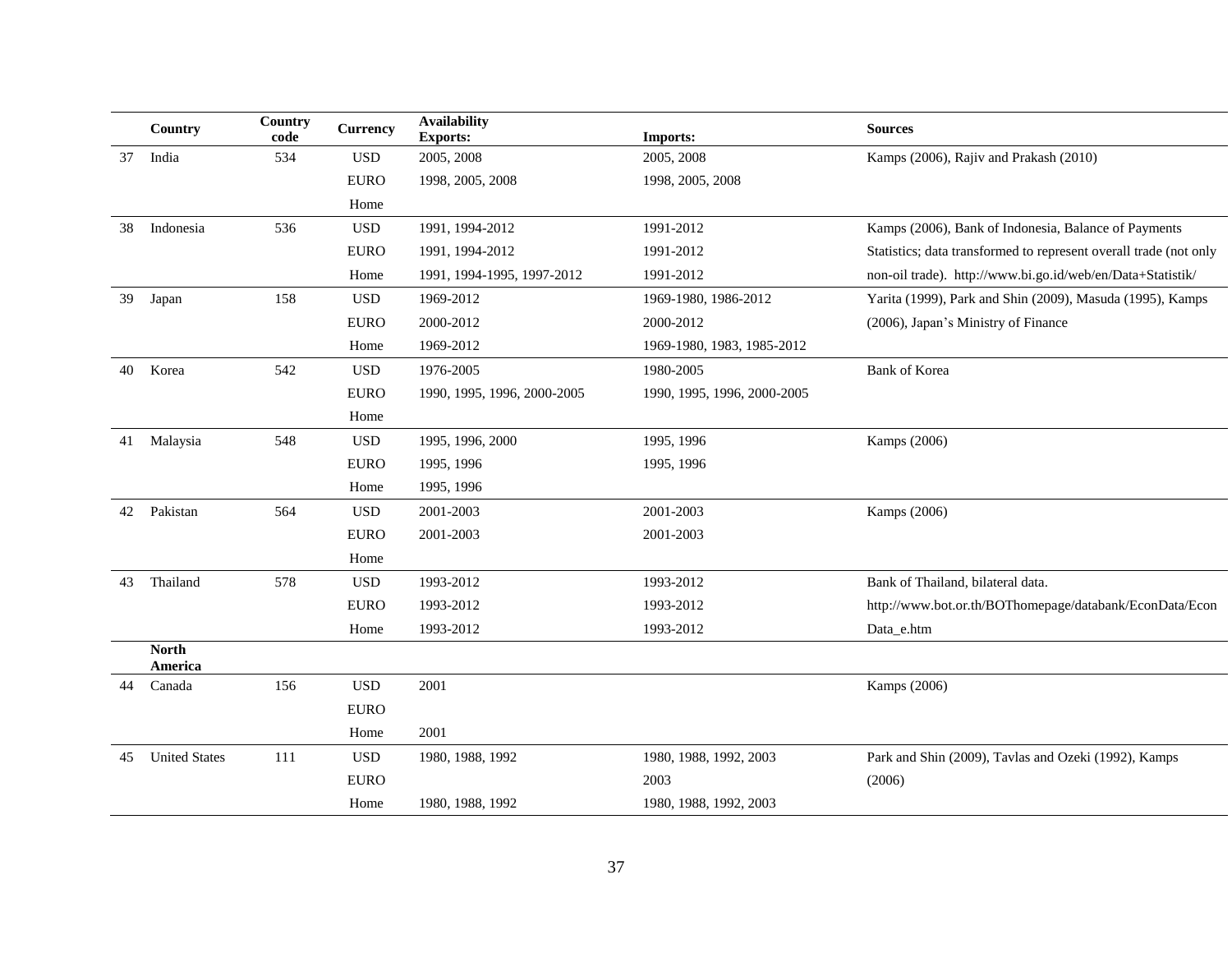|    | Country                          | Country<br>code | <b>Currency</b> | <b>Availability</b><br><b>Exports:</b> | <b>Imports:</b> | <b>Sources</b> |  |
|----|----------------------------------|-----------------|-----------------|----------------------------------------|-----------------|----------------|--|
|    | <b>Middle East</b><br>and Africa |                 |                 |                                        |                 |                |  |
| 46 | Algeria                          | 612             | <b>USD</b>      | 2003, 2004                             |                 | Kamps (2006)   |  |
|    |                                  |                 | <b>EURO</b>     | 2003, 2004                             | 2003, 2004      |                |  |
|    |                                  |                 | Home            |                                        |                 |                |  |
| 47 | Israel                           | 436             | <b>USD</b>      | 2000, 2004                             |                 | Kamps (2006)   |  |
|    |                                  |                 | <b>EURO</b>     | 2000, 2004                             |                 |                |  |
|    |                                  |                 | Home            |                                        |                 |                |  |
| 48 | Morocco                          | 686             | $_{\rm USD}$    |                                        |                 | Kamps (2006)   |  |
|    |                                  |                 | <b>EURO</b>     |                                        | 2003            |                |  |
|    |                                  |                 | Home            |                                        |                 |                |  |
| 49 | South Africa                     | 199             | <b>USD</b>      | 2003                                   |                 | Kamps (2006)   |  |
|    |                                  |                 | <b>EURO</b>     | 2003                                   |                 |                |  |
|    |                                  |                 | Home            | 2003                                   |                 |                |  |
| 50 | Tunisia                          | 744             | $_{\rm USD}$    |                                        |                 |                |  |
|    |                                  |                 | <b>EURO</b>     | 1995-2001                              | 1995-2001       | Kamps (2006)   |  |
|    |                                  |                 | Home            |                                        |                 |                |  |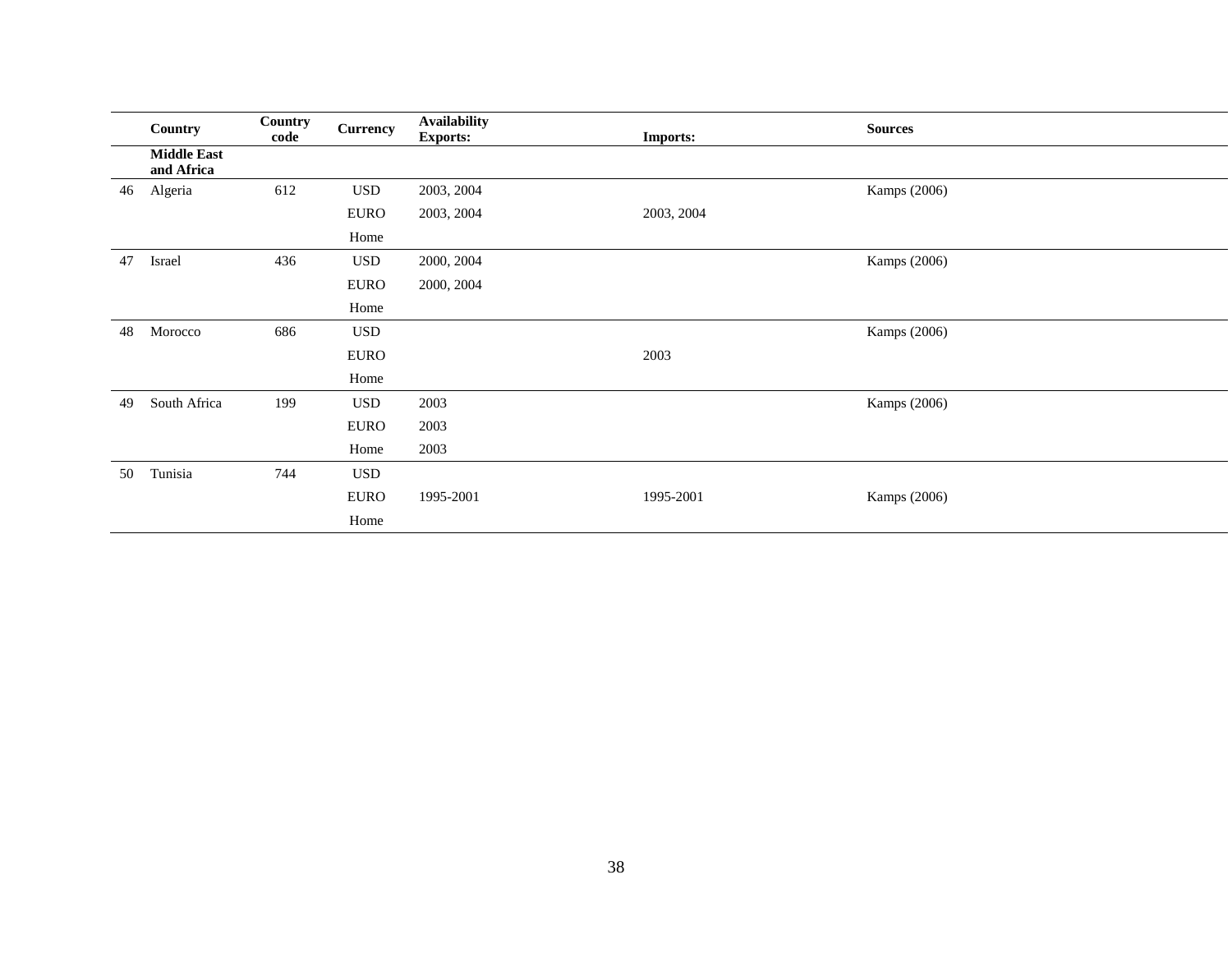| <b>Variable</b>       | <b>Assumptions</b>                                                                                                                                                                                                |
|-----------------------|-------------------------------------------------------------------------------------------------------------------------------------------------------------------------------------------------------------------|
| Share of exports      | Based on predictions in WEO                                                                                                                                                                                       |
| Commodity exports     | Same as the average in the 2007-11 period                                                                                                                                                                         |
| Relative income       | Based on predictions in WEO                                                                                                                                                                                       |
| Exchange rate         | Same as the average in the 2007-11 period                                                                                                                                                                         |
| Financial development | PCGDP is assumed to be the same as in the 2007-11<br>average. The relative size of the market is based on liner<br>extrapolations. We use the product of the two variables.                                       |
| Inflation difference  | Same as the average in the 2007-11 period                                                                                                                                                                         |
| Financial openness    | <b>KAOPEN</b><br>For China:<br><middle course=""> 2015: 0.35; 2018: 0.50<br/><pessimistic course=""> 2015: 0.16; 2018: 0.25<br/><dptimistic course=""> 2015: 0.70; 2018: 0.80</dptimistic></pessimistic></middle> |
| Pegged to USD         | Same as the average in the 2007-11 period                                                                                                                                                                         |
| Pegged to Euro        | Same as the average in the 2007-11 period                                                                                                                                                                         |

**Appendix 2: Assumptions for Out-of-sample Predictions**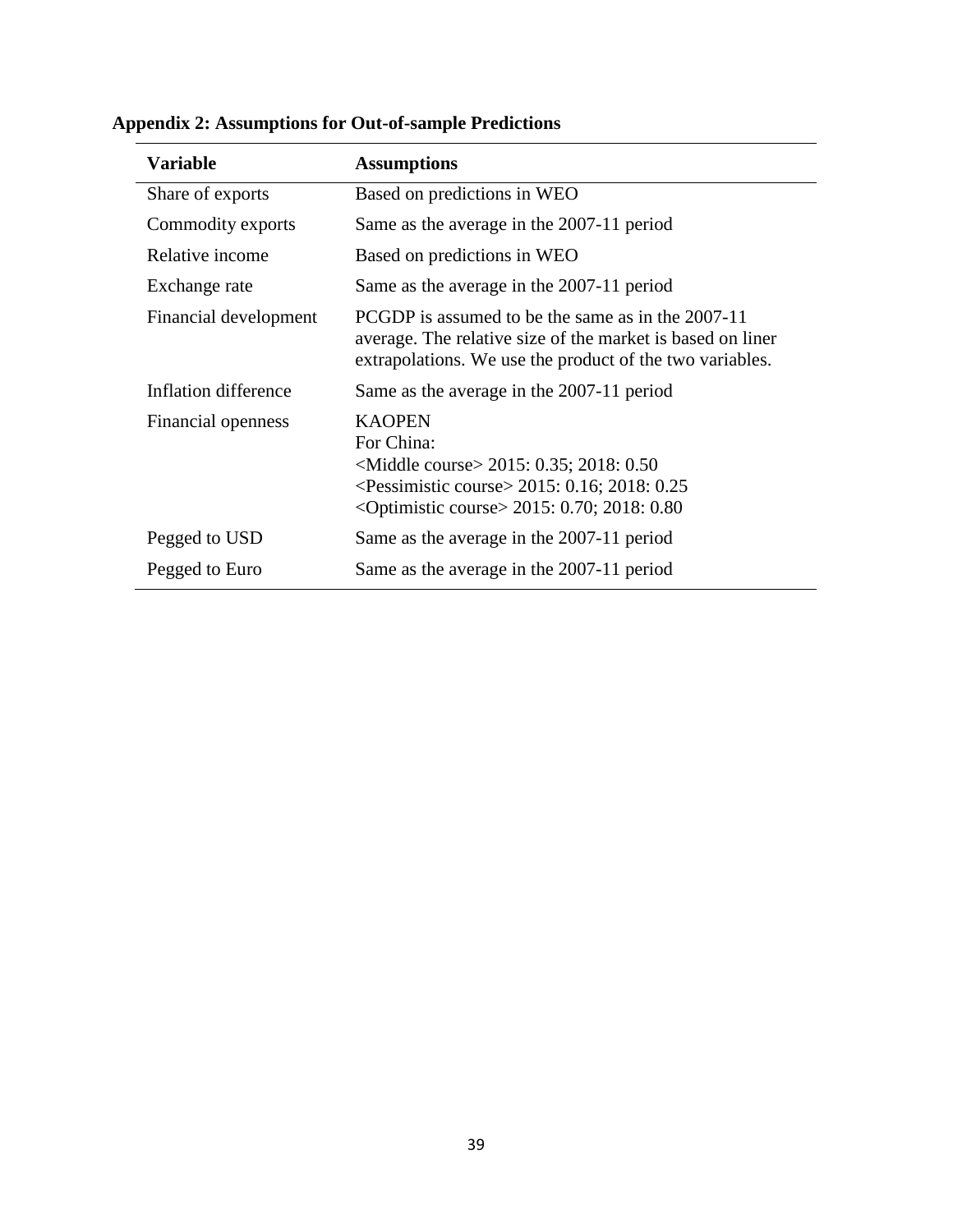|                      | <b>US Dollar</b><br>Random | <b>US Dollar</b><br>Fixed | <b>EURO</b><br>Random | <b>EURO</b><br>Fixed | Home<br>Random | Home<br>Fixed |
|----------------------|----------------------------|---------------------------|-----------------------|----------------------|----------------|---------------|
|                      | 1970-2011                  | 1970-2011                 | 1990-2011             | 1990-2011            | 1970-2011      | 1970-2011     |
|                      | (1)                        | (2)                       | (3)                   | (4)                  | (5)            | (6)           |
| Share of exports     | 0.434                      | 0.408                     | 0.620                 | 0.698                | 2.655          | 2.469         |
|                      | $(0.121)$ ***              | $(0.187)$ **              | $(0.107)$ ***         | $(0.135)$ ***        | $(0.703)$ ***  | $(0.796)$ *** |
| Commodity exports    | 0.362                      | 0.244                     | $-0.100$              | $-0.081$             | 0.178          | 0.298         |
| (% )                 | $(0.080)$ ***              | $(0.143)*$                | (0.083)               | (0.102)              | (0.113)        | $(0.135)$ **  |
| Relative income      | $-0.097$                   | $-0.142$                  | 0.134                 | 0.898                | 0.383          | 0.490         |
|                      | $(0.052)*$                 | (0.136)                   | (0.100)               | $(0.168)$ ***        | $(0.088)$ ***  | $(0.136)$ *** |
| Exchange rate        | 0.016                      | 0.063                     | $-0.028$              | $-0.021$             | $-0.005$       | $-0.018$      |
| volatility           | (0.033)                    | $(0.034)*$                | (0.029)               | (0.027)              | (0.024)        | (0.024)       |
| Financial            | $-0.432$                   | $-0.454$                  | $-0.078$              | $-0.101$             | $-0.047$       | $-0.079$      |
| Development          | $(0.091)$ ***              | $(0.108)$ ***             | (0.168)               | (0.161)              | (0.088)        | (0.094)       |
| Inflation diff.      | 0.206                      | 0.292                     | $-0.083$              | $-0.121$             | $-0.200$       | $-0.205$      |
|                      | $(0.123)$ *                | $(0.130)$ **              | (0.083)               | (0.078)              | (0.166)        | (0.169)       |
| Financial openness   | 0.004                      | 0.005                     | 0.101                 | 0.071                | 0.059          | 0.066         |
|                      | (0.034)                    | (0.036)                   | $(0.028)$ ***         | $(0.027)$ ***        | $(0.031)*$     | $(0.033)$ **  |
| <b>EU</b> states     | $-0.304$                   |                           | 0.071                 |                      | 0.171          |               |
|                      | $(0.042)$ ***              |                           | (0.067)               |                      | $(0.080)$ **   |               |
| Years after 2002     | $-0.032$                   | $-0.032$                  | 0.069                 | 0.041                | 0.015          | 0.010         |
|                      | $(0.013)$ **               | $(0.013)$ **              | $(0.011)$ ***         | $(0.011)$ ***        | (0.012)        | (0.012)       |
| <b>Bretton Woods</b> | $-0.031$                   | $-0.017$                  |                       |                      | $-0.080$       | $-0.085$      |
|                      | (0.031)                    | (0.030)                   |                       |                      | $(0.025)$ ***  | $(0.025)$ *** |
| Pegged to USD        | 0.056                      | 0.054                     |                       |                      | $-0.041$       | $-0.052$      |
|                      | $(0.034)*$                 | (0.034)                   |                       |                      | (0.040)        | (0.040)       |
| Pegged to            |                            |                           | 0.069                 | 0.053                | $-0.084$       | $-0.086$      |
| Euro                 |                            |                           | $(0.020)$ ***         | $(0.020)$ ***        | $(0.019)$ ***  | $(0.019)$ *** |
| Constant             | 0.570                      | 0.488                     | $-0.062$              | $-0.246$             | $-0.120$       | $-0.111$      |
|                      | $(0.050)$ ***              | $(0.084)$ ***             | (0.066)               | $(0.091)$ ***        | (0.082)        | (0.088)       |
| $\boldsymbol{N}$     | 329                        | 329                       | 280                   | 280                  | 323            | 323           |
| # of countries       | 43                         | 43                        | 33                    | 33                   | 37             | 37            |
| Overall $R^2$        | 0.72                       | 0.23                      | 0.66                  | 0.19                 | 0.54           | 0.34          |
| W/in $R^2$           | 0.21                       | 0.21                      | 0.37                  | 0.44                 | 0.27           | 0.27          |

**Table 2: Determinants of Currency Shares in Export Invoicing**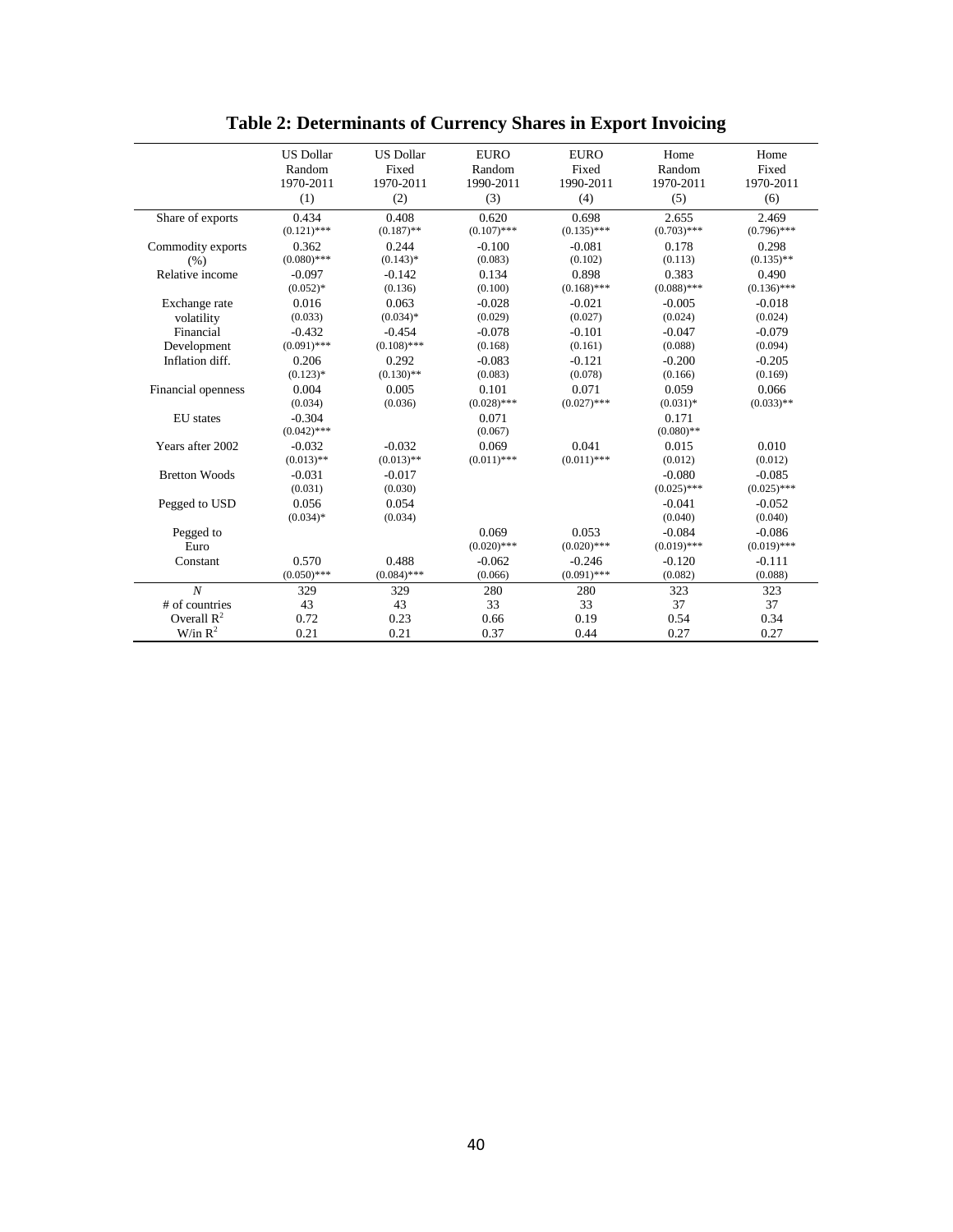| Disaggregated Variable                  | <b>Estimated Coeff.</b> |
|-----------------------------------------|-------------------------|
| Included Individually                   | (S.E.)                  |
| k <sub>3</sub>                          | $-0.055$                |
|                                         | $(0.027)$ **            |
| <b>Money Market Instruments</b>         | $-0.009$                |
|                                         | (0.011)                 |
| <b>Collective Instrument Securities</b> | $-0.037$                |
|                                         | $(0.011)$ ***           |
| <b>Capital Market Securities</b>        | $-0.037$                |
|                                         | $(0.012)$ ***           |
| Derivatives & Other Instruments         | $-0.033$                |
|                                         | $(0.012)$ ***           |
| <b>Commercial Credits</b>               | 0.041                   |
|                                         | $(0.020)$ **            |
| <b>Financial Credits</b>                | $-0.009$                |
|                                         | (0.012)                 |
| Guarantees, Sureties, and               | 0.016                   |
| <b>Financial Backup Facilities</b>      | (0.023)                 |
| <b>Direct Investment</b>                | $-0.034$                |
|                                         | $(0.013)$ **            |
| <b>Liquidation of Direct Investment</b> | 0.078                   |
|                                         | $(0.032)$ **            |
| <b>Real Estate Transactions</b>         | $-0.025$                |
|                                         | $(0.014)*$              |
| <b>Personal Capital Transactions</b>    | 0.072                   |
|                                         | $(0.022)$ ***           |
| Commercial Banks $\&$                   | $-0.027$                |
| <b>Other Credit Institutions</b>        | (0.020)                 |
| <b>Institutional Investors</b>          | 0.068                   |
|                                         | $(0.021)$ ***           |

# **Table 3:Estimated Coefficients of Disaggregated Variables on Capital-Account-Related Restrictions**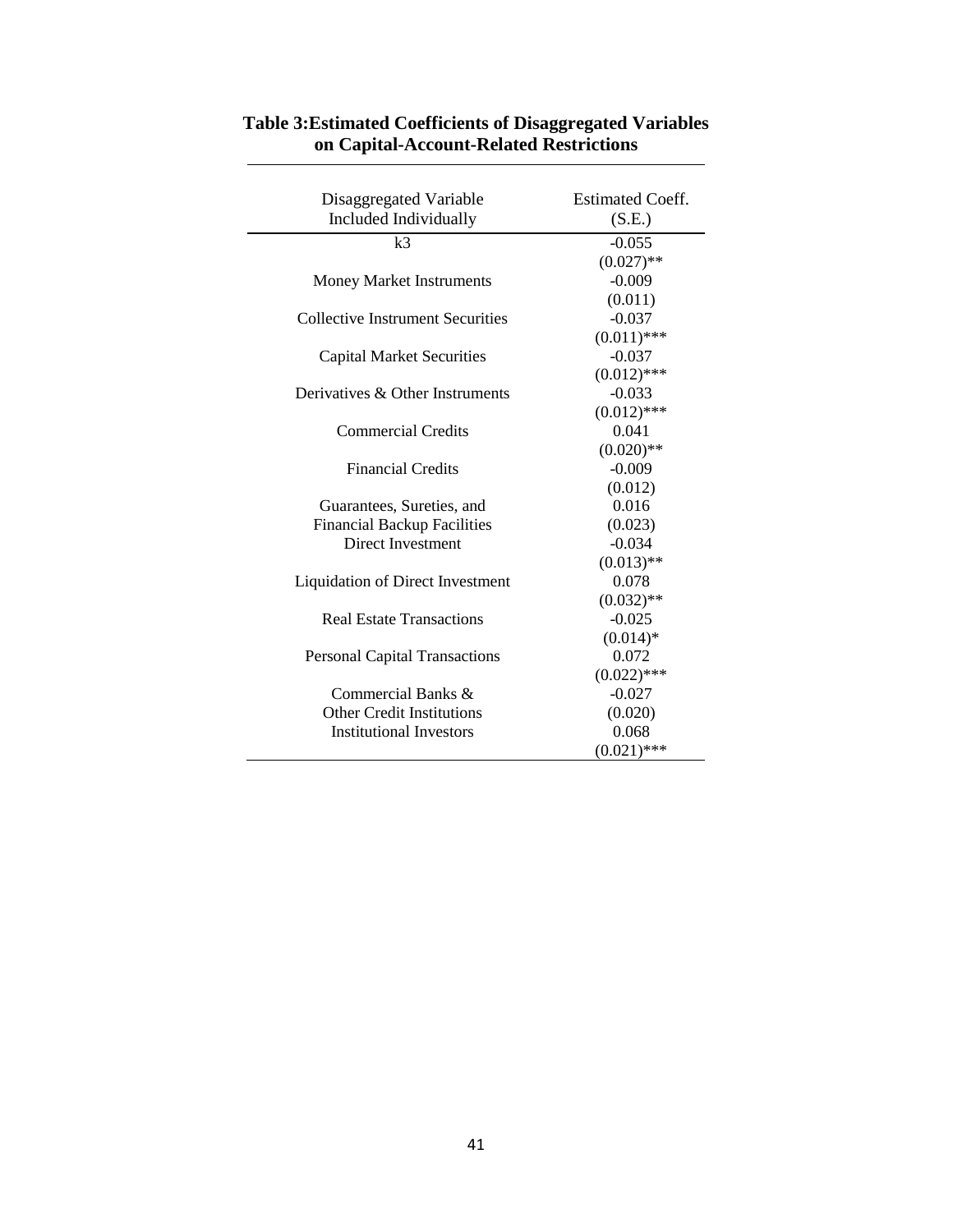

**Figure 1: U.S. Dollar as the Vehicle Currency**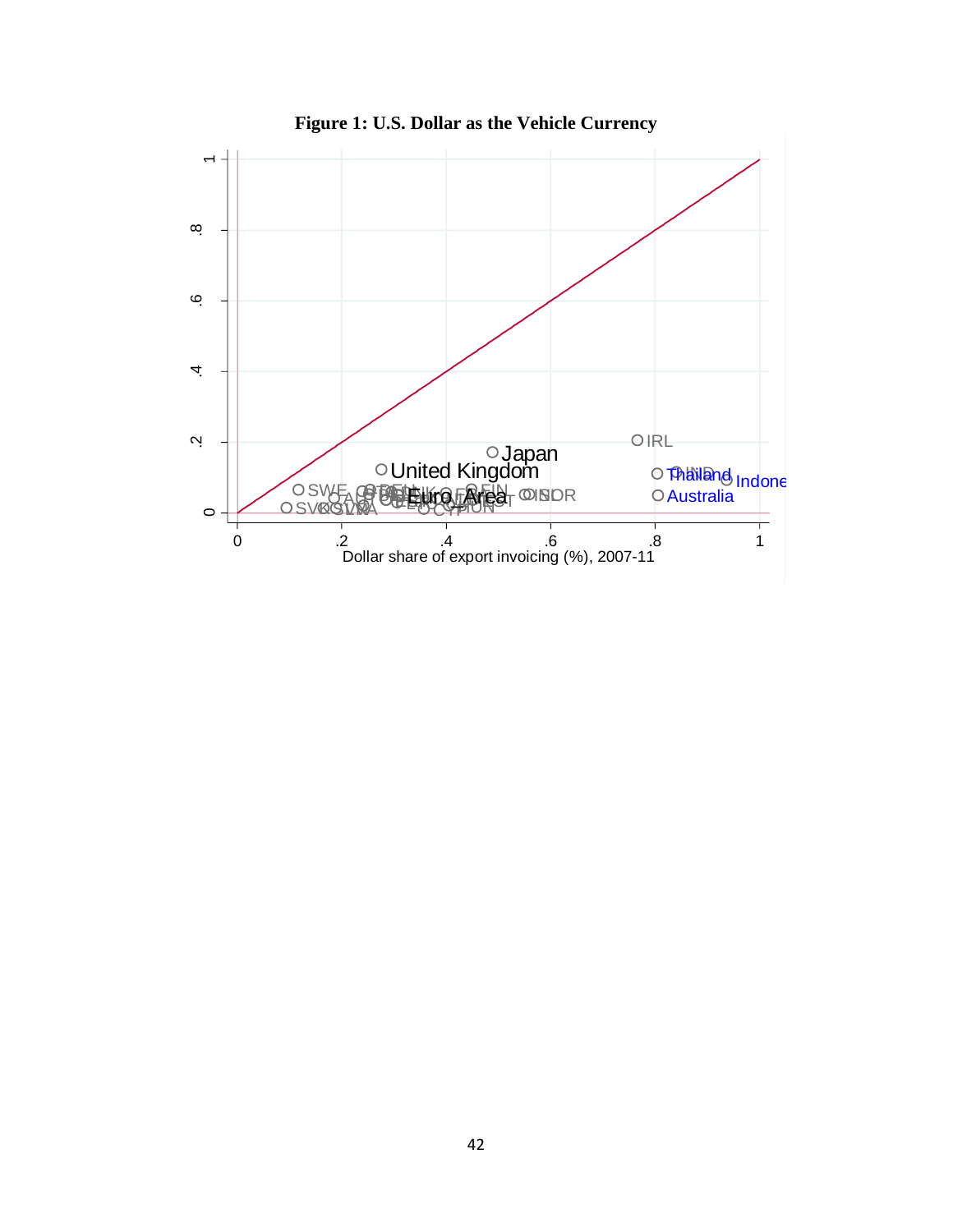

**Figure 2-1: Shares of Currencies Invoiced in Exports**

**Figure 2-2: Shares of Currencies Invoiced in Imports**

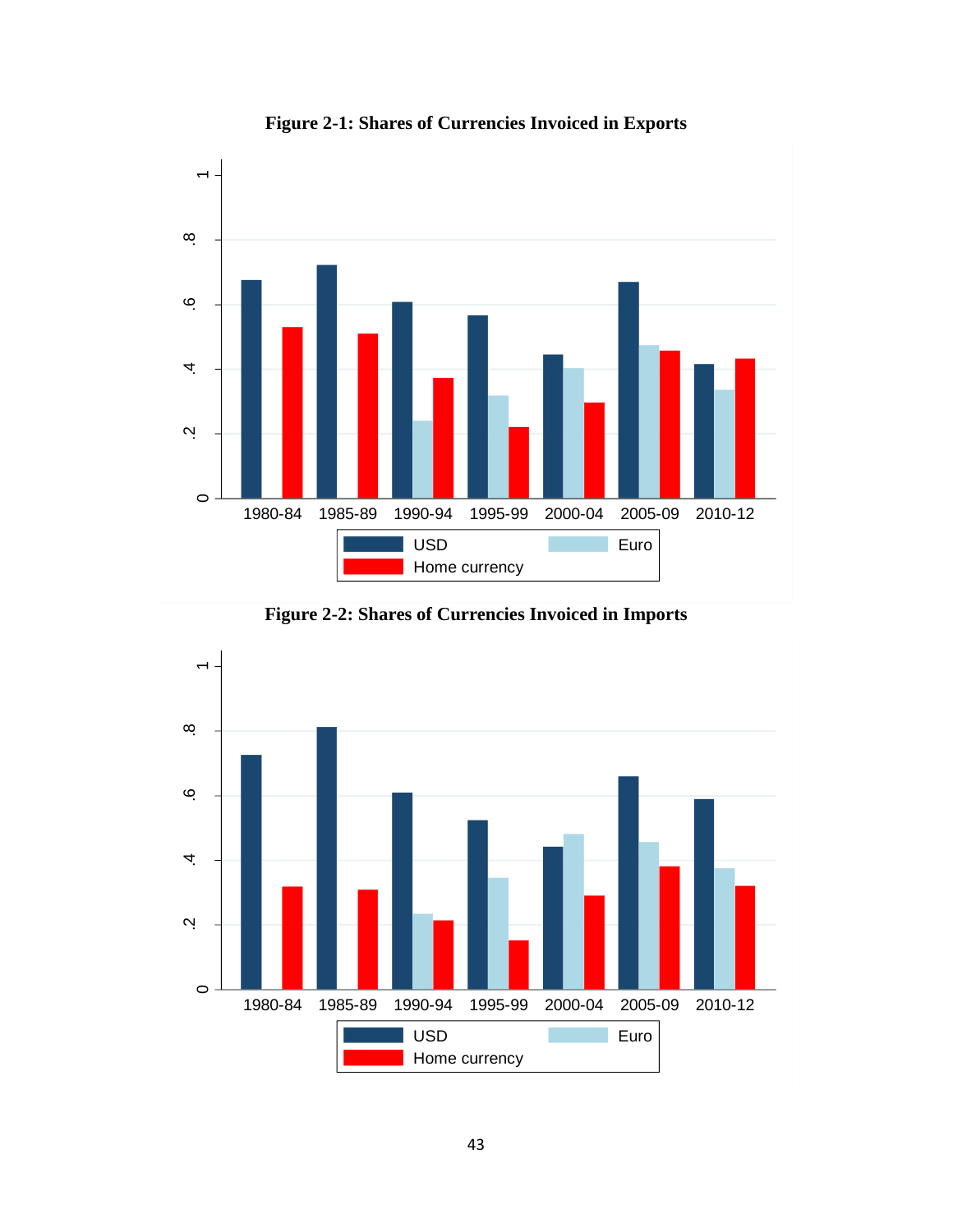

**Figure 3-1: Shares of Currencies in Export Invoicing – EU Countries** 

Note: The countries in the EU subsample are: Austria, Belgium, Bulgaria, Cyprus, Czech Republic, Denmark, Estonia, Finland, France, Germany, Greece, Hungary, Iceland, Italy, Latvia, Lithuania, Luxembourg, Malta, Netherlands, Poland, Portugal, Romania, Slovak Republic, Slovenia, Spain, Sweden, and the United Kingdom.



**Figure 3-2: Shares of Currencies Invoiced in Exports – ex-Japan Asian and Pacific Countries**

Note: The countries in this subsample are: Australia, China, India, Indonesia, Korea, Malaysia, Pakistan, and Thailand.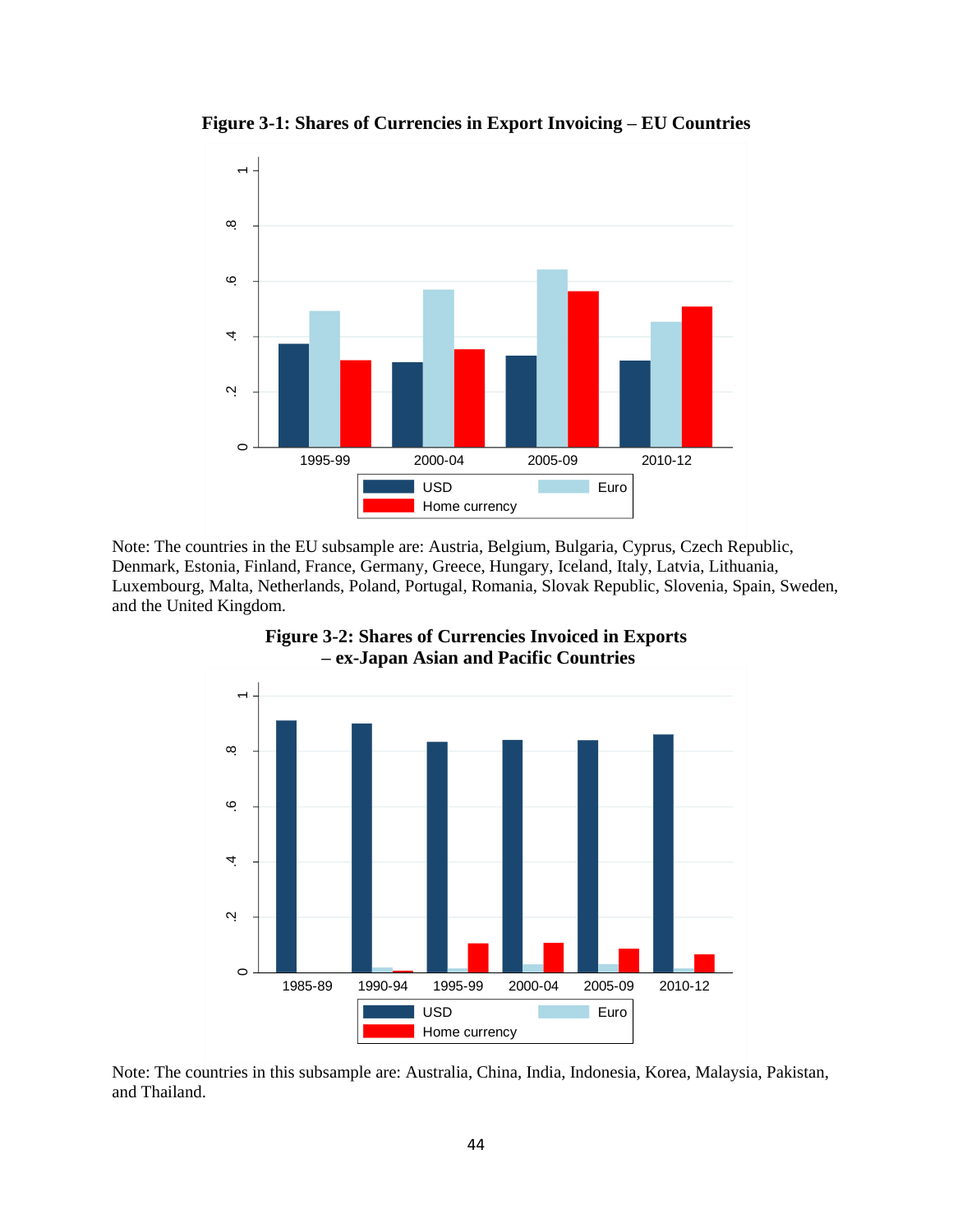

**Figure 5: Share of Currencies in Japan's Exports**

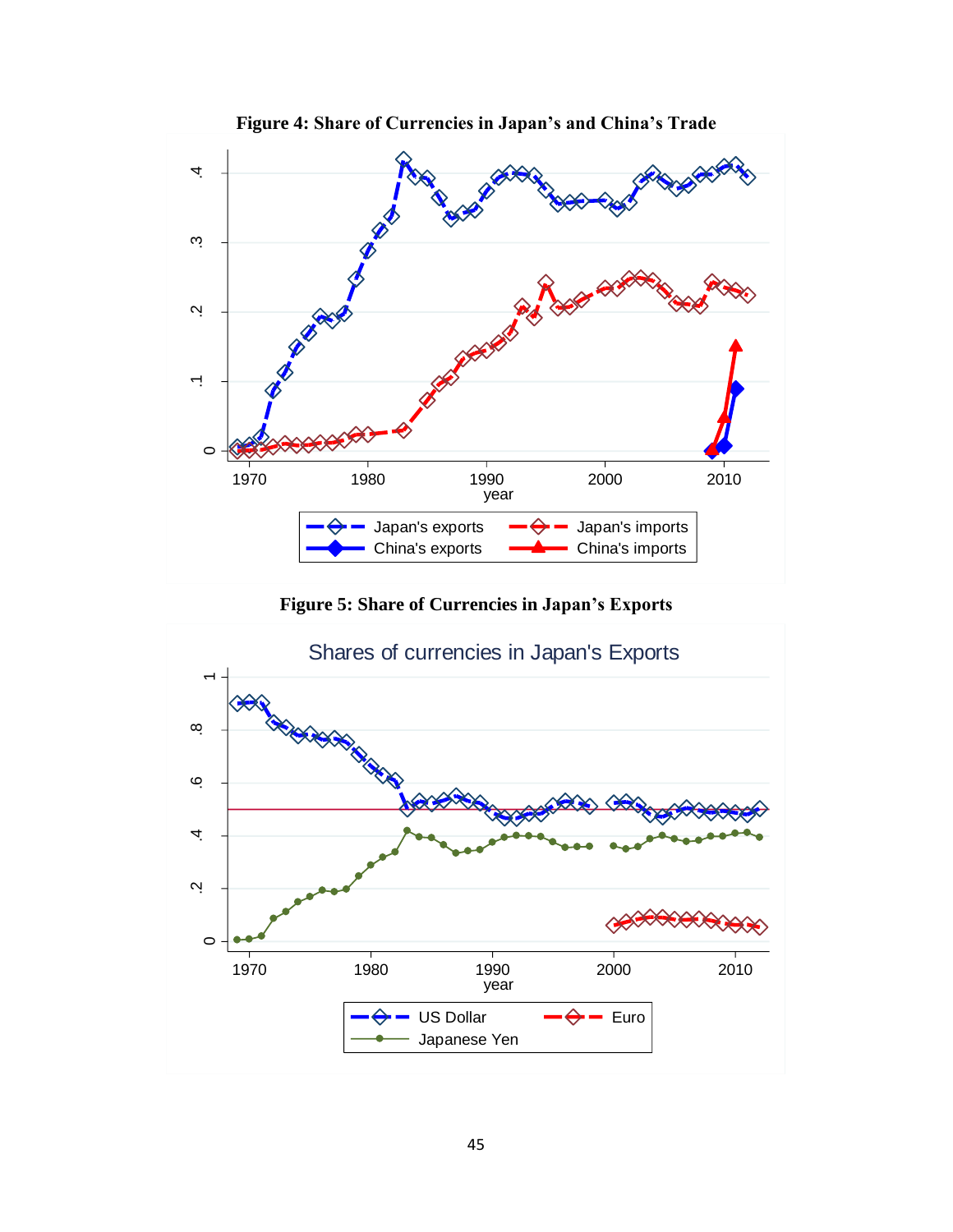

**Figure 6: Share of Currencies in Japan's Imports**

**Figure 7: Share of Currencies in Japan's and Euro Area's Trade**

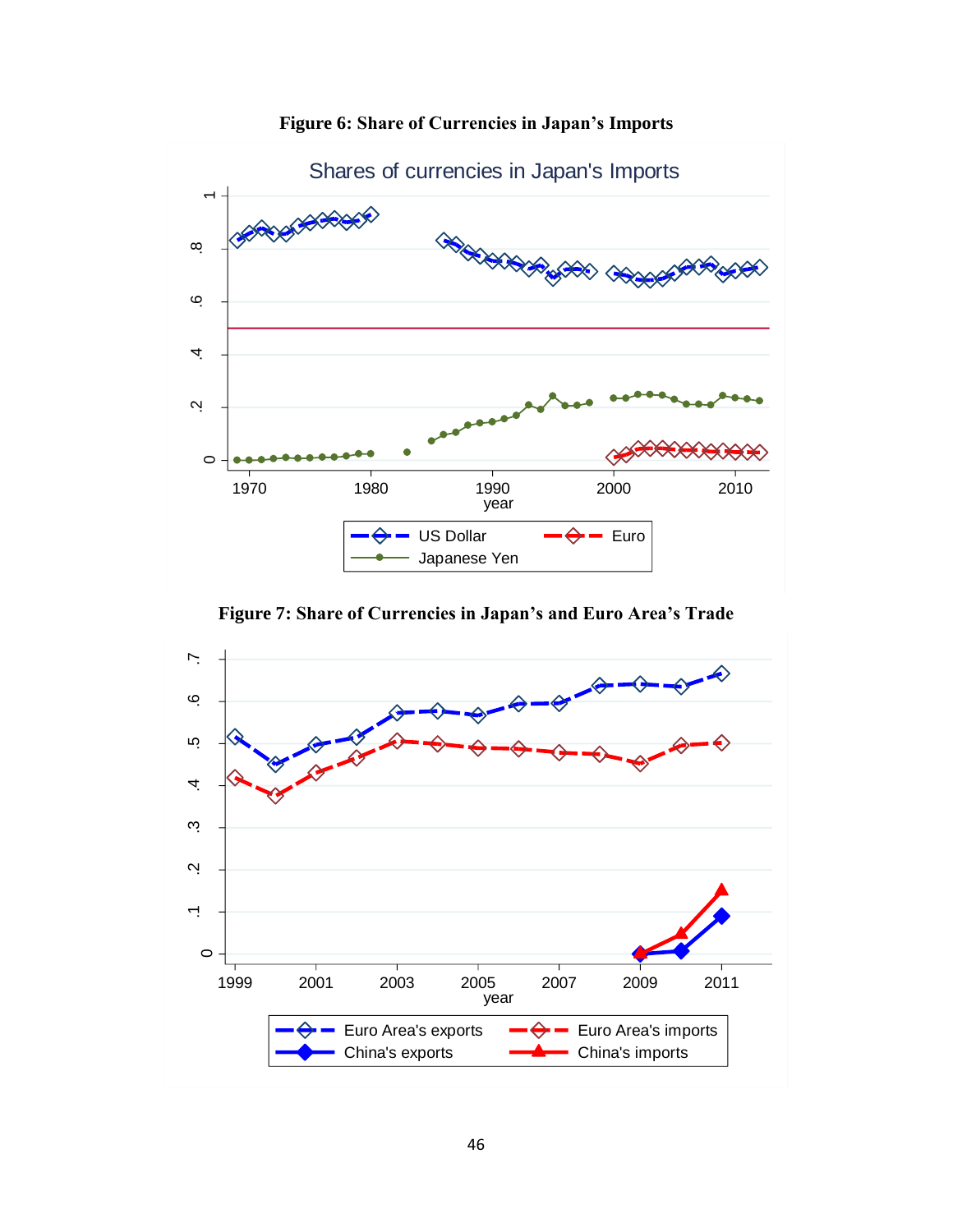

# **Figure 8: Financial Openness in Different Measures**

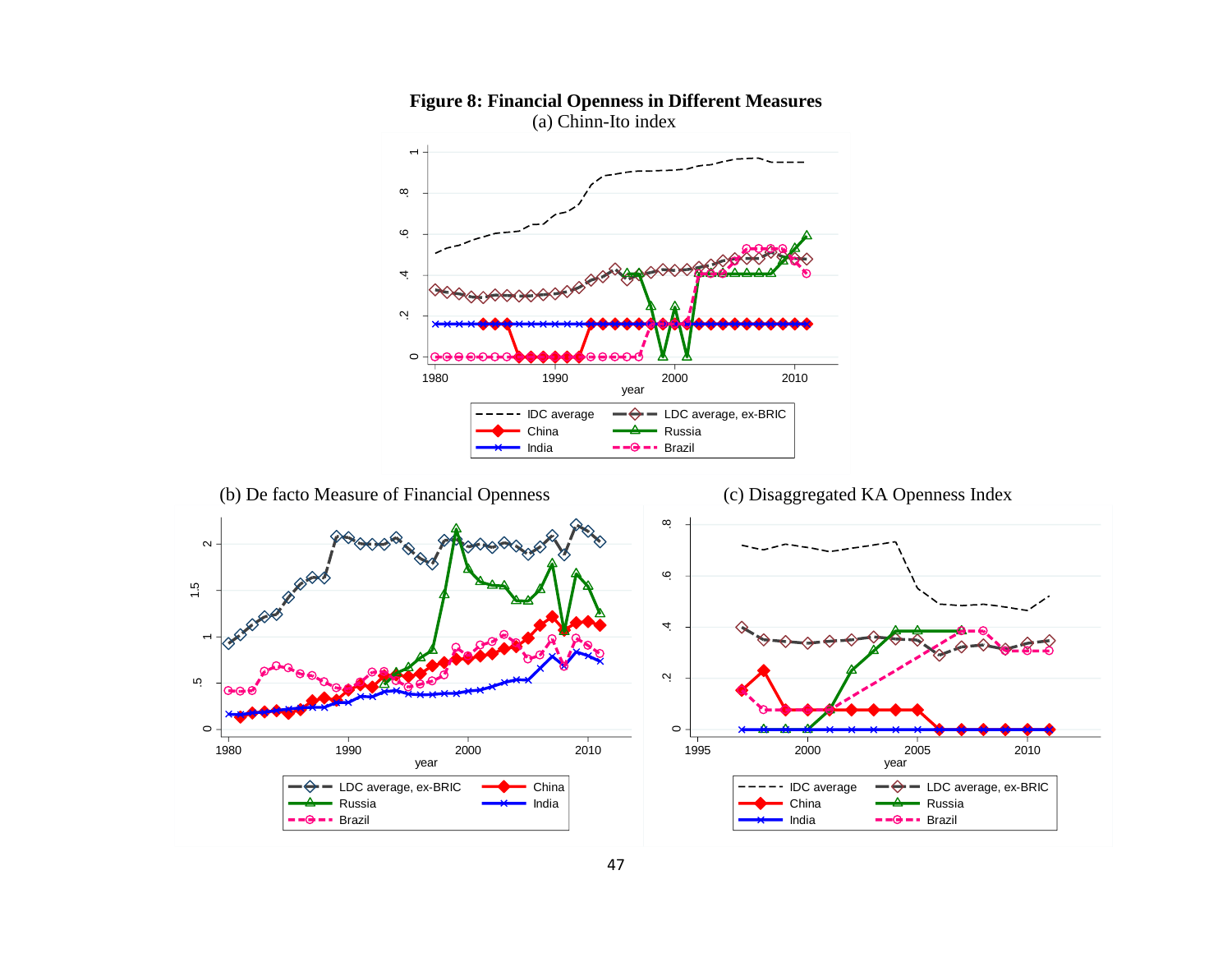